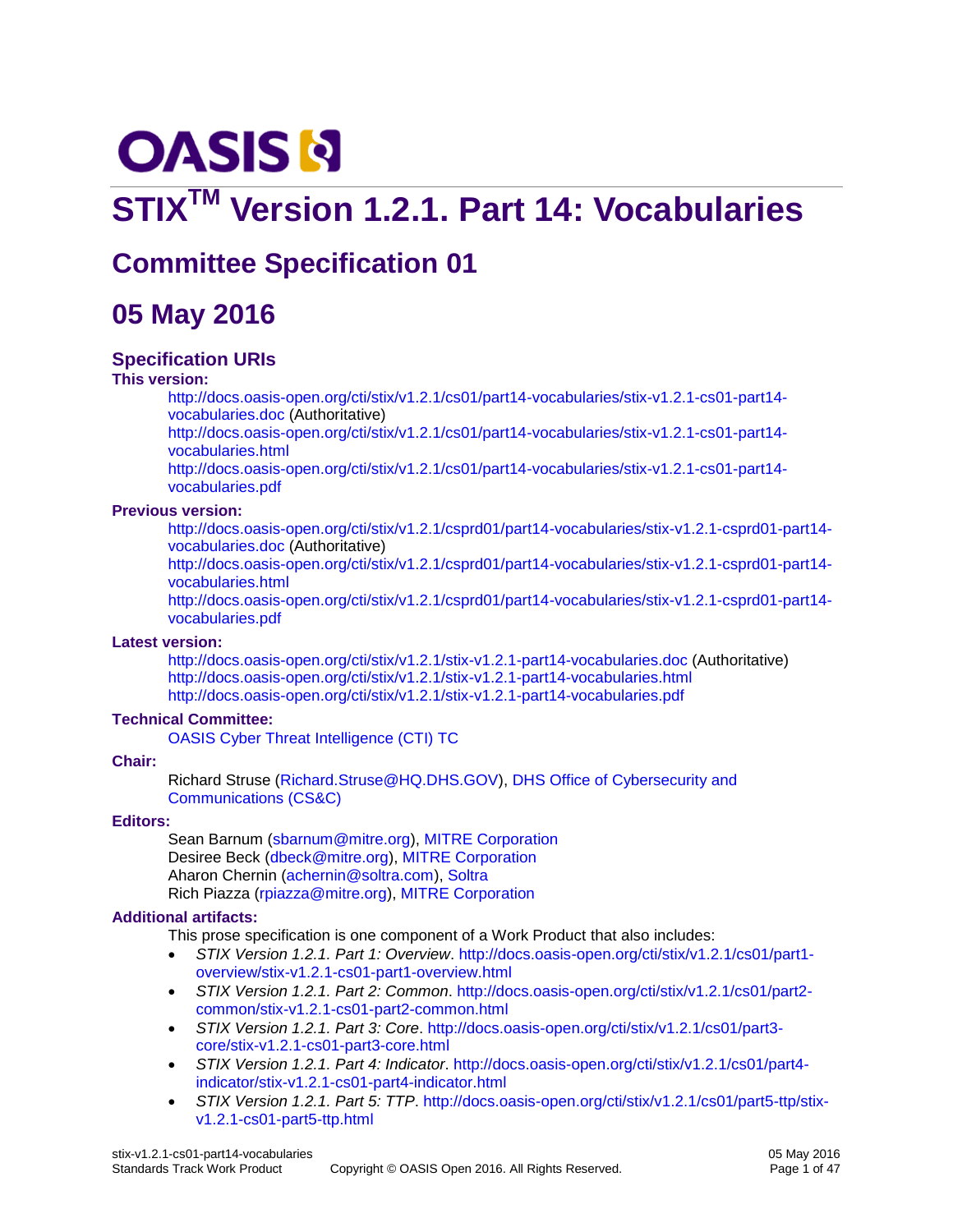- *STIX Version 1.2.1. Part 6: Incident*. [http://docs.oasis-open.org/cti/stix/v1.2.1/cs01/part6](http://docs.oasis-open.org/cti/stix/v1.2.1/cs01/part6-incident/stix-v1.2.1-cs01-part6-incident.html) [incident/stix-v1.2.1-cs01-part6-incident.html](http://docs.oasis-open.org/cti/stix/v1.2.1/cs01/part6-incident/stix-v1.2.1-cs01-part6-incident.html)
- *STIX Version 1.2.1. Part 7: Threat Actor*. [http://docs.oasis-open.org/cti/stix/v1.2.1/cs01/part7](http://docs.oasis-open.org/cti/stix/v1.2.1/cs01/part7-threat-actor/stix-v1.2.1-cs01-part7-threat-actor.html) [threat-actor/stix-v1.2.1-cs01-part7-threat-actor.html](http://docs.oasis-open.org/cti/stix/v1.2.1/cs01/part7-threat-actor/stix-v1.2.1-cs01-part7-threat-actor.html)
- *STIX Version 1.2.1. Part 8: Campaign*. [http://docs.oasis-open.org/cti/stix/v1.2.1/cs01/part8](http://docs.oasis-open.org/cti/stix/v1.2.1/cs01/part8-campaign/stix-v1.2.1-cs01-part8-campaign.html) [campaign/stix-v1.2.1-cs01-part8-campaign.html](http://docs.oasis-open.org/cti/stix/v1.2.1/cs01/part8-campaign/stix-v1.2.1-cs01-part8-campaign.html)
- *STIX Version 1.2.1. Part 9: Course of Action*. [http://docs.oasis](http://docs.oasis-open.org/cti/stix/v1.2.1/cs01/part9-coa/stix-v1.2.1-cs01-part9-coa.html)[open.org/cti/stix/v1.2.1/cs01/part9-coa/stix-v1.2.1-cs01-part9-coa.html](http://docs.oasis-open.org/cti/stix/v1.2.1/cs01/part9-coa/stix-v1.2.1-cs01-part9-coa.html)
- *STIX Version 1.2.1. Part 10: Exploit Target*. [http://docs.oasis](http://docs.oasis-open.org/cti/stix/v1.2.1/cs01/part10-exploit-target/stix-v1.2.1-cs01-part10-exploit-target.html)[open.org/cti/stix/v1.2.1/cs01/part10-exploit-target/stix-v1.2.1-cs01-part10-exploit-target.html](http://docs.oasis-open.org/cti/stix/v1.2.1/cs01/part10-exploit-target/stix-v1.2.1-cs01-part10-exploit-target.html)
- *STIX Version 1.2.1. Part 11: Report*. [http://docs.oasis-open.org/cti/stix/v1.2.1/cs01/part11](http://docs.oasis-open.org/cti/stix/v1.2.1/cs01/part11-report/stix-v1.2.1-cs01-part11-report.html) [report/stix-v1.2.1-cs01-part11-report.html](http://docs.oasis-open.org/cti/stix/v1.2.1/cs01/part11-report/stix-v1.2.1-cs01-part11-report.html)
- *STIX Version 1.2.1. Part 12: Default Extensions*. [http://docs.oasis](http://docs.oasis-open.org/cti/stix/v1.2.1/cs01/part12-extensions/stix-v1.2.1-cs01-part12-extensions.html)[open.org/cti/stix/v1.2.1/cs01/part12-extensions/stix-v1.2.1-cs01-part12-extensions.html](http://docs.oasis-open.org/cti/stix/v1.2.1/cs01/part12-extensions/stix-v1.2.1-cs01-part12-extensions.html)
- *STIX Version 1.2.1. Part 13: Data Marking*. [http://docs.oasis](http://docs.oasis-open.org/cti/stix/v1.2.1/cs01/part13-data-marking/stix-v1.2.1-cs01-part13-data-marking.html)[open.org/cti/stix/v1.2.1/cs01/part13-data-marking/stix-v1.2.1-cs01-part13-data-marking.html](http://docs.oasis-open.org/cti/stix/v1.2.1/cs01/part13-data-marking/stix-v1.2.1-cs01-part13-data-marking.html)
- *STIX Version 1.2.1. Part 14: Vocabularies* (this document). [http://docs.oasis](http://docs.oasis-open.org/cti/stix/v1.2.1/cs01/part14-vocabularies/stix-v1.2.1-cs01-part14-vocabularies.html)[open.org/cti/stix/v1.2.1/cs01/part14-vocabularies/stix-v1.2.1-cs01-part14-vocabularies.html](http://docs.oasis-open.org/cti/stix/v1.2.1/cs01/part14-vocabularies/stix-v1.2.1-cs01-part14-vocabularies.html)
- *STIX Version 1.2.1. Part 15: UML Model*. [http://docs.oasis](http://docs.oasis-open.org/cti/stix/v1.2.1/cs01/part15-uml-model/stix-v1.2.1-cs01-part15-uml-model.html)[open.org/cti/stix/v1.2.1/cs01/part15-uml-model/stix-v1.2.1-cs01-part15-uml-model.html](http://docs.oasis-open.org/cti/stix/v1.2.1/cs01/part15-uml-model/stix-v1.2.1-cs01-part15-uml-model.html)
- UML Model Serialization:<http://docs.oasis-open.org/cti/stix/v1.2.1/cs01/uml-model/>

#### <span id="page-1-0"></span>**Related work:**

This specification replaces or supersedes:

 *STIXTM 1.2 Vocabularies Specification*  [https://github.com/STIXProject/specifications/blob/version1.2/documents/pdf%20versions/STI](https://github.com/STIXProject/specifications/blob/version1.2/documents/pdf%20versions/STIX_Vocab_Draft.pdf) [X\\_Vocab\\_Draft.pdf](https://github.com/STIXProject/specifications/blob/version1.2/documents/pdf%20versions/STIX_Vocab_Draft.pdf)

This specification is related to:

- *CybOXTM Version 2.1.1.* Work in progress. [https://www.oasis](https://www.oasis-open.org/committees/tc_home.php?wg_abbrev=cti-cybox)[open.org/committees/tc\\_home.php?wg\\_abbrev=cti-cybox](https://www.oasis-open.org/committees/tc_home.php?wg_abbrev=cti-cybox)
- *CybOXTM 2.1.* <https://cyboxproject.github.io/>

#### **Abstract:**

The Structured Threat Information Expression (STIX) framework defines nine core constructs and the relationships between them for the purposes of modeling cyber threat information and enabling cyber threat information analysis and sharing. This specification document defines the Vocabularies data model, which includes definitions for default constrained enumerations of values for specific properties in other STIX data models.

#### **Status:**

This document was last revised or approved by the OASIS Cyber Threat Intelligence (CTI) TC on the above date. The level of approval is also listed above. Check the "Latest version" location noted above for possible later revisions of this document. Any other numbered Versions and other technical work produced by the Technical Committee (TC) are listed at [https://www.oasis](https://www.oasis-open.org/committees/tc_home.php?wg_abbrev=cti#technical)[open.org/committees/tc\\_home.php?wg\\_abbrev=cti#technical.](https://www.oasis-open.org/committees/tc_home.php?wg_abbrev=cti#technical)

TC members should send comments on this specification to the TC's email list. Others should send comments to the TC's public comment list, after subscribing to it by following the instructions at the ["Send A Comment"](https://www.oasis-open.org/committees/comments/index.php?wg_abbrev=cti) button on the TC's web page at [https://www.oasis](https://www.oasis-open.org/committees/cti/)[open.org/committees/cti/.](https://www.oasis-open.org/committees/cti/)

For information on whether any patents have been disclosed that may be essential to implementing this specification, and any offers of patent licensing terms, please refer to the Intellectual Property Rights section of the TC's web page [\(https://www.oasis](https://www.oasis-open.org/committees/cti/ipr.php)[open.org/committees/cti/ipr.php\)](https://www.oasis-open.org/committees/cti/ipr.php).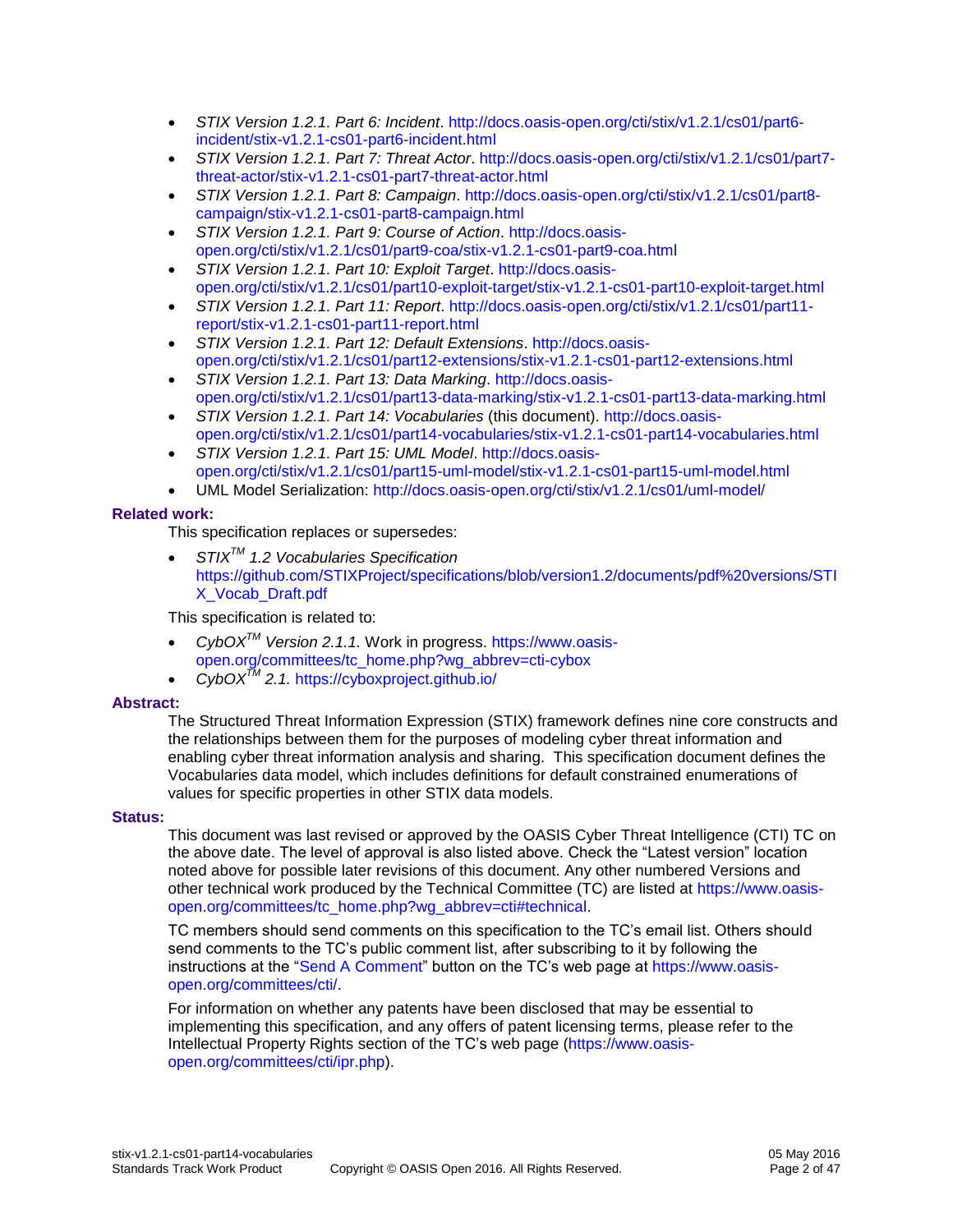#### **Citation format:**

When referencing this specification the following citation format should be used:

#### **[STIX-v1.2.1-Vocabularies]**

*STIXTM Version 1.2.1. Part 14: Vocabularies.* Edited by Sean Barnum, Desiree Beck, Aharon Chernin, and Rich Piazza. 05 May 2016. OASIS Committee Specification 01. [http://docs.oasis](http://docs.oasis-open.org/cti/stix/v1.2.1/cs01/part14-vocabularies/stix-v1.2.1-cs01-part14-vocabularies.html)[open.org/cti/stix/v1.2.1/cs01/part14-vocabularies/stix-v1.2.1-cs01-part14-vocabularies.html.](http://docs.oasis-open.org/cti/stix/v1.2.1/cs01/part14-vocabularies/stix-v1.2.1-cs01-part14-vocabularies.html) Latest version: [http://docs.oasis-open.org/cti/stix/v1.2.1/stix-v1.2.1-part14-vocabularies.html.](http://docs.oasis-open.org/cti/stix/v1.2.1/stix-v1.2.1-part14-vocabularies.html)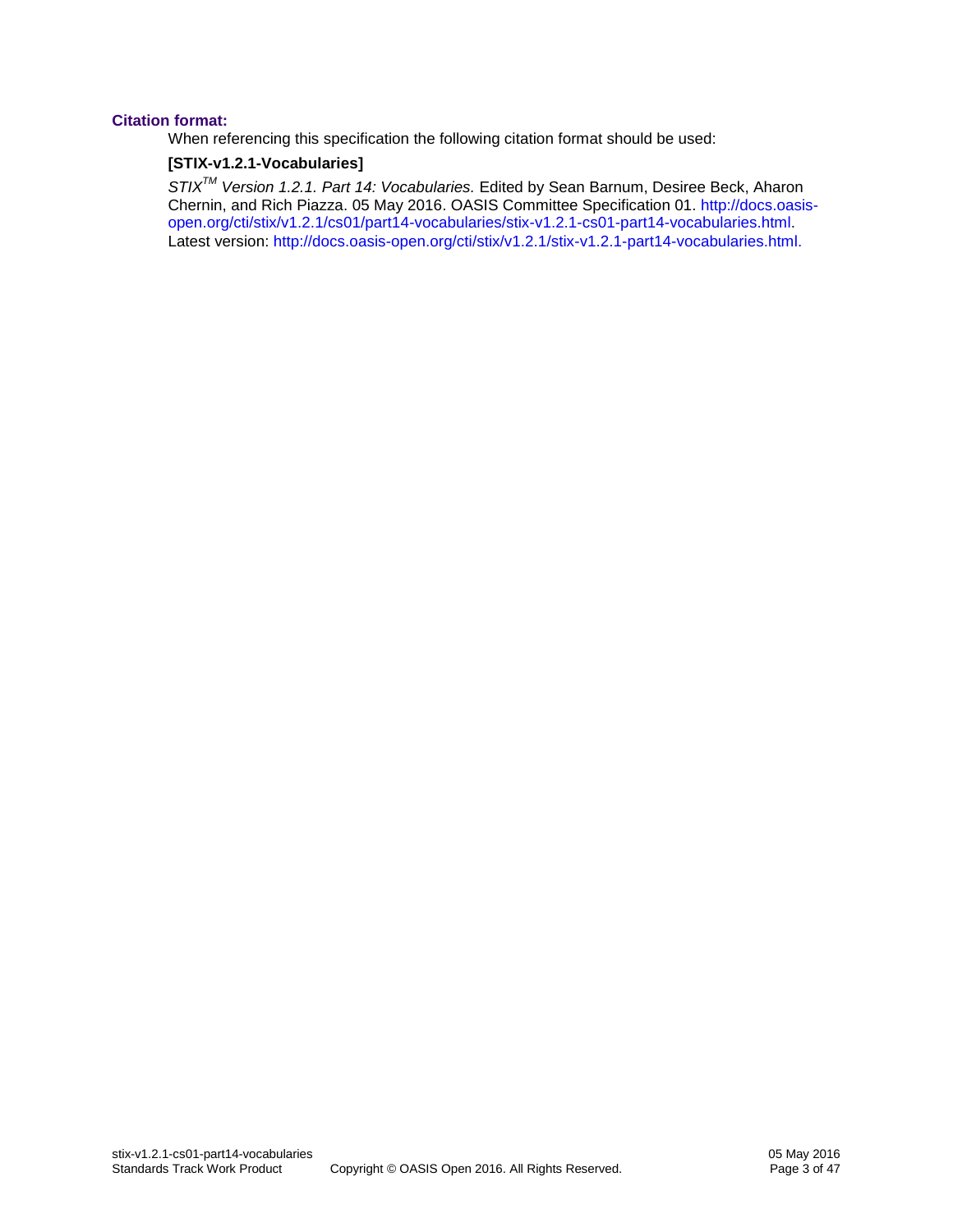# **Notices**

Copyright © OASIS Open 2016. All Rights Reserved.

All capitalized terms in the following text have the meanings assigned to them in the OASIS Intellectual Property Rights Policy (the "OASIS IPR Policy"). The full [Policy](https://www.oasis-open.org/policies-guidelines/ipr) may be found at the OASIS website.

This document and translations of it may be copied and furnished to others, and derivative works that comment on or otherwise explain it or assist in its implementation may be prepared, copied, published, and distributed, in whole or in part, without restriction of any kind, provided that the above copyright notice and this section are included on all such copies and derivative works. However, this document itself may not be modified in any way, including by removing the copyright notice or references to OASIS, except as needed for the purpose of developing any document or deliverable produced by an OASIS Technical Committee (in which case the rules applicable to copyrights, as set forth in the OASIS IPR Policy, must be followed) or as required to translate it into languages other than English.

The limited permissions granted above are perpetual and will not be revoked by OASIS or its successors or assigns.

This document and the information contained herein is provided on an "AS IS" basis and OASIS DISCLAIMS ALL WARRANTIES, EXPRESS OR IMPLIED, INCLUDING BUT NOT LIMITED TO ANY WARRANTY THAT THE USE OF THE INFORMATION HEREIN WILL NOT INFRINGE ANY OWNERSHIP RIGHTS OR ANY IMPLIED WARRANTIES OF MERCHANTABILITY OR FITNESS FOR A PARTICULAR PURPOSE.

OASIS requests that any OASIS Party or any other party that believes it has patent claims that would necessarily be infringed by implementations of this OASIS Committee Specification or OASIS Standard, to notify OASIS TC Administrator and provide an indication of its willingness to grant patent licenses to such patent claims in a manner consistent with the IPR Mode of the OASIS Technical Committee that produced this specification.

OASIS invites any party to contact the OASIS TC Administrator if it is aware of a claim of ownership of any patent claims that would necessarily be infringed by implementations of this specification by a patent holder that is not willing to provide a license to such patent claims in a manner consistent with the IPR Mode of the OASIS Technical Committee that produced this specification. OASIS may include such claims on its website, but disclaims any obligation to do so.

OASIS takes no position regarding the validity or scope of any intellectual property or other rights that might be claimed to pertain to the implementation or use of the technology described in this document or the extent to which any license under such rights might or might not be available; neither does it represent that it has made any effort to identify any such rights. Information on OASIS' procedures with respect to rights in any document or deliverable produced by an OASIS Technical Committee can be found on the OASIS website. Copies of claims of rights made available for publication and any assurances of licenses to be made available, or the result of an attempt made to obtain a general license or permission for the use of such proprietary rights by implementers or users of this OASIS Committee Specification or OASIS Standard, can be obtained from the OASIS TC Administrator. OASIS makes no representation that any information or list of intellectual property rights will at any time be complete, or that any claims in such list are, in fact, Essential Claims.

The name "OASIS" is a trademark of [OASIS,](https://www.oasis-open.org/) the owner and developer of this specification, and should be used only to refer to the organization and its official outputs. OASIS welcomes reference to, and implementation and use of, specifications, while reserving the right to enforce its marks against misleading uses. Please see<https://www.oasis-open.org/policies-guidelines/trademark> for above guidance.

Portions copyright © United States Government 2012-2016. All Rights Reserved.

STIX™, TAXII™, AND CybOX™ (STANDARD OR STANDARDS) AND THEIR COMPONENT PARTS ARE PROVIDED "AS IS" WITHOUT ANY WARRANTY OF ANY KIND, EITHER EXPRESSED, IMPLIED, OR STATUTORY, INCLUDING, BUT NOT LIMITED TO, ANY WARRANTY THAT THESE STANDARDS OR ANY OF THEIR COMPONENT PARTS WILL CONFORM TO SPECIFICATIONS, ANY IMPLIED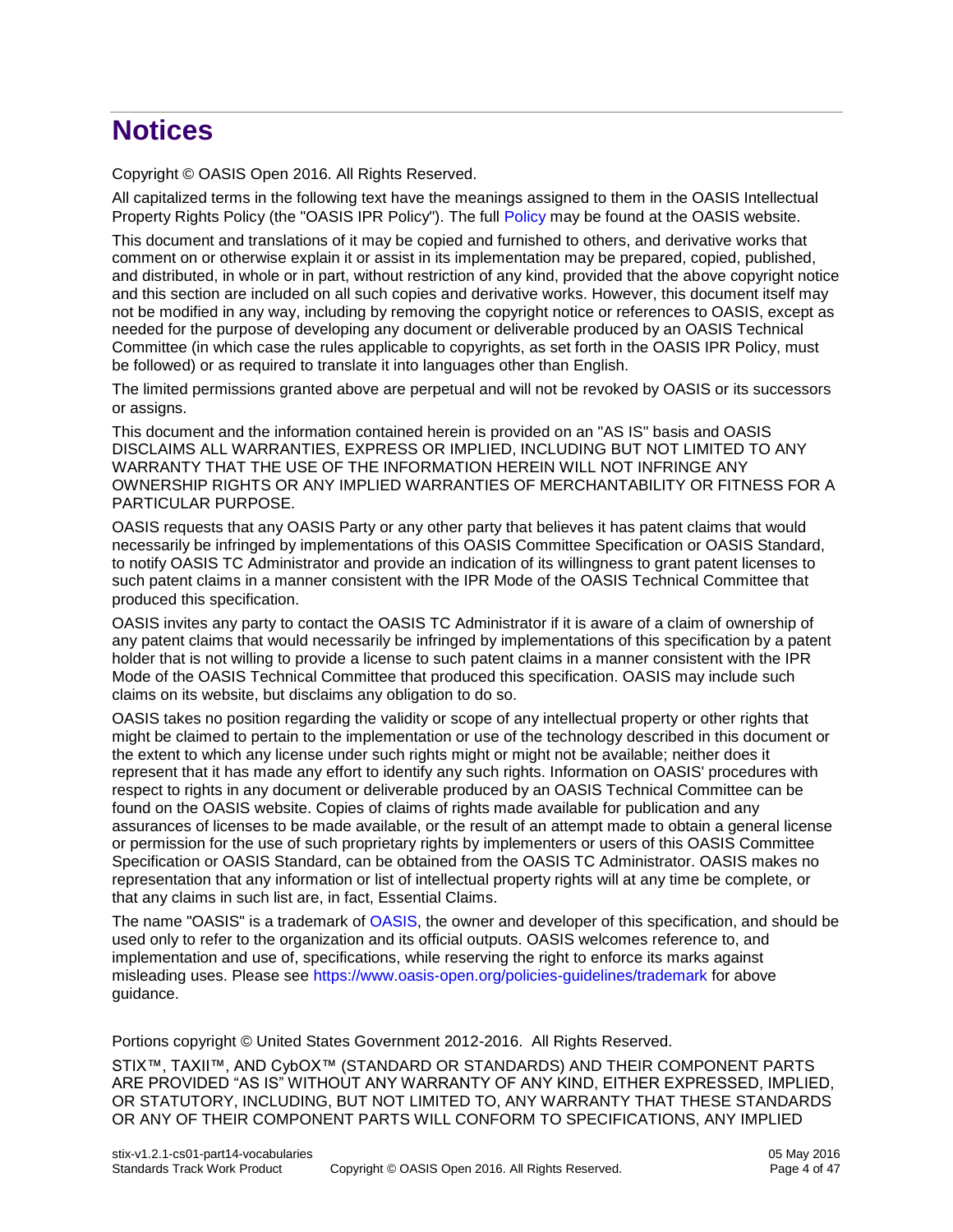WARRANTIES OF MERCHANTABILITY, FITNESS FOR A PARTICULAR PURPOSE, OR FREEDOM FROM INFRINGEMENT, ANY WARRANTY THAT THE STANDARDS OR THEIR COMPONENT PARTS WILL BE ERROR FREE, OR ANY WARRANTY THAT THE DOCUMENTATION, IF PROVIDED, WILL CONFORM TO THE STANDARDS OR THEIR COMPONENT PARTS. IN NO EVENT SHALL THE UNITED STATES GOVERNMENT OR ITS CONTRACTORS OR SUBCONTRACTORS BE LIABLE FOR ANY DAMAGES, INCLUDING, BUT NOT LIMITED TO, DIRECT, INDIRECT, SPECIAL OR CONSEQUENTIAL DAMAGES, ARISING OUT OF, RESULTING FROM, OR IN ANY WAY CONNECTED WITH THESE STANDARDS OR THEIR COMPONENT PARTS OR ANY PROVIDED DOCUMENTATION, WHETHER OR NOT BASED UPON WARRANTY, CONTRACT, TORT, OR OTHERWISE, WHETHER OR NOT INJURY WAS SUSTAINED BY PERSONS OR PROPERTY OR OTHERWISE, AND WHETHER OR NOT LOSS WAS SUSTAINED FROM, OR AROSE OUT OF THE RESULTS OF, OR USE OF, THE STANDARDS, THEIR COMPONENT PARTS, AND ANY PROVIDED DOCUMENTATION. THE UNITED STATES GOVERNMENT DISCLAIMS ALL WARRANTIES AND LIABILITIES REGARDING THE STANDARDS OR THEIR COMPONENT PARTS ATTRIBUTABLE TO ANY THIRD PARTY, IF PRESENT IN THE STANDARDS OR THEIR COMPONENT PARTS AND DISTRIBUTES IT OR THEM "AS IS."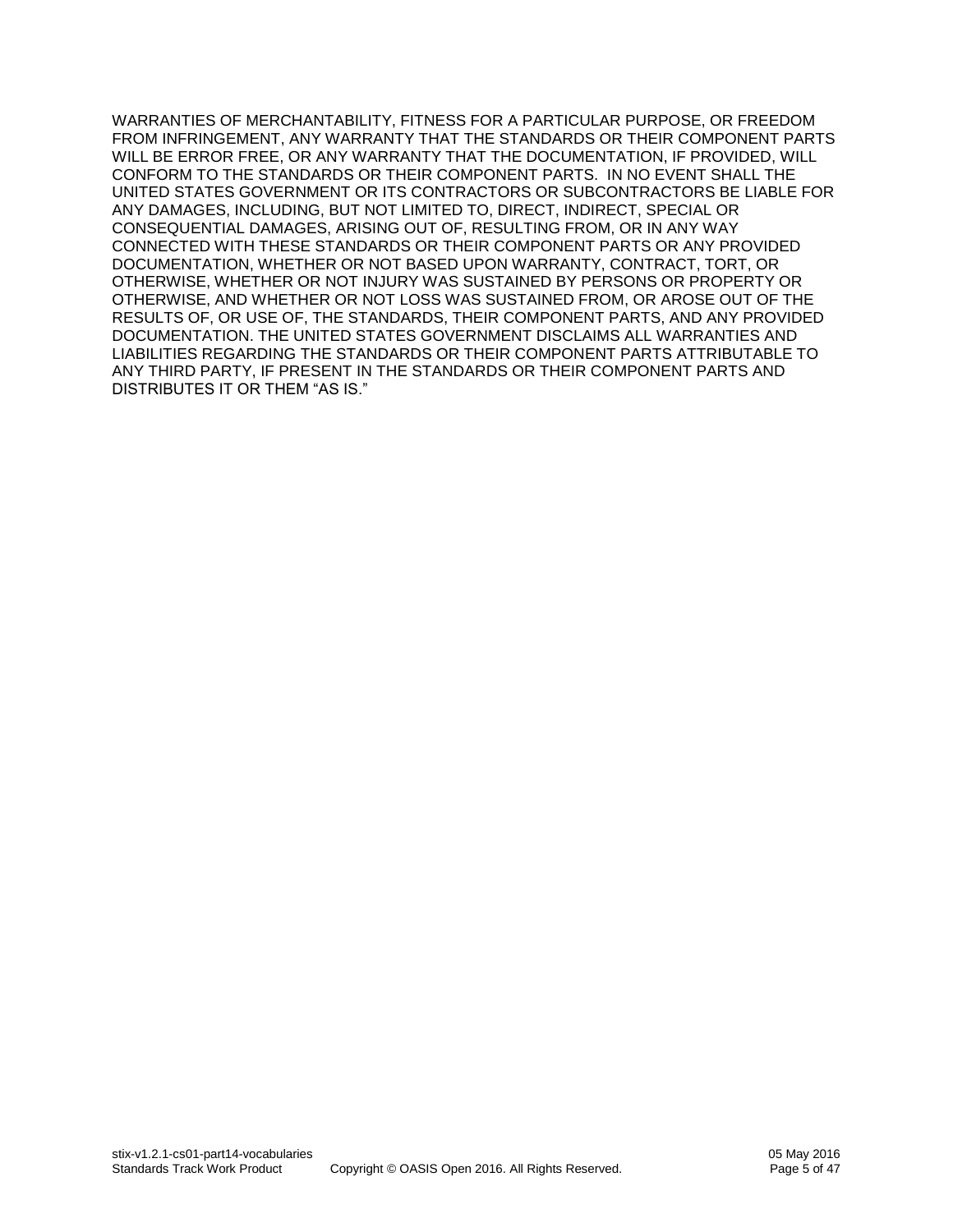# **Table of Contents**

| $\mathbf{1}$ |  |
|--------------|--|
|              |  |
|              |  |
|              |  |
|              |  |
|              |  |
|              |  |
|              |  |
|              |  |
| 2            |  |
|              |  |
|              |  |
|              |  |
| 3            |  |
|              |  |
|              |  |
|              |  |
|              |  |
|              |  |
|              |  |
|              |  |
|              |  |
|              |  |
|              |  |
|              |  |
|              |  |
|              |  |
|              |  |
|              |  |
|              |  |
|              |  |
|              |  |
|              |  |
|              |  |
|              |  |
|              |  |
|              |  |
|              |  |
|              |  |
|              |  |
|              |  |
|              |  |
|              |  |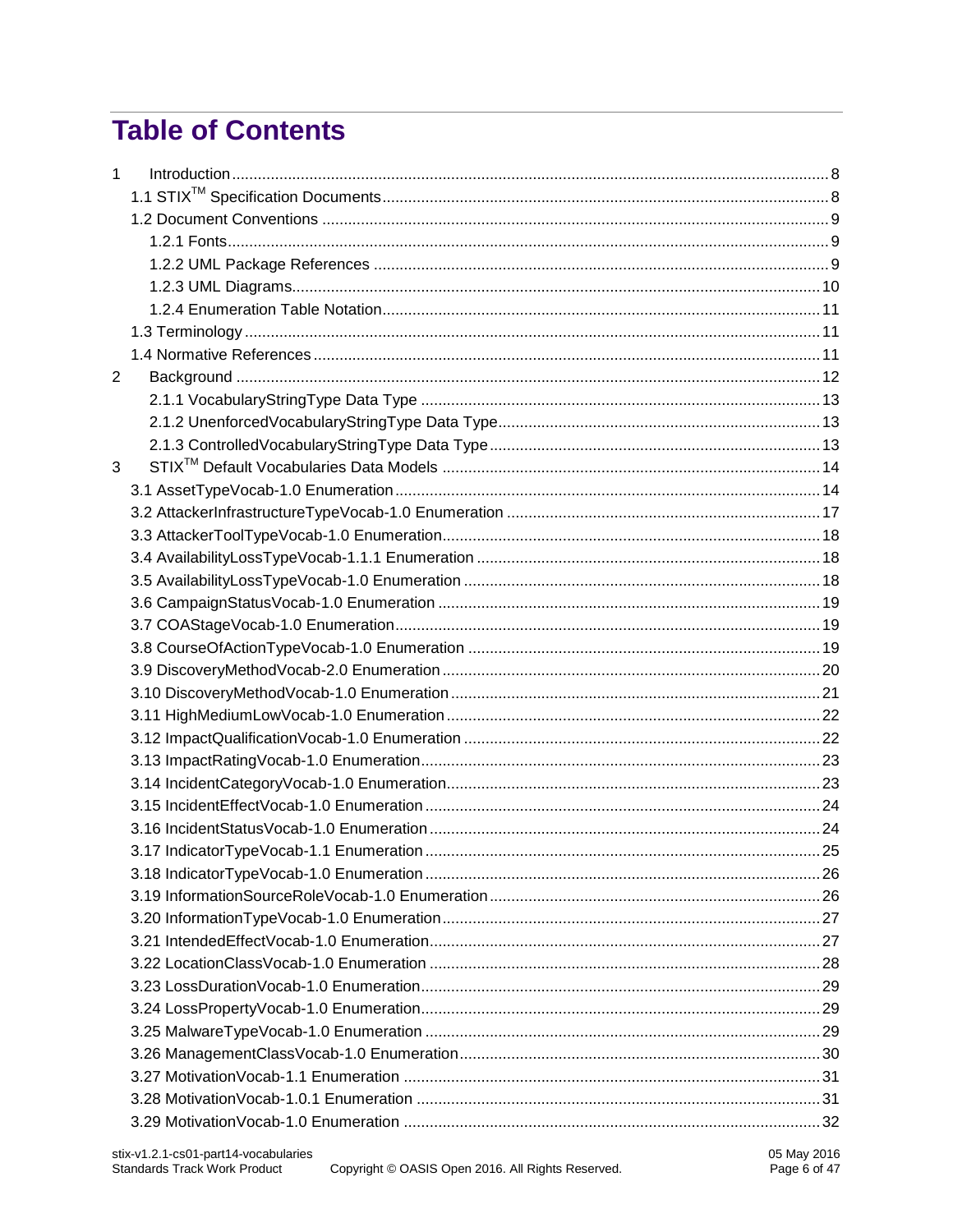| 4 |  |
|---|--|
|   |  |
|   |  |
|   |  |
|   |  |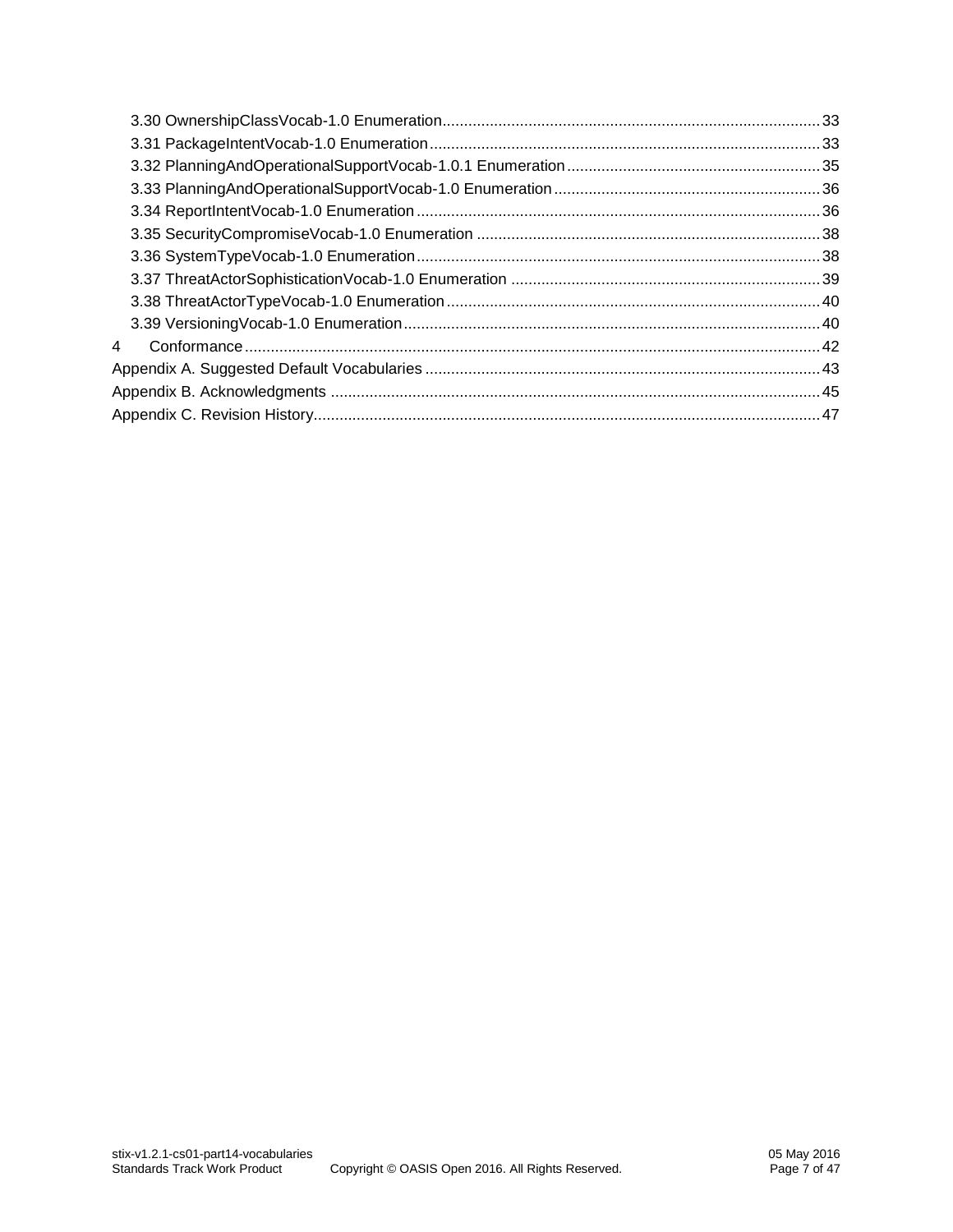# <span id="page-7-0"></span>**1 Introduction**

#### [All text is normative unless otherwise labeled]

The Structured Threat Information Expression (STIX<sup>™</sup>) framework defines nine top-level component data models: Observable<sup>1</sup>, Indicator, Incident, TTP, ExploitTarget, CourseOfAction, Campaign, ThreatActor, and Report. In addition, it defines a cross-cutting data model for expressing string-based properties as constrained by specific vocabularies. As part of this model, it defines numerous default vocabularies defined lists of values to choose from when specifying certain properties in other STIX data models. These vocabularies are provided as the default lists, but the STIX data models also allow users to define their own vocabularies or even use values outside of any constrained vocabulary. Each default vocabulary in the Vocabularies data model is versioned separately (this is discussed further in Section **[3](#page-13-0)**). This specification covers default vocabularies that are relevant to STIX v1.2.1.

In Section **[1.1](#page-7-1)** we discuss additional specification documents, in Section **[1.2](#page-8-0)** we provide document conventions, and in Section **[1.3](#page-10-1)** we provide terminology. References are given in Section **[1.4](#page-10-2)**. In Section **[2](#page-11-0)**, we give background information to help the reader better understand the specification details that are provided later in the document. We present the Core data model specification details in Section **[3](#page-13-0)** and conformance information in Section **[4](#page-41-0)**.

### <span id="page-7-1"></span>**1.1 STIXTM Specification Documents**

The STIX specification consists of a formal UML model and a set of textual specification documents that explain the UML model. Specification documents have been written for each of the key individual data models that compose the full STIX UML model.

The *[STIX Version 1.2.1 Part 1: Overview](#page-0-0)* document provides a comprehensive overview of the full set of STIX data models, which in addition to the nine top-level data models mentioned in the Introduction, includes a core data model, a common data model, a cross-cutting data marking data model, various extension data models, and a vocabularies data model including a set of default controlled vocabularies. *[STIX Version 1.2.1 Part 1: Overview](#page-0-0)* also summarizes the relationship of STIX to other languages and outlines general STIX data model conventions.

**[Figure 1-1](#page-8-3)** illustrates the [set of specification documents](#page-0-0) are available. The color black is used to indicate the specification overview document, altered shading differentiates the overarching Core and Common data models from the supporting data models (vocabularies, data marking, and default extensions), and the color white indicates the component data models. The solid grey color denotes the overall STIX Language UML model. This STIX Vocabularies specification document is highlighted in its associated color (see Section **[1.2.3.1](#page-9-1)**). For a list of all STIX documents and related information sources, please see *[STIX Version 1.2.1 Part 1: Overview](#page-0-0)*.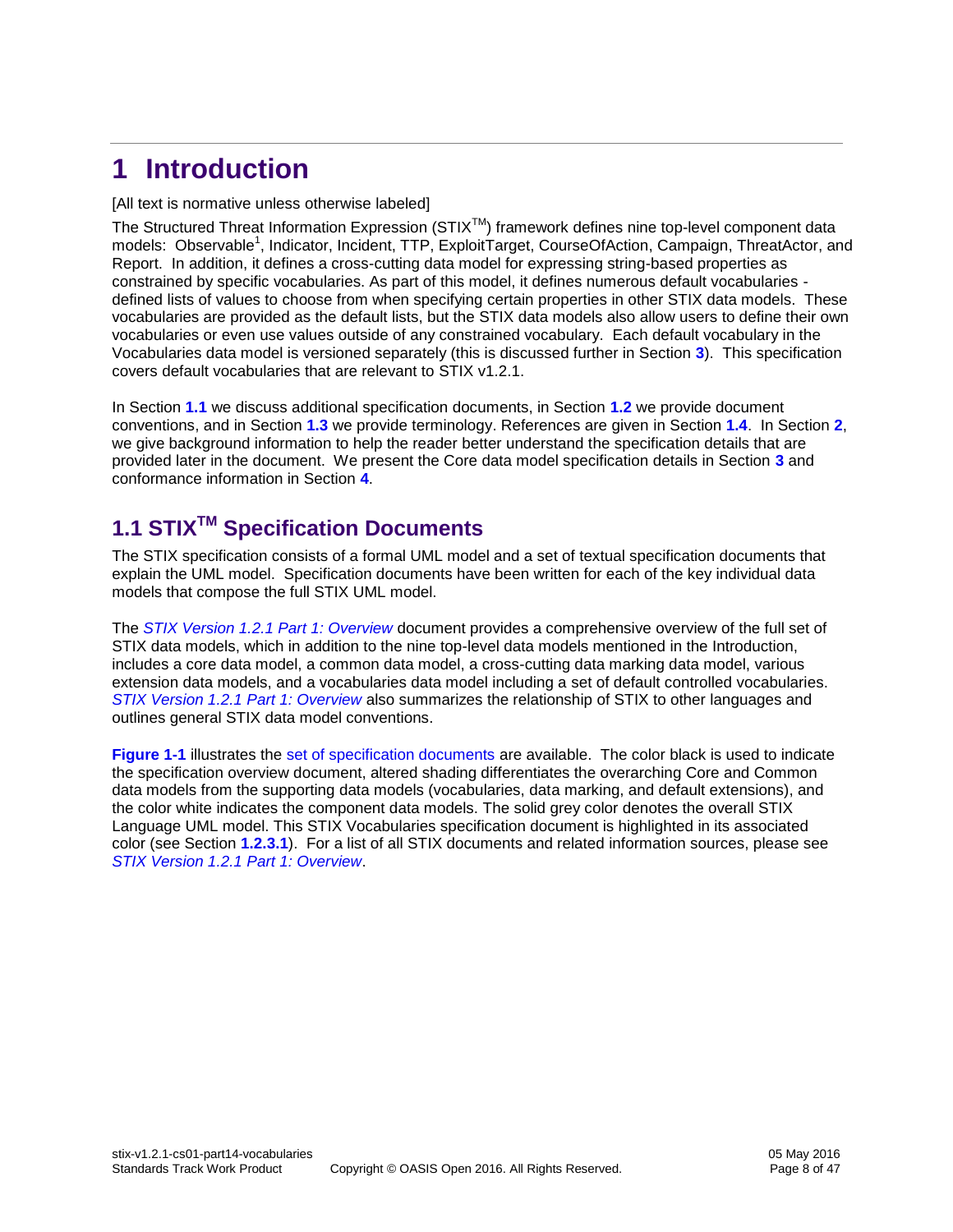| Core                | Campaign                | Indicator           |
|---------------------|-------------------------|---------------------|
| Common              | <b>Course of Action</b> | Report              |
| <b>Vocabularies</b> | <b>Exploit Target</b>   | <b>Threat Actor</b> |
| <b>Data Marking</b> | Incident                | ПP                  |

<span id="page-8-3"></span>*Figure 1-1. STIXTM Language v1.2.1 specification documents*

#### <span id="page-8-0"></span>**1.2 Document Conventions**

The following conventions are used in this document.

#### <span id="page-8-1"></span>**1.2.1 Fonts**

The following font and font style conventions are used in the document:

 Capitalization is used for STIX high level concepts, which are defined in *[STIX Version 1.2.1 Part](#page-0-0)  [1: Overview](#page-0-0)*.

**Examples: Indicator, Course of Action, Threat Actor** 

• The Courier New font is used for writing UML objects.

Examples: RelatedIndicatorsType, stixCommon:StatementType

Note that all high level concepts have a corresponding UML object. For example, the Course of Action high level concept is associated with a UML class named, CourseOfActionType.

 The '*italic'* font (with single quotes) is used for noting actual, explicit values for STIX Language properties.

Example: *'STIX Default Package Intent Vocabulary'*

#### <span id="page-8-2"></span>**1.2.2 UML Package References**

Each STIX data model is captured in a different UML package (e.g., Core package, Campaign package, etc.) where the packages together compose the full STIX UML model. To refer to a particular class of a specific package, we use the format package prefix: class, where package prefix corresponds to the appropriate UML package. *STIX Version [1.2.1 Part 1: Overview](#page-0-0)* contains a list of the packages used by the Vocabularies data model, along with the associated prefix notations, descriptions, examples.

Note that in this specification document, we do not explicitly specify the package prefix for any classes that originate from the Vocabularies data model.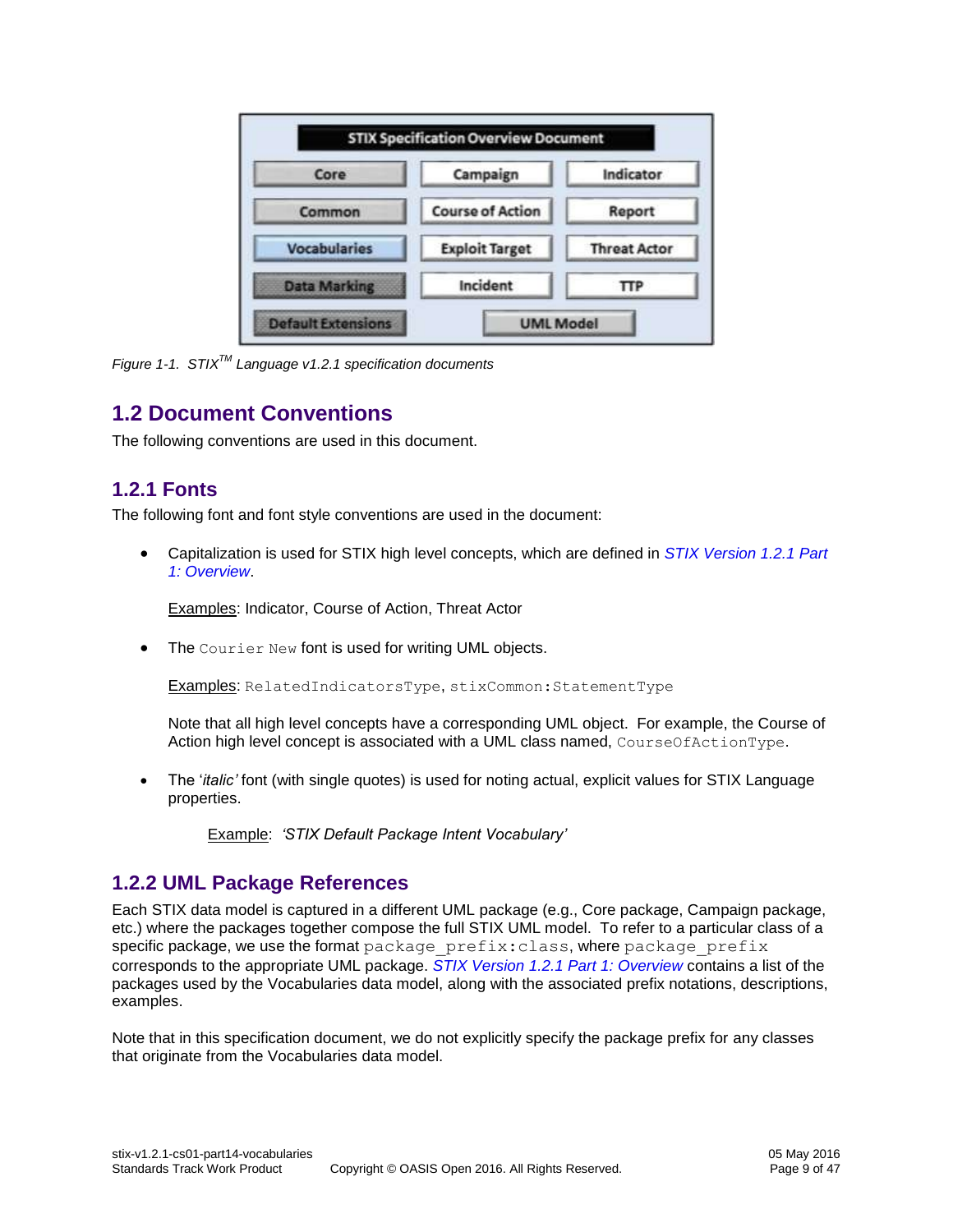#### <span id="page-9-0"></span>**1.2.3 UML Diagrams**

This specification makes use of UML diagrams to visually depict relationships between STIX Language constructs. Note that the diagrams have been extracted directly from the full UML model for STIX; they have not been constructed purely for inclusion in the specification documents. Due to the nature of the Vocabularies data model, which mostly consists of UML enumerations, there are few diagrams included in this document.

In UML diagrams, classes are often presented with their attributes elided, to avoid clutter. A class presented with an empty section at the bottom of the icon indicates that there are no attributes other than those that are visualized using associations.

#### <span id="page-9-1"></span>**1.2.3.1 Diagram Icons and Arrow Types**

Diagram icons are used in a UML diagram to indicate whether a shape is a class, enumeration or data type, and decorative icons are used to indicate whether an element is an attribute of a class or an enumeration literal. In addition, two different arrow styles indicate either a directed association relationship (regular arrowhead) or a generalization relationship (triangle-shaped arrowhead). The icons and arrow styles we use are shown and described in **[Table 1-1](#page-9-2)**.

| <b>Icon</b> | <b>Description</b>                                                                                                                                                                                |
|-------------|---------------------------------------------------------------------------------------------------------------------------------------------------------------------------------------------------|
|             | This diagram icon indicates a class. If the<br>name is in italics, it is an abstract class.                                                                                                       |
|             | This diagram icon indicates an enumeration.                                                                                                                                                       |
|             | This diagram icon indicates a data type.                                                                                                                                                          |
|             | This decorator icon indicates an attribute of a<br>class. The green circle means its visibility is<br>public. If the circle is red or yellow, it means<br>its visibility is private or protected. |
|             | This decorator icon indicates an enumeration<br>literal.                                                                                                                                          |
|             | This arrow type indicates a directed<br>association relationship.                                                                                                                                 |
|             | This arrow type indicates a generalization<br>relationship.                                                                                                                                       |

<span id="page-9-2"></span>

| Table 1-1. UML diagram icons |
|------------------------------|
|                              |

#### **1.2.3.2 Color Coding**

The shapes of the UML diagrams are color coded to indicate the data model associated with a class. The colors used in the Vocabularies specification are illustrated via exemplars in **[Figure 1-2](#page-9-3)**. Note that this data model uses UML stereotypes datatype and enumeration.

<span id="page-9-3"></span>*Figure 1-2. Data model color coding*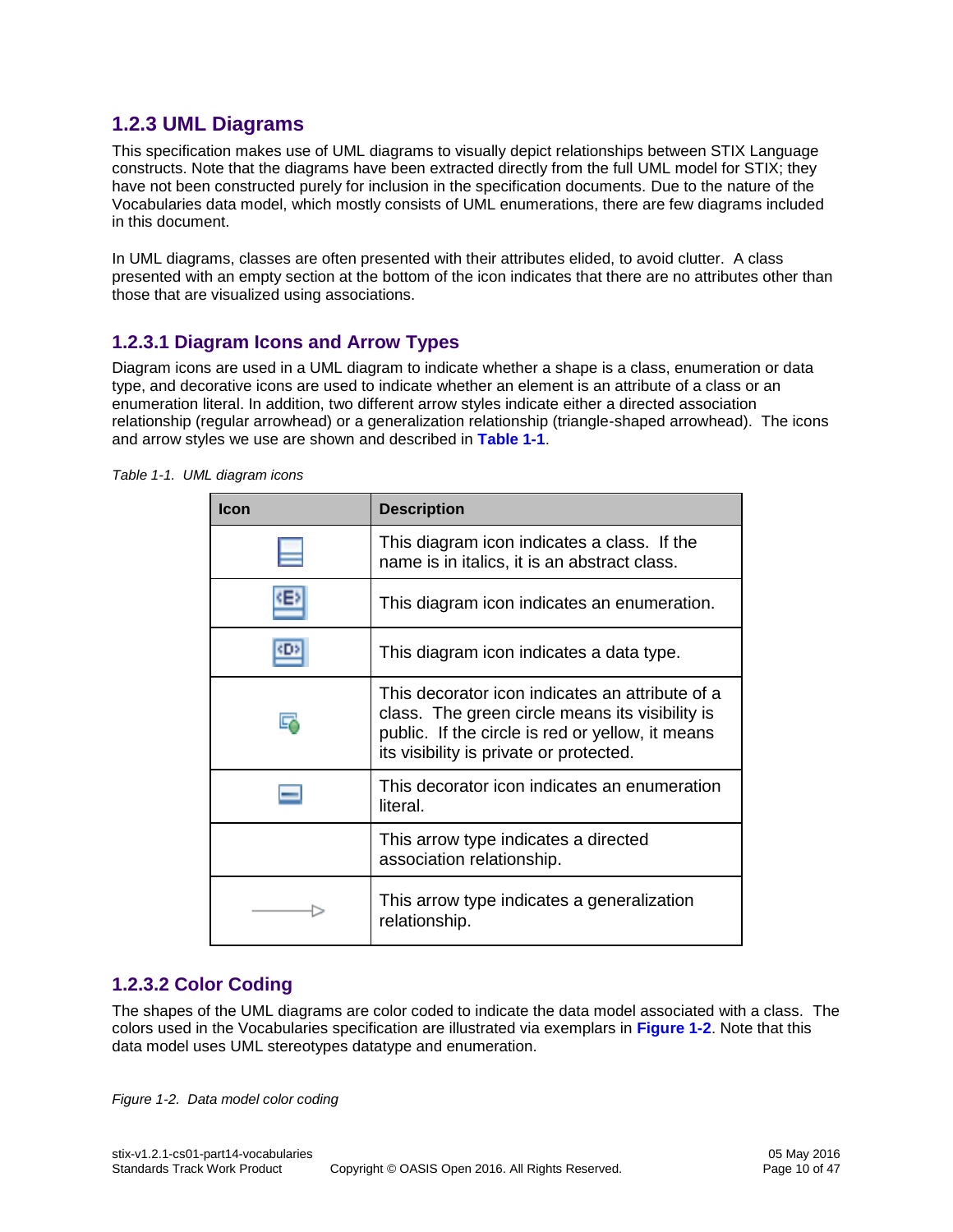#### <span id="page-10-0"></span>**1.2.4 Enumeration Table Notation**

Throughout Section **[3](#page-13-0)**, tables are used to describe the list of defined values for each default vocabulary. Each property table consists of a column of literal names, and a description column that describes the literal name, if needed.

#### <span id="page-10-1"></span>**1.3 Terminology**

The key words "MUST", "MUST NOT", "REQUIRED", "SHALL", "SHALL NOT", "SHOULD", "SHOULD NOT", "RECOMMENDED", "MAY", and "OPTIONAL" in this document are to be interpreted as described in **[\[RFC2119\]](#page-10-3)**.

#### <span id="page-10-2"></span>**1.4 Normative References**

<span id="page-10-3"></span>**[RFC2119]** Bradner, S., "Key words for use in RFCs to Indicate Requirement Levels", BCP 14, RFC 2119, March 1997. [http://www.ietf.org/rfc/rfc2119.txt.](http://www.ietf.org/rfc/rfc2119.txt)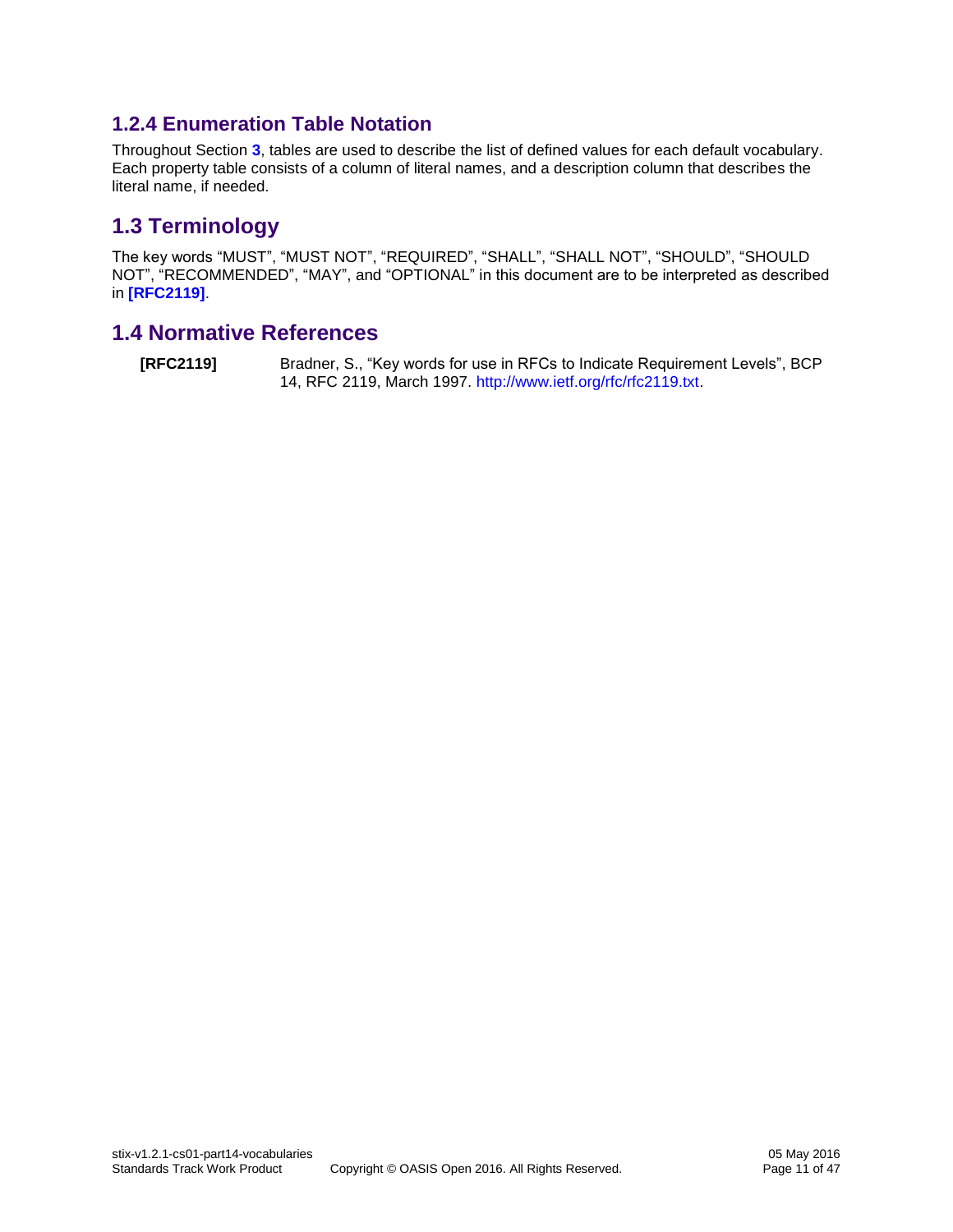# <span id="page-11-1"></span><span id="page-11-0"></span>**2 Background**

In this section, we provide high level information about the Vocabularies data model that is necessary to fully understand the specification details given in Section **[3](#page-13-0)**.

There are three vocabulary-related UML data types defined in *[STIX Version 1.2.1 Part 2: Common](#page-0-0)*, and together they provide a content creator with four choices for defining content, listed below in order of formality.

- Leverage a formally defined default vocabulary extended from the stixCommon:ControlledVocabularyStringType data type. STIX v1.2 defines a collection of default vocabularies and associated enumerations that are based on input from the STIX community; however, not all vocabulary properties have an assigned formally defined default vocabulary.
- Formally define a custom vocabulary by extending the stixCommon:ControlledVocabularyStringType data type. Because this is an extension of the STIX Vocabularies data model, producers and consumers MUST have access to the addition to the data model for successful use in the sharing of STIX documents.
- Reference an externally-defined, custom vocabulary using the stixCommon:UnenforcedVocabularyStringType data type to constrain the set of values. Externally-defined vocabularies are explicitly defined, but have not been included as formally specified vocabularies within the STIX Vocabularies data model using the stixCommon:ControlledVocabularyStringType data type. In this case, it is sufficient to specify the name of the vocabulary and a URL to a definition of that vocabulary.
- Choose an arbitrary and unconstrained value using the stixCommon: VocabularyStringType data type.

While not required by the general STIX language, default vocabularies should be used whenever possible to ensure the greatest level of compatibility between STIX users. If an appropriate default vocabulary is not available, a formally defined custom vocabulary can be specified and leveraged. In addition to compatibility advantages, using formally defined vocabularies (whether default vocabularies or otherwise defined) enables enforced use of valid enumeration values.

If a formally defined vocabulary is not sufficient for a content producer's purposes, the STIX Vocabularies data model allows the two alternatives listed above: externally defined custom vocabularies and arbitrary string values, which dispense with enumerated vocabularies altogether. If a custom vocabulary is not formally added to the Vocabularies data model then no enforcement policy of appropriate values is specified.

The UML diagram shown in **[Figure 2-1](#page-12-3)** illustrates the relationships between the three vocabulary data types as defined in the STIX Common data model. As illustrated, all controlled vocabularies formally defined within the STIX Vocabularies data model are defined using an enumeration derived from the ControlledVocabularyStringType data type.

As shown, the HighMediumLowVocab-1.0 enumeration (used as a defined controlled vocabulary exemplar) is defined as a specialization of the stixCommon:ControlledVocabularyStringType data type, and therefore it is also a specialization of the stixCommon: VocabularyStringType data type.

Further details of each vocabulary class are provided in Subsections **[2.1.1](#page-12-0)** through **[2.1.3](#page-12-2)**.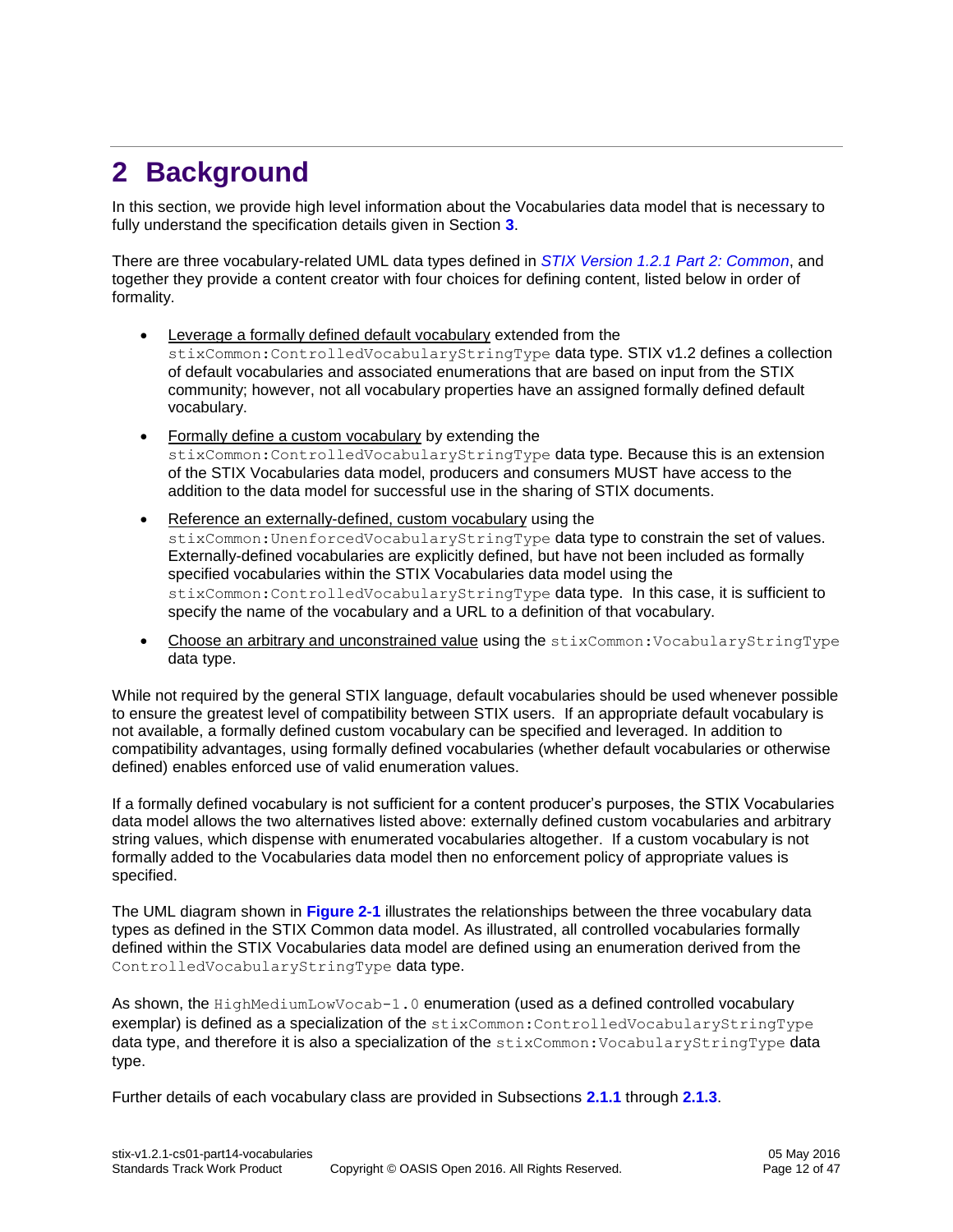<span id="page-12-3"></span>*Figure 2-1. UML diagram of the STIXTM Vocabularies data model*

#### <span id="page-12-0"></span>**2.1.1 VocabularyStringType Data Type**

The stixCommon:VocabularyStringType data type is the basic data type of all vocabularies. Therefore, all properties in the collection of STIX data models that makes use of the Vocabularies data model must be defined to use the stixCommon: VocabularyStringType data type. Because this data type is a specialization of the basicDataTypes:BasicString data type, it can be used to support the arbitrary string option for vocabularies.

#### <span id="page-12-1"></span>**2.1.2 UnenforcedVocabularyStringType Data Type**

The stixCommon:UnenforcedVocabularyStringType data type specifies custom vocabulary values via a definition outside of the STIX Vocabularies data model. It extends the stixCommon: VocabularyStringType data type. Note that the STIX vocabularies data model does not define any enforcement policy for this data type.

#### <span id="page-12-2"></span>**2.1.3 ControlledVocabularyStringType Data Type**

The stixCommon:ControlledVocabularyStringType data type specifies a formally defined vocabulary. It is an abstract data type so it MUST be extended via an enumeration defined according to the STIX Vocabularies data model (see Section **[3](#page-13-0)**). This enables appropriate enumeration values to be enforced for any property asserting a given formally defined vocabulary.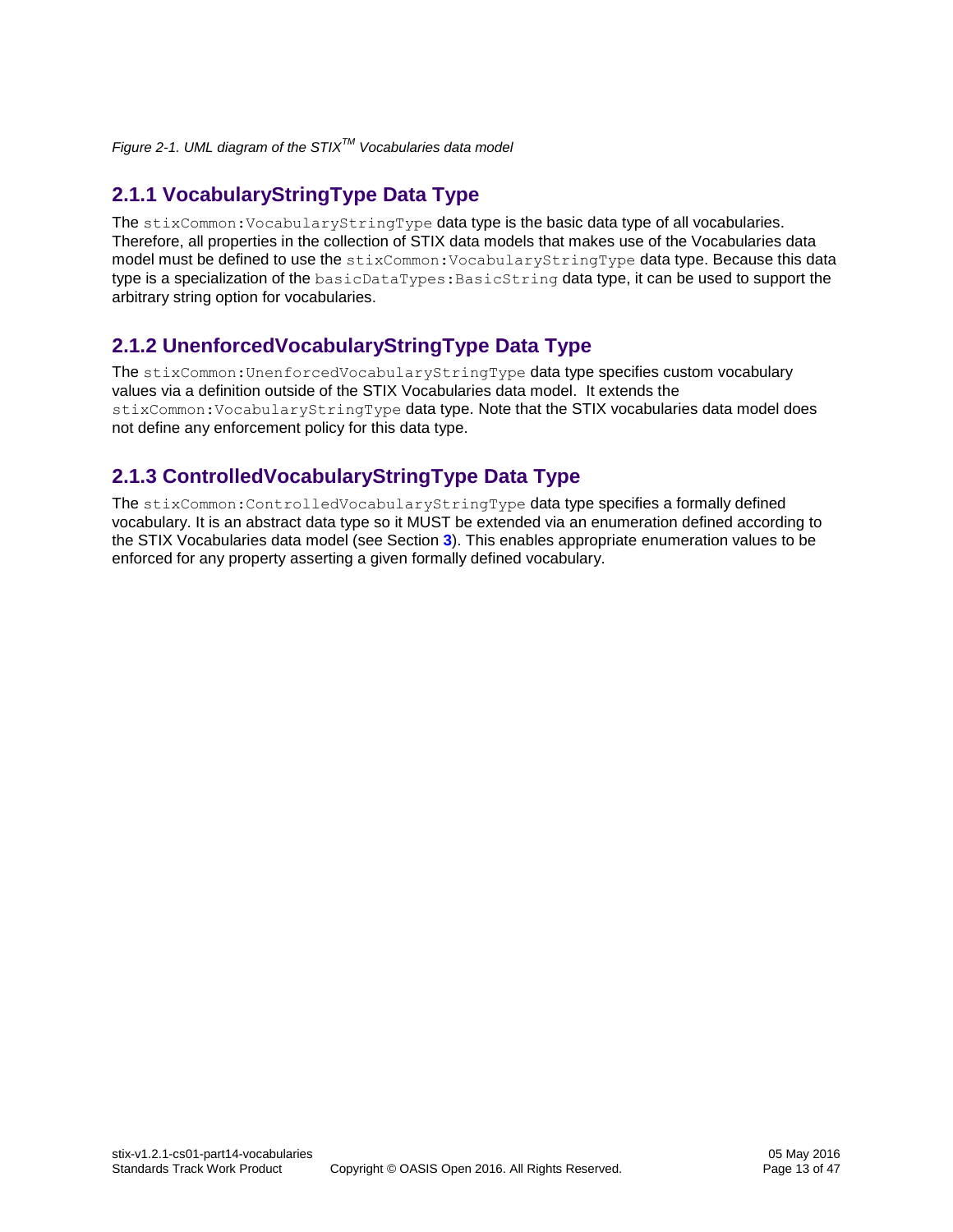# <span id="page-13-0"></span>**3 STIXTM Default Vocabularies Data Models**

The STIX Vocabularies data model is defined as one UML package, but can be thought of as a collection of separate data models, each containing one UML enumeration. Each vocabulary will be specified using a separate version number, which is appended to the enumeration name. This facilitates adding literals to the enumeration without the need to update the version number of any of the other STIX data models or the version number of the full STIX specification.

#### <span id="page-13-1"></span>**3.1 AssetTypeVocab-1.0 Enumeration**

The AssetTypeVocab enumeration is used to define the default STIX vocabulary for expressing the type of an asset. The associated enumeration literals are provided in the table below.

| <b>Enumeration Literal</b> | <b>Description</b>                                                                                                                                                                                                                              |
|----------------------------|-------------------------------------------------------------------------------------------------------------------------------------------------------------------------------------------------------------------------------------------------|
| <b>Access reader</b>       | A device that protects an access point, using credentials. Both the<br>access point and the credentials themselves can be virtual (password) or<br>physical (access card).                                                                      |
| Administrator              |                                                                                                                                                                                                                                                 |
| <b>ATM</b>                 | An automatic teller machine.                                                                                                                                                                                                                    |
| <b>Auditor</b>             |                                                                                                                                                                                                                                                 |
| <b>Auth token</b>          | A token used during authenication of an object, such as a user or system.                                                                                                                                                                       |
| <b>Backup</b>              | A copy of data on a different storage device to be available in the case of<br>destruction of the original data.                                                                                                                                |
| <b>Broadband</b>           |                                                                                                                                                                                                                                                 |
| <b>Call center</b>         | A group of individuals that handles telephone inquiries for an organization                                                                                                                                                                     |
| Camera                     | A device for taking a photograph or video                                                                                                                                                                                                       |
| <b>Cashier</b>             | A cashier is a person who handles the cash register at various locations<br>such as the point of sale in a retail store.                                                                                                                        |
| <b>Customer</b>            | An individual or organization that purchases a product or service.                                                                                                                                                                              |
| <b>Database</b>            | Software for efficiently storing large amounts of data.                                                                                                                                                                                         |
| <b>DCS</b>                 | A distributed control system (DCS) is a control system for a process or<br>plant, where elements are distributed throughout the system.                                                                                                         |
| <b>Desktop</b>             | A personal computer that generally isn't portable.                                                                                                                                                                                              |
| <b>Developer</b>           | An individual that develops hadware, software, etc.                                                                                                                                                                                             |
| <b>DHCP</b>                | Dynamic Host Configuration Protocol (DHCP) is a standardized network<br>protocol used on Internet Protocol (IP) networks for dynamically<br>distributing network configuration parameters, such as IP addresses for<br>interfaces and services. |
| <b>Directory</b>           | A file system artifact for storing a collection of other file system artifacts,<br>including other directories                                                                                                                                  |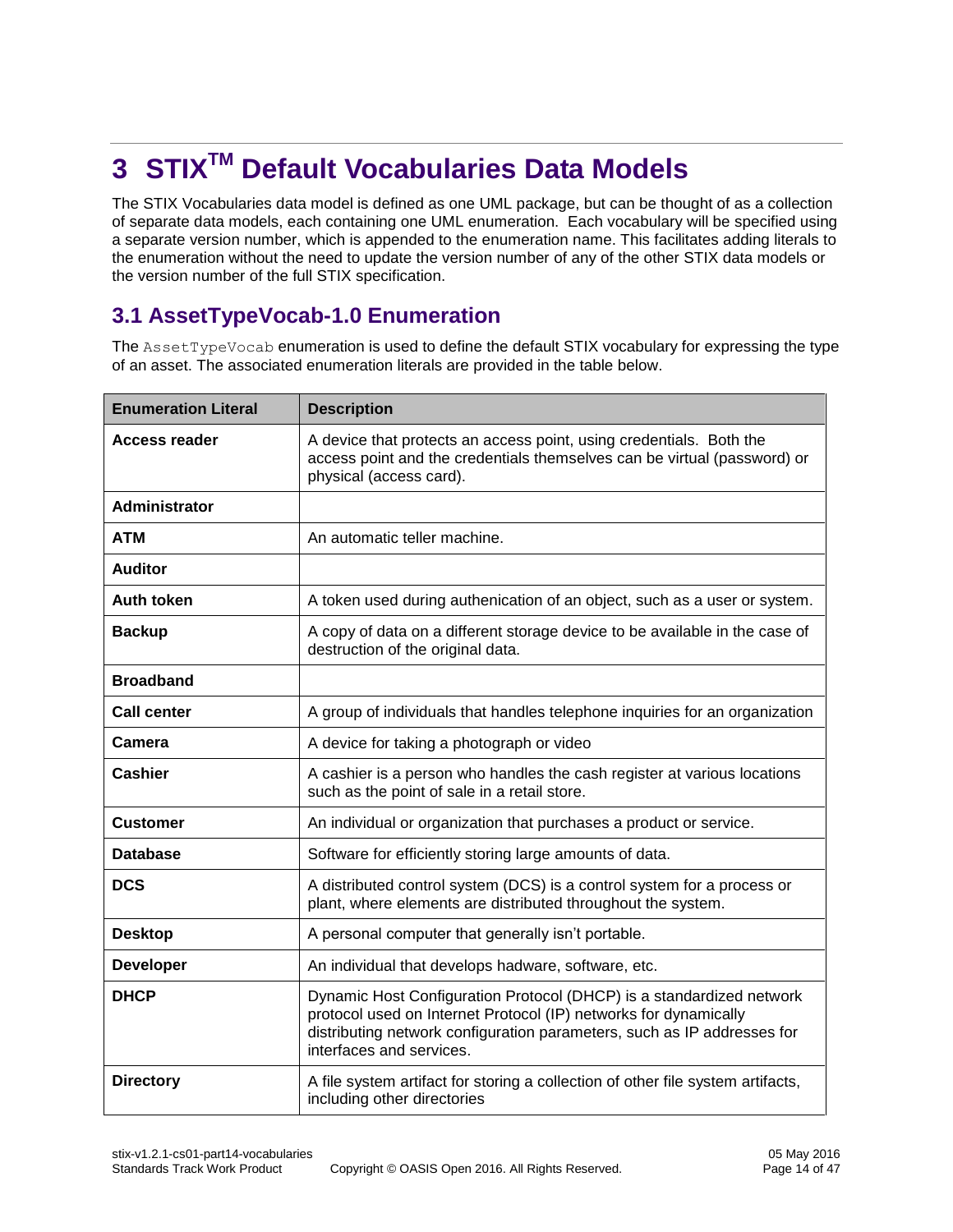| <b>Disk drive</b>      | A device used to store data on a disk medium                                                                                                                                                                        |
|------------------------|---------------------------------------------------------------------------------------------------------------------------------------------------------------------------------------------------------------------|
| Disk media             |                                                                                                                                                                                                                     |
| <b>DNS</b>             | Domain name system (DNS) is a collection of names of a computer<br>hardware and/or software artifacts on a computer network                                                                                         |
| <b>Documents</b>       |                                                                                                                                                                                                                     |
| <b>End-user</b>        |                                                                                                                                                                                                                     |
| <b>Executive</b>       |                                                                                                                                                                                                                     |
| <b>File</b>            | A file system artifact for storing data in a particular format                                                                                                                                                      |
| <b>Finance</b>         |                                                                                                                                                                                                                     |
| <b>Firewall</b>        | A network security system that limits access to trusted traffic                                                                                                                                                     |
| <b>Flash drive</b>     | A solid state data storage device that does not contain any moving parts.                                                                                                                                           |
| Former employee        | An individual who was previously employee by an organization                                                                                                                                                        |
| <b>Gas terminal</b>    | An internet enabled gasoline dispencing device.                                                                                                                                                                     |
| Guard                  | An individual who secures a particular device or location                                                                                                                                                           |
| <b>Helpdesk</b>        | A resource for users of a product to troubleshoot problems                                                                                                                                                          |
| <b>HSM</b>             | A hardware security model (HSM) is a device that securely stores a digital<br>cryptographic key.                                                                                                                    |
| <b>Human resources</b> | A department in an organization that performs personnel management.                                                                                                                                                 |
| <b>IDS</b>             | An intrusion detection system (IDS) is a device or software application<br>that monitors network or system activities for malicious activities or policy<br>violations and produces reports to a management station |
| <b>Kiosk</b>           |                                                                                                                                                                                                                     |
| <b>LAN</b>             | A local area network (LAN)                                                                                                                                                                                          |
| Laptop                 | A portable personal computer.                                                                                                                                                                                       |
| Log                    | A digital recording of the activity of a device or process                                                                                                                                                          |
| <b>Mail</b>            |                                                                                                                                                                                                                     |
| <b>Mainframe</b>       |                                                                                                                                                                                                                     |
| <b>Maintenance</b>     |                                                                                                                                                                                                                     |
| <b>Manager</b>         |                                                                                                                                                                                                                     |
| <b>Media</b>           | An object used to store and deliver data                                                                                                                                                                            |
| <b>Mobile phone</b>    | A portable telephone that communicates over a cellular network                                                                                                                                                      |
| <b>Network</b>         | A collection of devices that are connected either physically or virtually                                                                                                                                           |
| <b>Partner</b>         |                                                                                                                                                                                                                     |
| <b>Payment card</b>    |                                                                                                                                                                                                                     |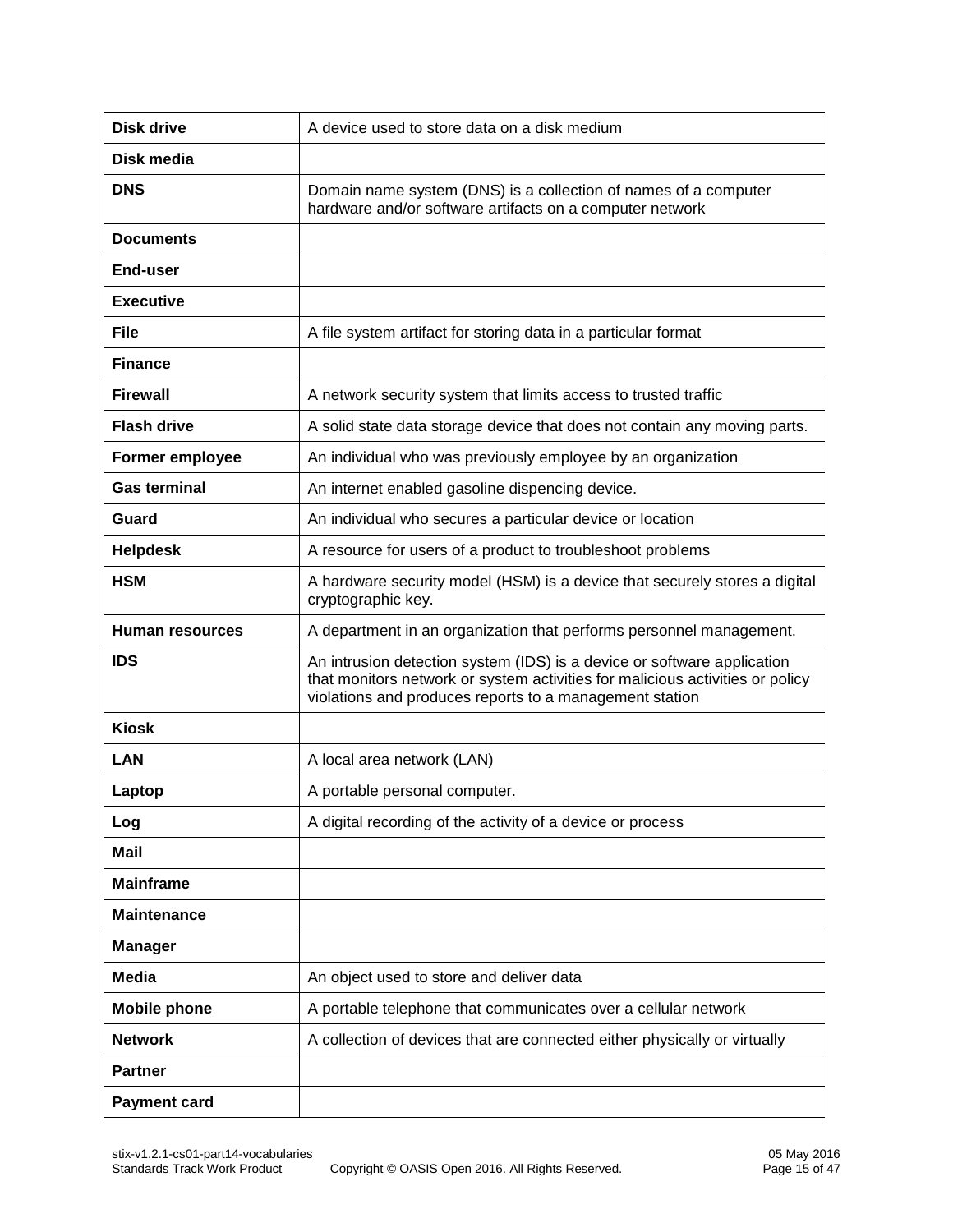| <b>Payment switch</b>  |                                                                                                                        |
|------------------------|------------------------------------------------------------------------------------------------------------------------|
| <b>PBX</b>             | A private branch exchange (PBX) is a telephone switching system local to<br>an organization                            |
| PED pad                |                                                                                                                        |
| Peripheral             | A device, which usually not logically or physically part of the main device,<br>but connected physically or virtually. |
| <b>Person</b>          |                                                                                                                        |
| <b>PLC</b>             | A programmable logic controller (PLC) is a digital device used to control<br>an electomechanical device.               |
| <b>POS controller</b>  |                                                                                                                        |
| <b>POS terminal</b>    |                                                                                                                        |
| <b>Print</b>           |                                                                                                                        |
| <b>Private WAN</b>     |                                                                                                                        |
| <b>Proxy</b>           |                                                                                                                        |
| <b>Public WAN</b>      |                                                                                                                        |
| <b>Remote access</b>   |                                                                                                                        |
| Router or switch       |                                                                                                                        |
| <b>RTU</b>             | Remote Terminal Unit (RTU)                                                                                             |
| <b>SAN</b>             |                                                                                                                        |
| <b>SCADA</b>           |                                                                                                                        |
| <b>Server</b>          |                                                                                                                        |
| <b>Smart card</b>      |                                                                                                                        |
| <b>Tablet</b>          | A portable personal computer without a hardware keyboard                                                               |
| <b>Tapes</b>           | A data media that uses spools of magnetic tape                                                                         |
| <b>Telephone</b>       |                                                                                                                        |
| <b>Unknown</b>         | An unknown asset                                                                                                       |
| <b>User Device</b>     |                                                                                                                        |
| <b>VolP adapter</b>    |                                                                                                                        |
| <b>VolP phone</b>      | A telephone that communicates over voice internet protocol (VoIP)                                                      |
| <b>Web application</b> | A software application running on a server, which is accessed over the<br>internet using a browser.                    |
| <b>WLAN</b>            | Wireless local area network (WLAN)                                                                                     |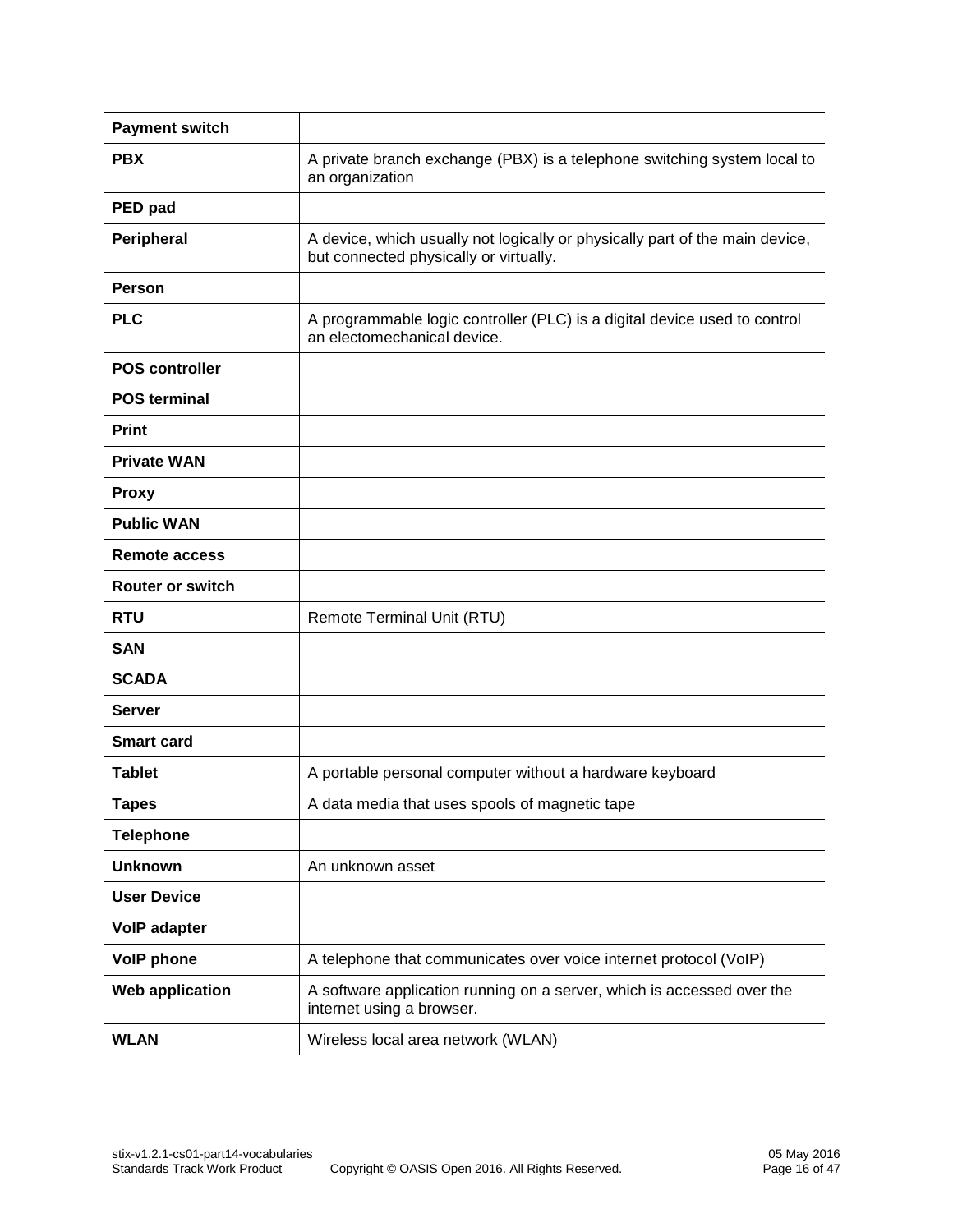### <span id="page-16-0"></span>**3.2 AttackerInfrastructureTypeVocab-1.0 Enumeration**

The AttackerInfrastructureTypeVocab enumeration is used to define the default STIX vocabulary for expressing the type of infrastructure an attacker uses. The associated enumeration literals are provided in the table below.

| <b>Enumeration Literal</b>                                              | <b>Description</b> |
|-------------------------------------------------------------------------|--------------------|
| Anonymization                                                           |                    |
| <b>Anonymization - Proxy</b>                                            |                    |
| <b>Anonymization - TOR Network</b>                                      |                    |
| <b>Anonymization - VPN</b>                                              |                    |
| <b>Communications</b>                                                   |                    |
| <b>Communications - Blogs</b>                                           |                    |
| <b>Communications - Forums</b>                                          |                    |
| <b>Communications - Internet Relay Chat</b>                             |                    |
| <b>Communications - Micro-Blogs</b>                                     |                    |
| Communications -                                                        |                    |
| <b>Mobile Communications</b>                                            |                    |
| <b>Communications - Social Networks</b>                                 |                    |
| Communications-                                                         |                    |
| <b>User-Generated Content Websites</b>                                  |                    |
| <b>Domain Registration</b>                                              |                    |
| Domain Registration -                                                   |                    |
| <b>Dynamic DNS Services</b>                                             |                    |
| Domain Registration -<br><b>Legitimate Domain Registration Services</b> |                    |
| Domain Registration -                                                   |                    |
| <b>Malicious Domain Registrars</b>                                      |                    |
| Domain Registration -                                                   |                    |
| <b>Top-Level Domain Registrars</b>                                      |                    |
| <b>Electronic Payment Methods</b>                                       |                    |
| <b>Hosting</b>                                                          |                    |
| <b>Hosting - Bulletproof / Rogue Hosting</b>                            |                    |
| <b>Hosting - Cloud Hosting</b>                                          |                    |
| <b>Hosting - Compromised Server</b>                                     |                    |
| <b>Hosting - Fast Flux Botnet Hosting</b>                               |                    |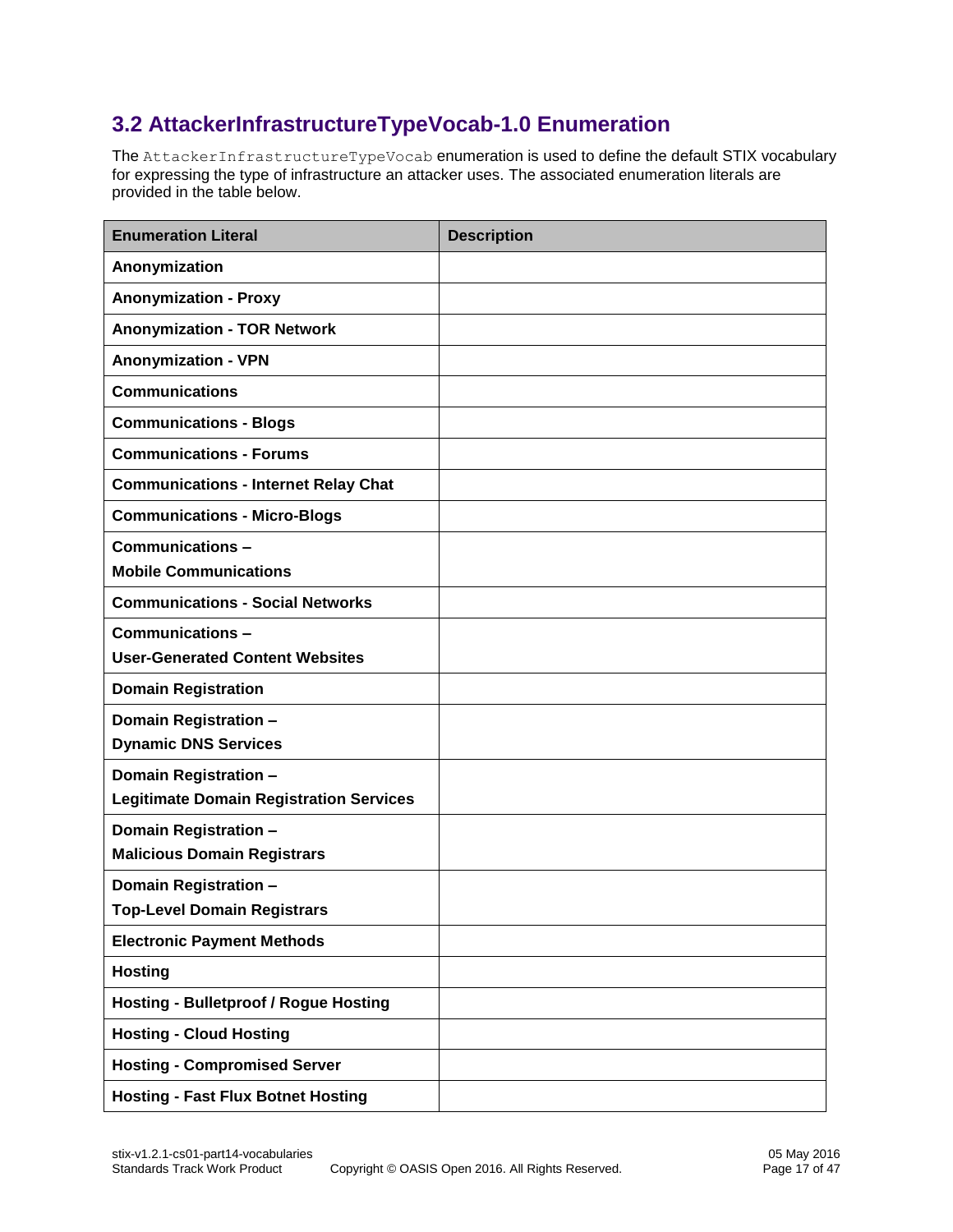| <b>Hosting - Legitimate Hosting</b> |  |
|-------------------------------------|--|
|                                     |  |

### <span id="page-17-0"></span>**3.3 AttackerToolTypeVocab-1.0 Enumeration**

The AttackerInfrastructureTypeVocab enumeration is used to define the default STIX vocabulary for expressing the type of tools an attacker uses. The associated enumeration literals are provided in the table below.

| <b>Enumeration Literal</b>   | <b>Description</b>                                                                                                 |
|------------------------------|--------------------------------------------------------------------------------------------------------------------|
| <b>Application Scanner</b>   |                                                                                                                    |
| <b>Malware</b>               | Software designed to be used to attack or gain access to a computer<br>system                                      |
| <b>Password Cracking</b>     | The process of using a software application to recover a plain text<br>password from its encrypted representation  |
| <b>Penetration Testing</b>   | The process of investigating a computer system to find security<br>weaknesses.                                     |
| <b>Port Scanner</b>          | A software application that reports on the status of the ports available<br>on a host computer                     |
| <b>Traffic Scanner</b>       | A software application that monitors data transferred on a network                                                 |
| <b>Vulnerability Scanner</b> | A type of software application used to discover vulnerabilities on a host,<br>a network, or in a software product. |

### <span id="page-17-1"></span>**3.4 AvailabilityLossTypeVocab-1.1.1 Enumeration**

The AvailabilityLossTypeVocab class is used to define the default STIX vocabulary for expressing the type of loss to availability that occurred as part of an incident. The associated enumeration literals are provided in the table below.

| <b>Enumeration Literal</b> | <b>Description</b>                               |
|----------------------------|--------------------------------------------------|
| <b>Destruction</b>         | The information was destroyed or wiped.          |
| Loss                       | Availability to the information was lost.        |
| Interruption               | Availability to the information was interrupted. |
| <b>Degradation</b>         | Availability to the information was degraded.    |
| <b>Acceleration</b>        | Availability loss type is acceleration.          |
| <b>Obscuration</b>         | Availability to the information is obscured.     |
| <b>Unknown</b>             | Nature of availability loss is not known.        |

### <span id="page-17-2"></span>**3.5 AvailabilityLossTypeVocab-1.0 Enumeration**

The AvailabilityLossTypeVocab enumeration is used to define the default STIX vocabulary for expressing the type of loss to availability that occurred as part of an incident. The associated enumeration literals are provided in the table below. NOTE: As of STIX Version 1.1.1,

AvailabilityLossTypeVocab-1.0 is deprecated. Please use version 1.1.1 instead (see section [3.4\)](#page-17-1).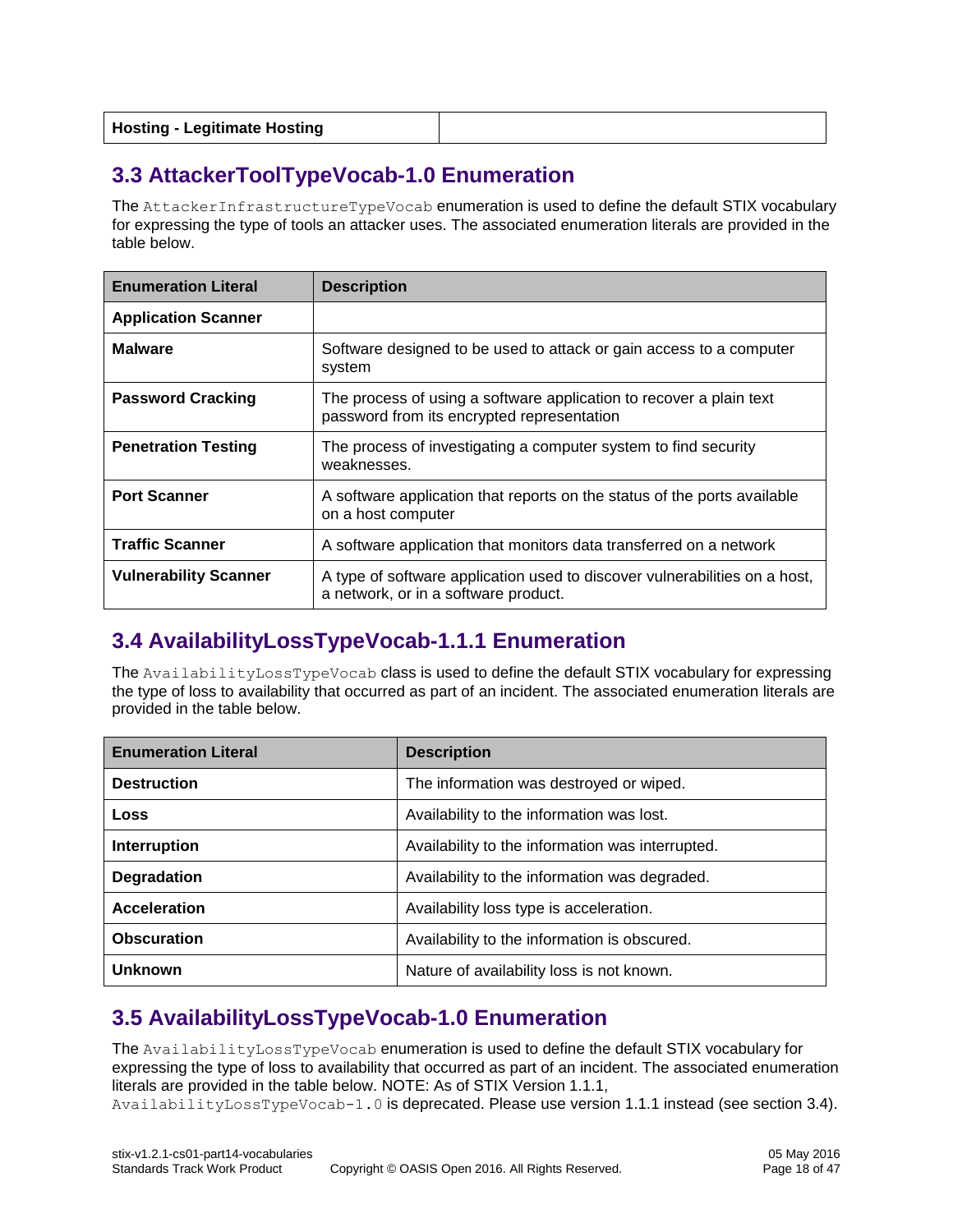| <b>Enumeration Literal</b> | <b>Description</b>                               |
|----------------------------|--------------------------------------------------|
| <b>Destruction</b>         | The information was destroyed or wiped.          |
| <b>Loss</b>                | Availability to the information was lost.        |
| Interruption               | Availability to the information was interrupted. |
| Degredation <sup>2</sup>   | Availability to the information was degraded.    |
| <b>Acceleration</b>        | Availability loss type is acceleration.          |
| <b>Obscuration</b>         | Availability to the information is obscured.     |
| <b>Unknown</b>             | Nature of availability loss is not known.        |

### <span id="page-18-0"></span>**3.6 CampaignStatusVocab-1.0 Enumeration**

The CampaignStatusVocab enumeration is used to define the default STIX vocabulary for expressing the status of a campaign. The associated enumeration literals are provided in the table below.

| <b>Enumeration Literal</b> | <b>Description</b>                                                    |
|----------------------------|-----------------------------------------------------------------------|
| Ongoing                    | This campaign is currently taking place.                              |
| <b>Historic</b>            | This campaign occurred in the past and is currently not taking place. |
| <b>Future</b>              | This campaign is expected to take place in the future.                |

### <span id="page-18-1"></span>**3.7 COAStageVocab-1.0 Enumeration**

The COAStageVocab enumeration is used to define the default STIX vocabulary for expressing the stages of the threat management lifecycle to which a COA is applicable. The associated enumeration literals are provided in the table below.

| <b>Enumeration Literal</b> | <b>Description</b>                                                                                                                                   |
|----------------------------|------------------------------------------------------------------------------------------------------------------------------------------------------|
| Remedy                     | This COA is applicable to the "Remedy" stage of the threat management<br>lifecycle, meaning it may be applied proactively to prevent future threats. |
| <b>Response</b>            | This COA is applicable to the "Response" stage of the threat management<br>lifecycle, meaning it may be applied as a reaction to an ongoing threat.  |

### <span id="page-18-2"></span>**3.8 CourseOfActionTypeVocab-1.0 Enumeration**

The CourseOfActionTypeVocab enumeration is used to define the default STIX vocabulary for expressing types of courses of action. The associated enumeration literals are provided in the table below.

| <b>Enumeration Literal</b> | <b>Description</b>                                                                                                    |
|----------------------------|-----------------------------------------------------------------------------------------------------------------------|
| <b>Diplomatic Actions</b>  | Engaging in communications and relationship building with threat actors<br>to influence positive changes in behavior. |
| <b>Eradication</b>         | Identifying, locating, and eliminating malware from the network.                                                      |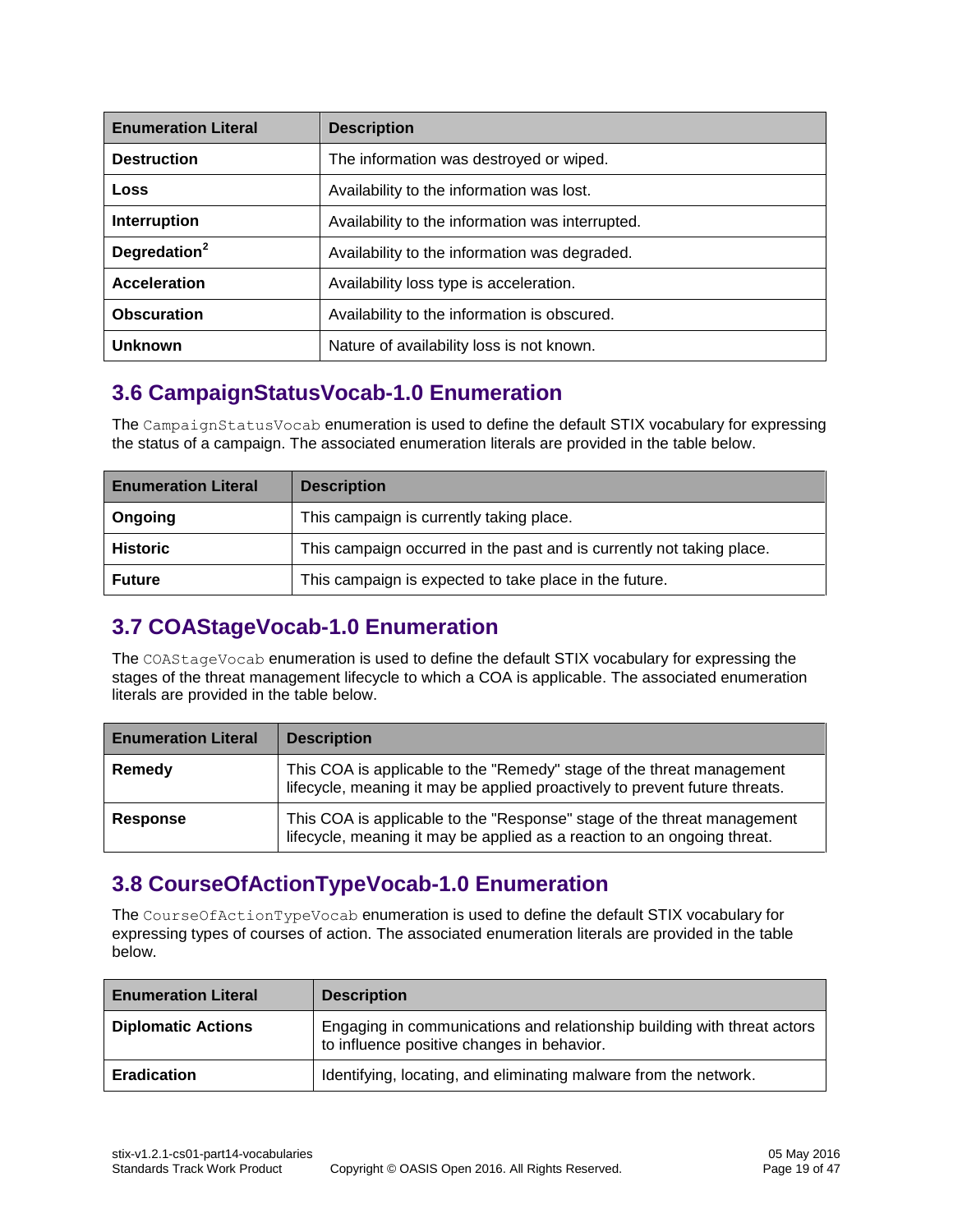| Hardening                                     | Securing a system by reducing its attack surface by removing<br>unnecessary software, usernames or logins, and services.                                           |
|-----------------------------------------------|--------------------------------------------------------------------------------------------------------------------------------------------------------------------|
| <b>Internal Blocking</b>                      | Host-based blocking of traffic from an internal compromised source.                                                                                                |
| <b>Logical Access</b><br><b>Restrictions</b>  | Activities associated with restricting logical access to computing<br>resources.                                                                                   |
| <b>Monitoring</b>                             | Setting up network or host-based sensors to detect the presence of a<br>threat.                                                                                    |
| Other                                         | Other actions not covered in this list.                                                                                                                            |
| <b>Patching</b>                               | A specific form of hardening, patching involves applying a code fix<br>directly to the software with the vulnerability.                                            |
| <b>Perimeter Blocking</b>                     | Perimeter-based blocking of traffic from a compromised source.                                                                                                     |
| <b>Physical Access</b><br><b>Restrictions</b> | Activities associated with restricting physical access to computing<br>resources.                                                                                  |
| <b>Policy Actions</b>                         | Modifications to policy that reduce the attack surface or infection<br>vectors of malware.                                                                         |
| <b>Public Disclosure</b>                      | Informing the public of the existence and characteristics of the threat or<br>threat actor to influence positive change in adversary behavior.                     |
| <b>Rebuilding</b>                             | Re-installing a computing resource from a known safe source in order<br>to ensure that the malware is no longer present on the previously<br>compromised resource. |
| <b>Redirection</b>                            | Re-routing of suspicious or known malicious traffic away from the<br>intended target to an area where the threat can be more safely<br>observed and analyzed.      |
| <b>Redirection (Honey Pot)</b>                | Setting up a decoy parallel network that is intended to attract<br>adversaries to the honey pot and away from the real network assets.                             |
| <b>Training</b>                               | Training users and administrators how to identify and mitigate threats.                                                                                            |

### <span id="page-19-0"></span>**3.9 DiscoveryMethodVocab-2.0 Enumeration**

The DiscoveryMethodVocab enumeration is used to define the default STIX vocabulary for expressing how an incident was discovered. The associated enumeration literals are provided in the table below.

| <b>Enumeration Literal</b>        | <b>Description</b>                                                                       |
|-----------------------------------|------------------------------------------------------------------------------------------|
| <b>Agent Disclosure</b>           | The incident was disclosed by the threat agent (e.g. public brag,<br>private blackmail). |
| <b>External - Fraud Detection</b> | The incident was discovered through external fraud detection means.                      |
| <b>Monitoring Service</b>         | The incident was reported by a managed security event monitoring<br>service.             |
| <b>Law Enforcement</b>            | The incident was reported by law enforcement.                                            |
| <b>Customer</b>                   | The incident was reported by a customer or partner affected by the<br>incident.          |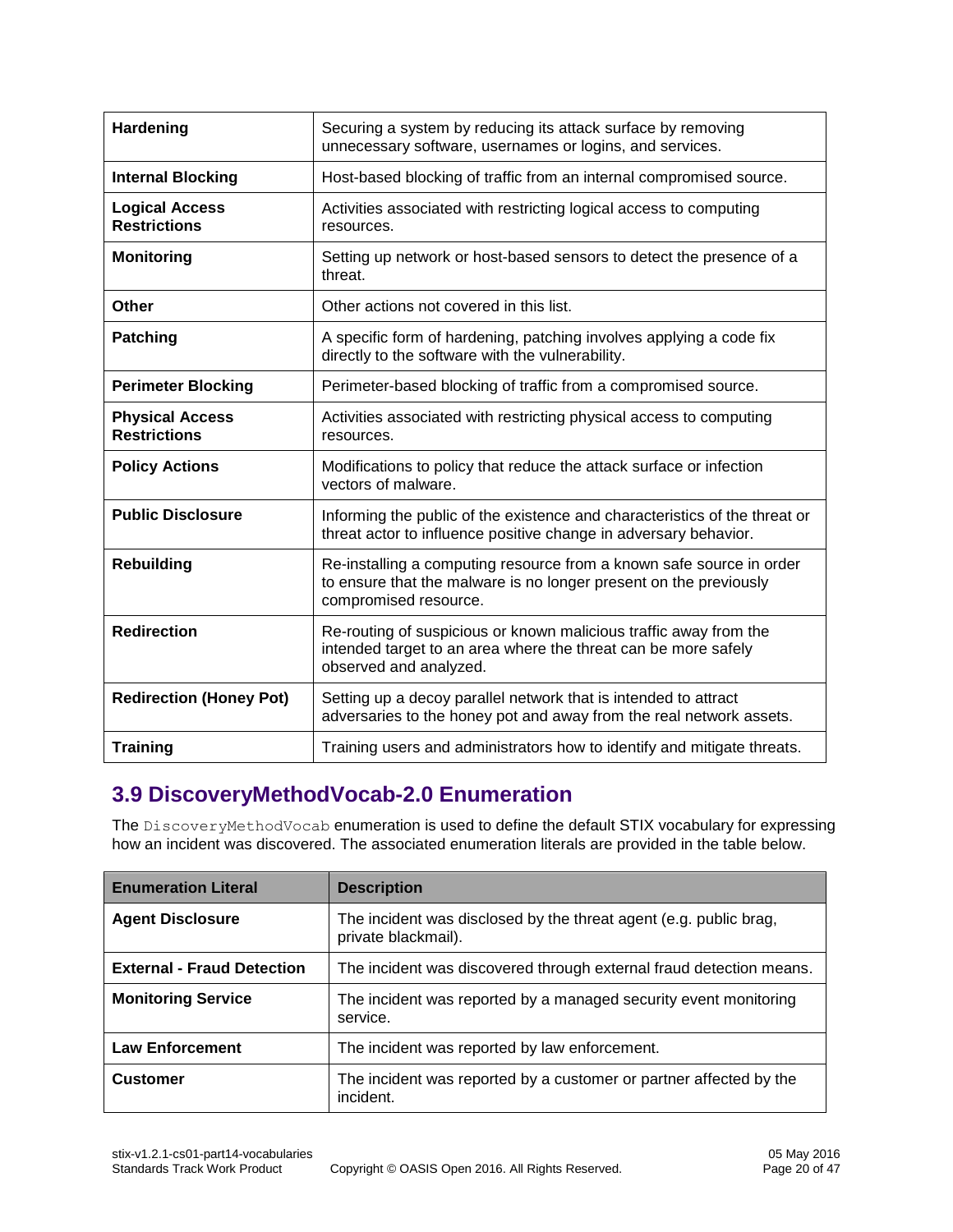| <b>Unrelated Party</b>            | The incident was reported by an unrelated third party.                                           |
|-----------------------------------|--------------------------------------------------------------------------------------------------|
| Audit                             | The incident was discovered during an external security audit or<br>scan.                        |
| <b>Antivirus</b>                  | The incident was discovered by an antivirus system.                                              |
| <b>Incident Response</b>          | The incident was discovered in the course of investigating a separate<br>incident.               |
| <b>Financial Audit</b>            | The incident was discovered in the course of a financial audit and/or<br>reconciliation process. |
| <b>Fraud Detection</b>            | The incident was discovered through internal fraud detection means.                              |
| <b>HIPS</b>                       | The incident was discovered a host-based IDS or file integrity<br>monitoring.                    |
| <b>Internal - Fraud Detection</b> | The incident was discovered through internal fraud detection means.                              |
| <b>IT Audit</b>                   | The incident was discovered by an internal IT audit or scan.                                     |
| <b>Log Review</b>                 | The incident was discovered during a log review process or by a<br>SIEM.                         |
| <b>NIDS</b>                       | The incident was discovered by a network-based intrustion<br>detection/prevention system (NIDS). |
| <b>Security Alarm</b>             | The incident was discovered by a physical security alarm.                                        |
| <b>User</b>                       | The incident was reported by a user.                                                             |
| <b>Unknown</b>                    | It is not known how this incident was discovered.                                                |

### <span id="page-20-0"></span>**3.10 DiscoveryMethodVocab-1.0 Enumeration**

The DiscoveryMethodVocab enumeration is used to define the default STIX vocabulary for expressing how an incident was discovered. The associated enumeration literals are provided in the table below. NOTE: As of STIX Version 1.2, DiscoveryMethodVocab-1.0 is deprecated. Please use version 2.0 instead (see Section **[3.9](#page-19-0)**)

| <b>Enumeration Literal</b> | <b>Description</b>                                                                       |
|----------------------------|------------------------------------------------------------------------------------------|
| <b>Agent Disclosure</b>    | The incident was disclosed by the threat agent (e.g. public brag, private<br>blackmail). |
| <b>Fraud Detection</b>     | The incident was discovered through external fraud detection means.                      |
| <b>Monitoring Service</b>  | The incident was reported by a managed security event monitoring<br>service.             |
| <b>Law Enforcement</b>     | The incident was reported by law enforcement.                                            |
| <b>Customer</b>            | The incident was reported by a customer or partner affected by the<br>incident.          |
| <b>Unrelated Party</b>     | The incident was reported by an unrelated third party.                                   |
| Audit                      | The incident was discovered during an external security audit or scan.                   |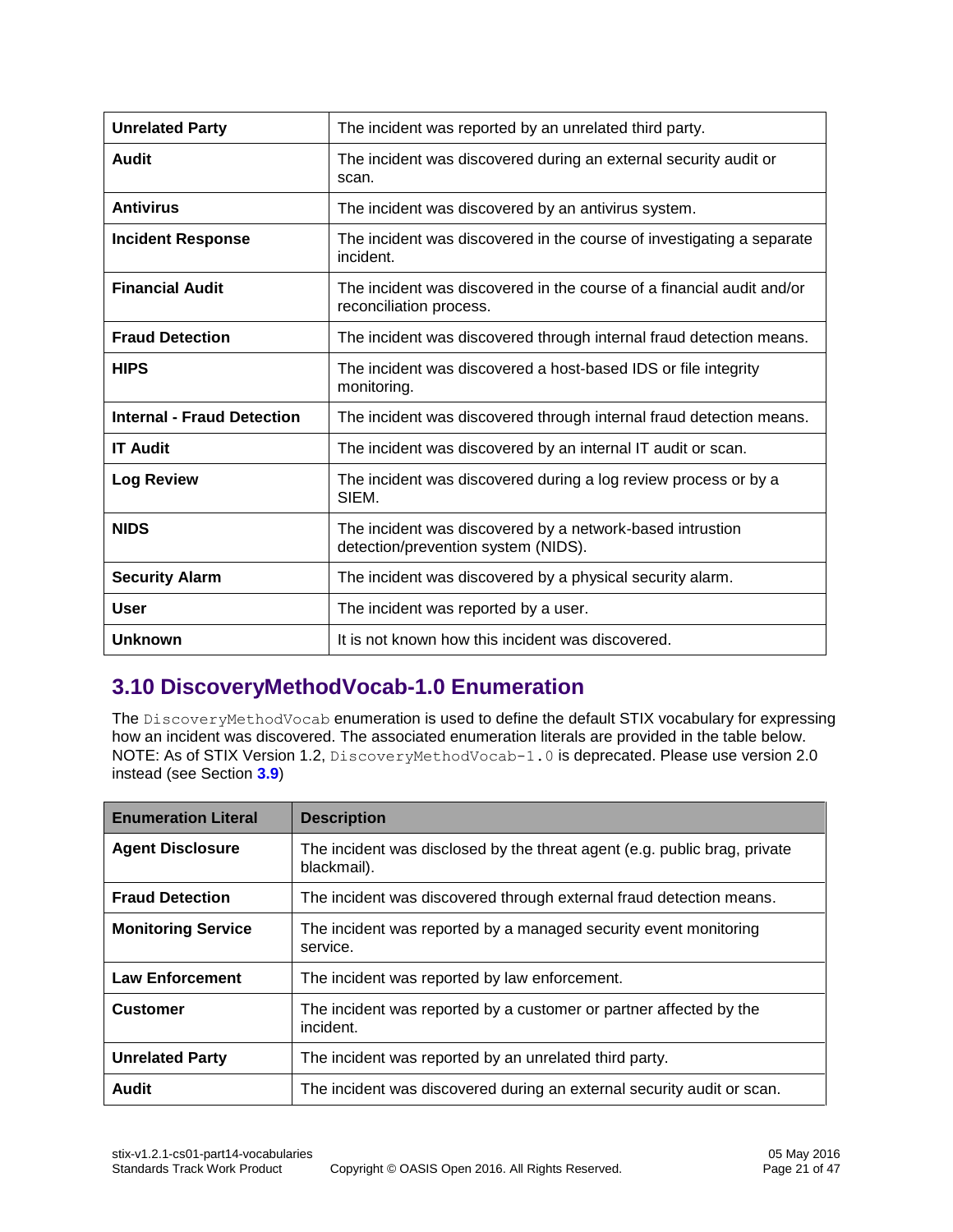| <b>Antivirus</b>         | The incident was discovered by an antivirus system.                                              |
|--------------------------|--------------------------------------------------------------------------------------------------|
| <b>Incident Response</b> | The incident was discovered in the course of investigating a separate<br>incident.               |
| <b>Financial Audit</b>   | The incident was discovered in the course of a financial audit and/or<br>reconciliation process. |
| <b>Fraud Detection</b>   | The incident was discovered through internal fraud detection means.                              |
| <b>HIPS</b>              | The incident was discovered a host-based IDS or file integrity monitoring.                       |
| <b>IT Audit</b>          | The incident was discovered by an internal IT audit or scan.                                     |
| <b>Log Review</b>        | The incident was discovered during a log review process or by a SIEM.                            |
| <b>NIDS</b>              | The incident was discovered by a network-based intrustion<br>detection/prevention system (NIDS). |
| <b>Security Alarm</b>    | The incident was discovered by a physical security alarm.                                        |
| <b>User</b>              | The incident was reported by a user.                                                             |
| <b>Unknown</b>           | It is not known how this incident was discovered.                                                |

### <span id="page-21-0"></span>**3.11 HighMediumLowVocab-1.0 Enumeration**

The HighMediumLowVocab enumeration is used to define the default STIX vocabulary for expressing basic values that may be high, medium, low, none, or unknown. The associated enumeration literals are provided in the table below.

| <b>Enumeration Literal</b> | <b>Description</b> |
|----------------------------|--------------------|
| High                       |                    |
| <b>Medium</b>              |                    |
| Low                        |                    |
| <b>None</b>                |                    |
| <b>Unknown</b>             |                    |

### <span id="page-21-1"></span>**3.12 ImpactQualificationVocab-1.0 Enumeration**

The ImpactQualificationVocab enumeration is used to define the default STIX vocabulary for expressing the subjective level of impact of an incident. The associated enumeration literals are provided in the table below.

| <b>Enumeration Literal</b> | <b>Description</b>                                                                                                                       |
|----------------------------|------------------------------------------------------------------------------------------------------------------------------------------|
| Insignificant              | The impact is insignificant because it is absorbed by normal activities.                                                                 |
| <b>Distracting</b>         | There are limited "hard costs," but the impact is felt through having to<br>deal with the incident rather than conducting normal duties. |
| <b>Painful</b>             | Real, somewhat serious effect on the "bottom line".                                                                                      |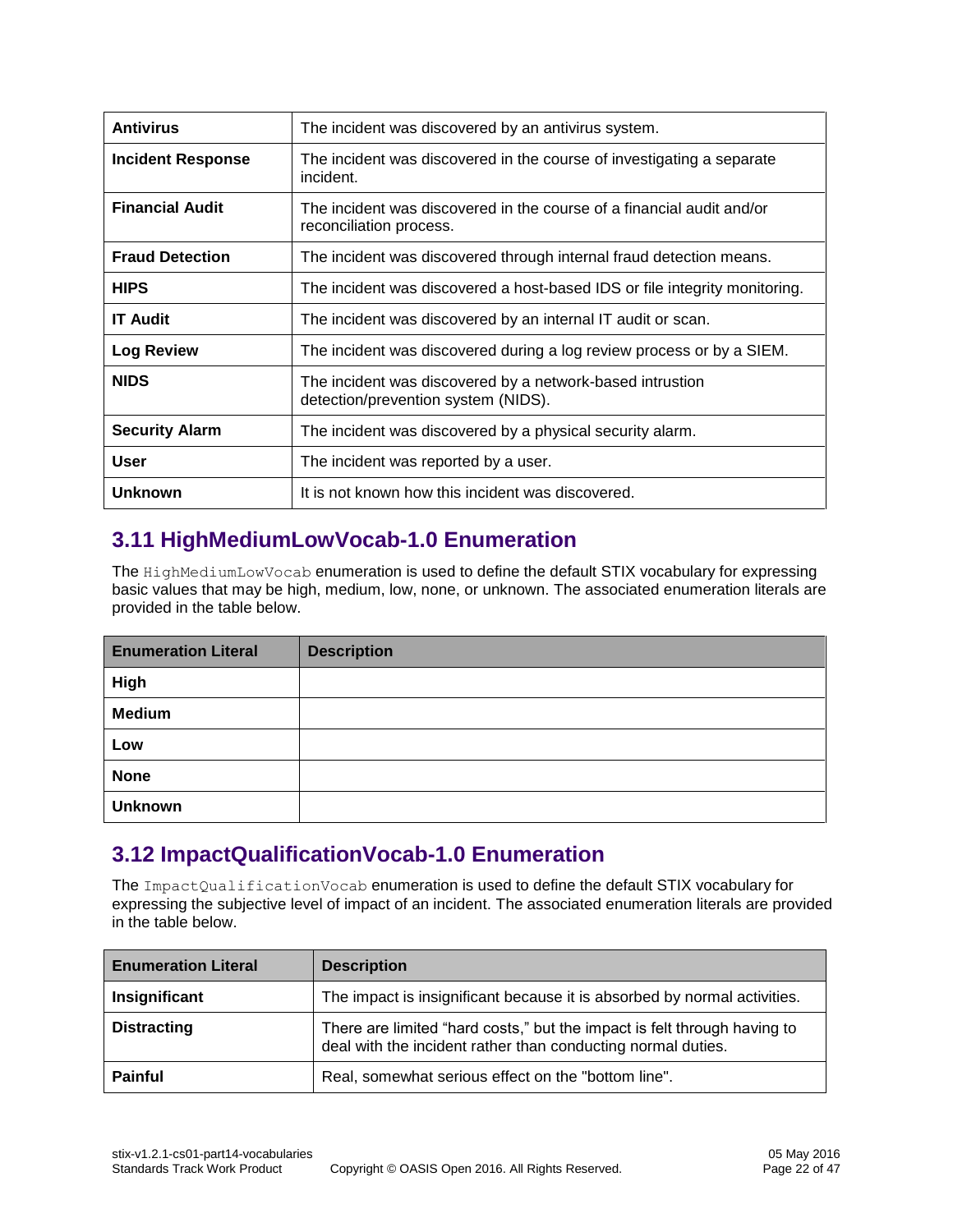| Damaging     | Real and serious effect on the "bottom line" and/or long-term ability to<br>generate revenue. |
|--------------|-----------------------------------------------------------------------------------------------|
| Catastrophic | A business-ending event.                                                                      |
| Unknown      | The impact qualification is unknown.                                                          |

### <span id="page-22-0"></span>**3.13 ImpactRatingVocab-1.0 Enumeration**

The ImpactRatingVocab enumeration is used to define the default STIX vocabulary for expressing the level of impact due to an incident. The associated enumeration literals are provided in the table below.

| <b>Enumeration Literal</b> | <b>Description</b>           |  |
|----------------------------|------------------------------|--|
| None                       | There was no impact.         |  |
| Minor                      | There was a minor impact.    |  |
| Moderate                   | There was a moderate impact. |  |
| Major                      | There was a major impact.    |  |
| Unknown                    | The impact is not known.     |  |

### <span id="page-22-1"></span>**3.14 IncidentCategoryVocab-1.0 Enumeration**

The IncidentCategoryVocab enumeration is used to define the default STIX vocabulary for expressing possible categories of an incident. The associated enumeration literals are provided in the table below.

| <b>Enumeration Literal</b>              | <b>Description</b>                                                                                                                                                                                                                                                                             |
|-----------------------------------------|------------------------------------------------------------------------------------------------------------------------------------------------------------------------------------------------------------------------------------------------------------------------------------------------|
| <b>Denial of Service</b>                | An attack that successfully prevents or impairs the normal<br>authorized functionality of networks, systems or applications<br>by exhausting resources.                                                                                                                                        |
| <b>Exercise/Network Defense Testing</b> | This category is used during state, federal, national,<br>international exercises and approved activity testing of<br>internal/external network defenses or responses.                                                                                                                         |
| <b>Improper Usage</b>                   | A person violates acceptable computing use policies.                                                                                                                                                                                                                                           |
| Investigation                           | Unconfirmed incidents that are potentially malicious or<br>anomalous activity deemed by the reporting entity to warrant<br>further review.                                                                                                                                                     |
| <b>Malicious Code</b>                   | Installation of malicious software (e.g., virus, worm, Trojan<br>horse, or other code-based malicious entity) that infects an<br>operating system or application. Agencies are NOT required<br>to report malicious logic that has been successfully<br>quarantined by antivirus (AV) software. |
| <b>Scans/Probes/Attempted Access</b>    | This category includes any activity that seeks to access or<br>identify a federal agency computer, open ports, protocols,<br>service, or any combination for later exploit. This activity does<br>not directly result in a compromise or denial of service.                                    |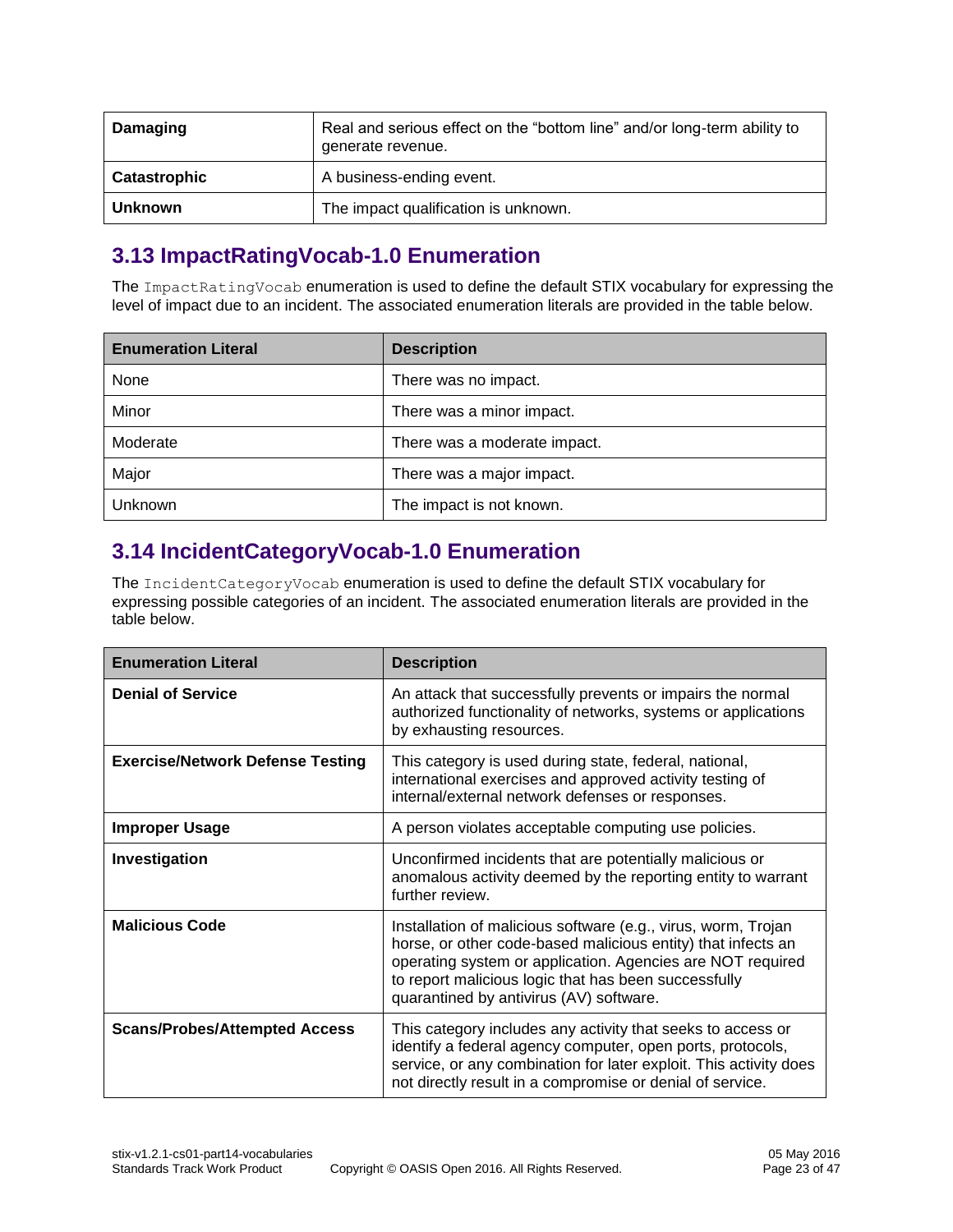| <b>Unauthorized Access</b> | In this category an individual gains logical or physical access<br>without permission to a federal agency network, system, |
|----------------------------|----------------------------------------------------------------------------------------------------------------------------|
|                            | application, data, or other resource.                                                                                      |

#### <span id="page-23-0"></span>**3.15 IncidentEffectVocab-1.0 Enumeration**

The IncidentEffectVocab enumeration is used to define the default STIX vocabulary for expressing the possible effects of an incident. The associated enumeration literals are provided in the table below.

| <b>Enumeration Literal</b>                                                               | <b>Description</b>                                                                        |
|------------------------------------------------------------------------------------------|-------------------------------------------------------------------------------------------|
| <b>Brand or Image Degradation</b>                                                        | The image or brand of the target related to<br>the incident is damaged.                   |
| <b>Data Breach or Compromise</b>                                                         | The incident involved obtained or altered<br>data.                                        |
| <b>Degradation of Service</b>                                                            | The incident involved reducing the level of<br>service of the target.                     |
| <b>Destruction</b>                                                                       | The incident involved the destruction of a<br>software or hardware system.                |
| <b>Disruption of Service / Operations</b>                                                | The incident involved terminating the service<br>or operations of the target              |
| <b>Financial Loss</b>                                                                    | The incident involved a financial loss by the<br>target                                   |
| <b>Loss of Competitive Advantage</b>                                                     | The incident involved a non-specified loss of<br>competitive advantage                    |
| <b>Loss of Competitive Advantage - Economic</b>                                          | The incident involved an economic loss of<br>competitive advantage                        |
| <b>Loss of Competitive Advantage - Military</b>                                          | The incident involved a military loss of<br>competitive advantage                         |
| <b>Loss of Competitive Advantage - Political</b>                                         | The incident involved a political loss of<br>competitive advantage                        |
| <b>Loss of Confidential /</b><br><b>Proprietary Information or Intellectual Property</b> | During the incident proprietary information or<br>intellectual property (IP) was obtained |
| <b>Regulatory, Compliance or Legal Impact</b>                                            | The incident caused some violation of law,<br>regulation, etc.                            |
| <b>Unintended Access</b>                                                                 |                                                                                           |
| <b>User Data Loss</b>                                                                    | During the incident, user data was obtained                                               |

### <span id="page-23-1"></span>**3.16 IncidentStatusVocab-1.0 Enumeration**

The IncidentStatusVocab-1.0 enumeration is used to define the default STIX vocabulary for expressing the possible status of the incident. The associated enumeration literals are provided in the table below.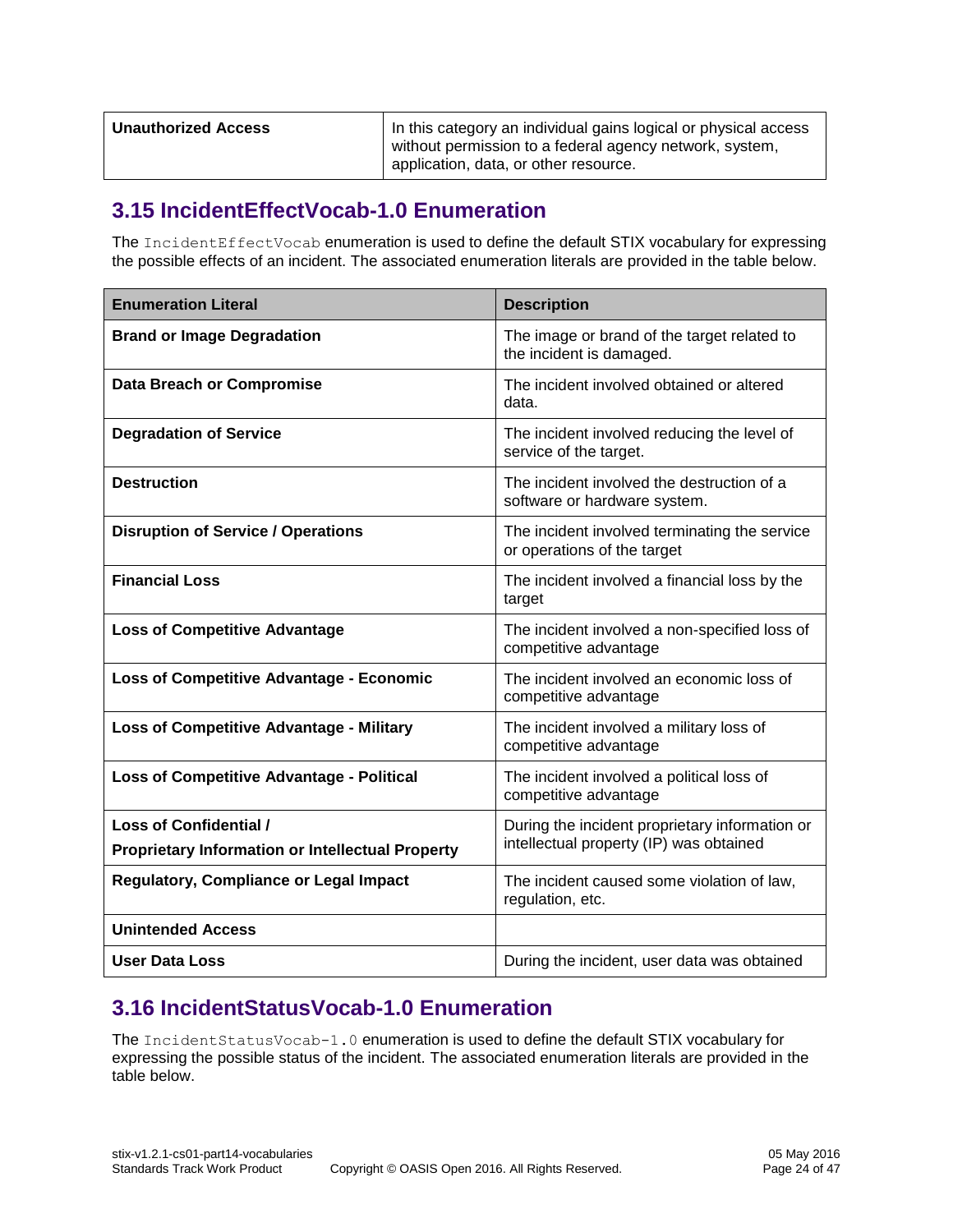| <b>Enumeration Literal</b>  | <b>Description</b>                                                                  |  |
|-----------------------------|-------------------------------------------------------------------------------------|--|
| <b>New</b>                  |                                                                                     |  |
| <b>Open</b>                 | The incident is being investigated                                                  |  |
| <b>Stalled</b>              | The investigation of the incident is open but progress is not being<br>made.        |  |
| <b>Containment Achieved</b> | Any negative impacts of the incident have been mitigated                            |  |
| <b>Restoration Achieved</b> | Any services or operations that were degradated or distrupted have<br>been restored |  |
| <b>Incident Reported</b>    |                                                                                     |  |
| <b>Closed</b>               | The incident is no longer under investigation                                       |  |
| Rejected                    | The incident was determined to be invalid                                           |  |
| <b>Deleted</b>              | The incident was marked as "deleted".                                               |  |

### <span id="page-24-0"></span>**3.17 IndicatorTypeVocab-1.1 Enumeration**

The IndicatorTypeVocab enumeration is used to define the default STIX vocabulary for expressing indicator types. The associated enumeration literals are provided in the table below.

| <b>Enumeration Literal</b>         | <b>Description</b>                                                                                |
|------------------------------------|---------------------------------------------------------------------------------------------------|
| <b>Malicious E-mail</b>            | The indicator describes suspected malicious e-mail (phishing,<br>spear phishing, infected, etc.). |
| <b>IP Watchlist</b>                | The indicator describes a set of suspected malicious IP<br>addresses or IP blocks.                |
| <b>File Hash Watchlist</b>         | The indicator describes a set of hashes for suspected malicious<br>files.                         |
| <b>Domain Watchlist</b>            | The indicator describes a set of suspected malicious domains.                                     |
| <b>URL Watchlist</b>               | The indicator describes a set of suspected malicious URLs.                                        |
| <b>Malware Artifacts</b>           | The indicator describes the effects of suspected malware.                                         |
| C <sub>2</sub>                     | The indicator describes suspected command and control activity<br>or static indications.          |
| Anonymization                      | The indicator describes suspected anonymization techniques<br>(Proxy, TOR, VPN, etc.).            |
| <b>Exfiltration</b>                | The indicator describes suspected exfiltration techniques or<br>behavior.                         |
| <b>Host Characteristics</b>        | The indicator describes suspected malicious host characteristics.                                 |
| <b>Compromised PKI Certificate</b> | The indicator describes a compromised PKI Certificate.                                            |
| <b>Login Name</b>                  | The indicator describes a compromised Login Name.                                                 |
| <b>IMEI Watchlist</b>              | The indicator describes a watchlist for IMEI (International Mobile                                |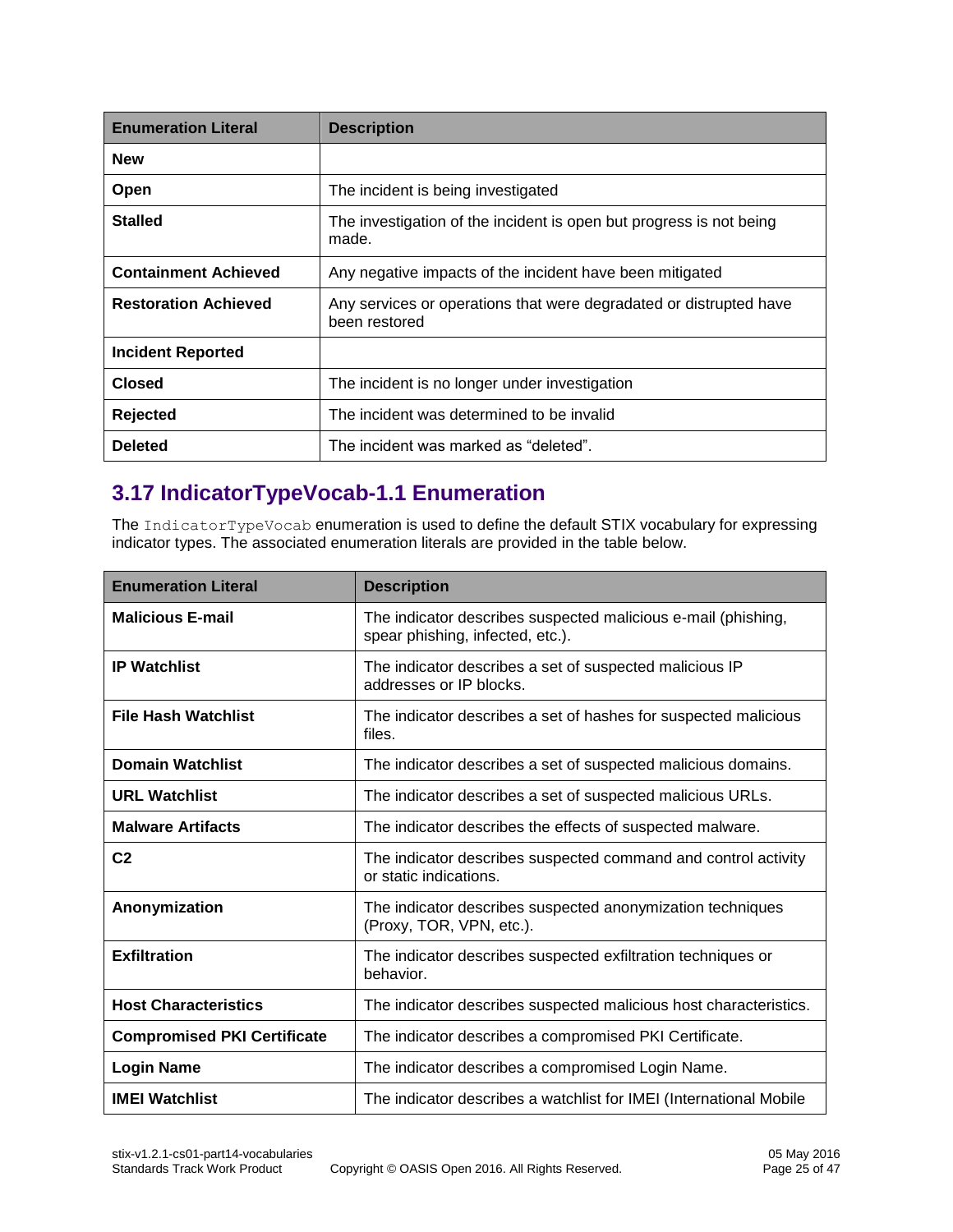|                       | Station Equipment Identity handset identifiers).                                                                 |
|-----------------------|------------------------------------------------------------------------------------------------------------------|
| <b>IMSI Watchlist</b> | The indicator describes a watchlist for IMSI (International Mobile<br>Subscriber Identity SIM card identifiers_. |

#### <span id="page-25-0"></span>**3.18 IndicatorTypeVocab-1.0 Enumeration**

The IndicatorTypeVocab enumeration is used to define the default STIX vocabulary for expressing indicator types. The associated enumeration literals are provided in the table below. NOTE: As of STIX Version 1.1.1 IndicatorTypeVocab-1.0 is deprecated. Please use version 1.1 instead (see section [3.17\)](#page-24-0).

| <b>Enumeration Literal</b>  | <b>Description</b>                                                                                |
|-----------------------------|---------------------------------------------------------------------------------------------------|
| <b>Malicious E-mail</b>     | The indicator describes suspected malicious e-mail (phishing,<br>spear phishing, infected, etc.). |
| <b>IP Watchlist</b>         | The indicator describes a set of suspected malicious IP<br>addresses or IP blocks.                |
| <b>File Hash Watchlist</b>  | The indicator describes a set of hashes for suspected malicious<br>files.                         |
| <b>Domain Watchlist</b>     | The indicator describes a set of suspected malicious domains.                                     |
| <b>URL Watchlist</b>        | The indicator describes a set of suspected malicious URLS.                                        |
| <b>Malware Artifacts</b>    | The indicator describes the effects of suspected malware.                                         |
| C <sub>2</sub>              | The indicator describes suspected command and control activity<br>or static indications.          |
| Anonymization               | The indicator describes suspected anonymization techniques<br>(Proxy, TOR, VPN, etc.).            |
| <b>Exfiltration</b>         | The indicator describes suspected exfiltration techniques or<br>behavior.                         |
| <b>Host Characteristics</b> | The indicator describes suspected malicious host characteristics.                                 |

### <span id="page-25-1"></span>**3.19 InformationSourceRoleVocab-1.0 Enumeration**

The InformationSourceRoleVocab-1.0 enumeration is used to define the default STIX vocabulary for expressing the role played by a given entity in the sourcing of the information. The associated enumeration literals are provided in the table below.

| <b>Enumeration Literal</b>      | <b>Description</b>                                                                                                                                                                       |
|---------------------------------|------------------------------------------------------------------------------------------------------------------------------------------------------------------------------------------|
| <b>Initial Author</b>           | A party acting as the initial author/creator of a set of information.                                                                                                                    |
| <b>Content Enhancer/Refiner</b> | A party that enhances or refines a preexisting set of information.                                                                                                                       |
| Aggregator                      | A party that aggregates multiple different sets of information into one<br>new set of information.                                                                                       |
| Transformer/Translator          | A party that transforms or translates a preexisting set of information<br>into a different representation (e.g., translating an unstructured prose<br>threat analysis report into STIX). |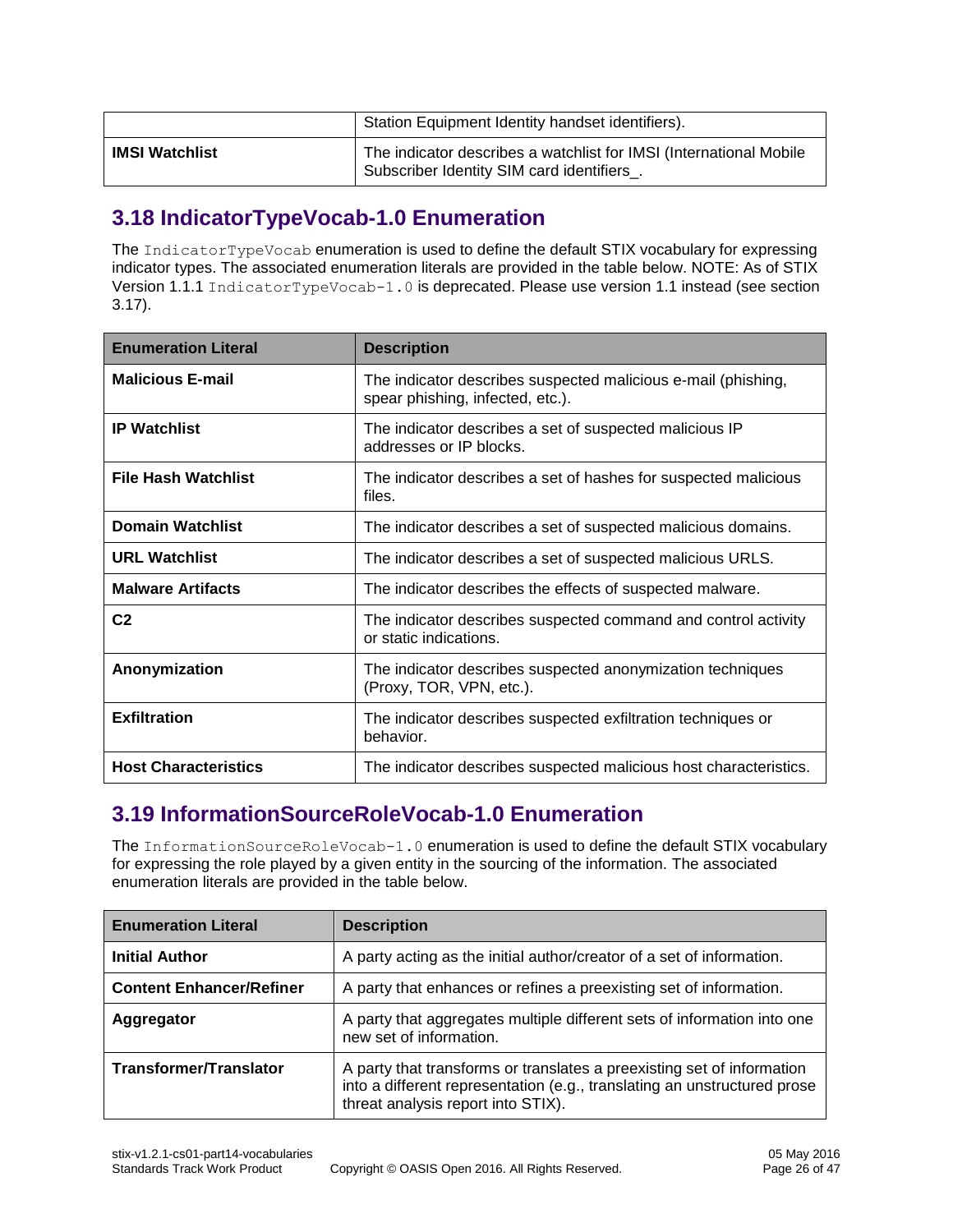### <span id="page-26-0"></span>**3.20 InformationTypeVocab-1.0 Enumeration**

The InformationTypeVocab enumeration is used to define the default STIX vocabulary for expressing types of information. The associated enumeration literals are provided in the table below.

| <b>Enumeration Literal</b>                                 | <b>Description</b>                                                                                          |
|------------------------------------------------------------|-------------------------------------------------------------------------------------------------------------|
| <b>Information Assets</b>                                  | Non-specific information                                                                                    |
| <b>Information Assets - Corporate Employee Information</b> | Data related to an employee, such as<br>salary                                                              |
| <b>Information Assets - Customer PII</b>                   | Data related to a customer, such as<br>their SSN                                                            |
| <b>Information Assets - Email Lists / Archives</b>         | Email addresses collected by an<br>organization                                                             |
| <b>Information Assets - Financial Data</b>                 | Information such as credit card<br>numbers, bank accounts, etc.                                             |
| <b>Information Assets - Intellectual Property</b>          |                                                                                                             |
| <b>Information Assets - Mobile Phone Contacts</b>          | Information related to associates<br>from a cell phone.                                                     |
| <b>Information Assets - User Credentials</b>               | Username and/or passwords                                                                                   |
| <b>Authentication Cookies</b>                              | A small piece of data, usually stored<br>to remember that a user has<br>authenticated on a computer system. |

### <span id="page-26-1"></span>**3.21 IntendedEffectVocab-1.0 Enumeration**

The IntendedEffectVocab enumeration is used to define the default STIX vocabulary for expressing possible intended effects of a malicious actor or activity. The associated enumeration literals are provided in the table below.

| <b>Enumeration Literal</b>   | <b>Description</b>                                                                                             |
|------------------------------|----------------------------------------------------------------------------------------------------------------|
| <b>Account Takeover</b>      | The intended effect of the incident was for the attacker<br>to obtain control over an account (financial, etc) |
| Advantage                    | The intended effect of the incident was for the attacker<br>to obtain some advantage over the target           |
| <b>Advantage - Economic</b>  | The intended effect of the incident was for the attacker<br>to obtain some economic advantage over the target  |
| <b>Advantage - Military</b>  | The intended effect of the incident was for the attacker<br>to obtain some military advantage over the target  |
| <b>Advantage - Political</b> | The intended effect of the incident was for the attacker<br>to obtain some political advantage over the target |
| <b>Brand Damage</b>          | The intended effect of the incident was for the attacker<br>to cause some brand damage on the target           |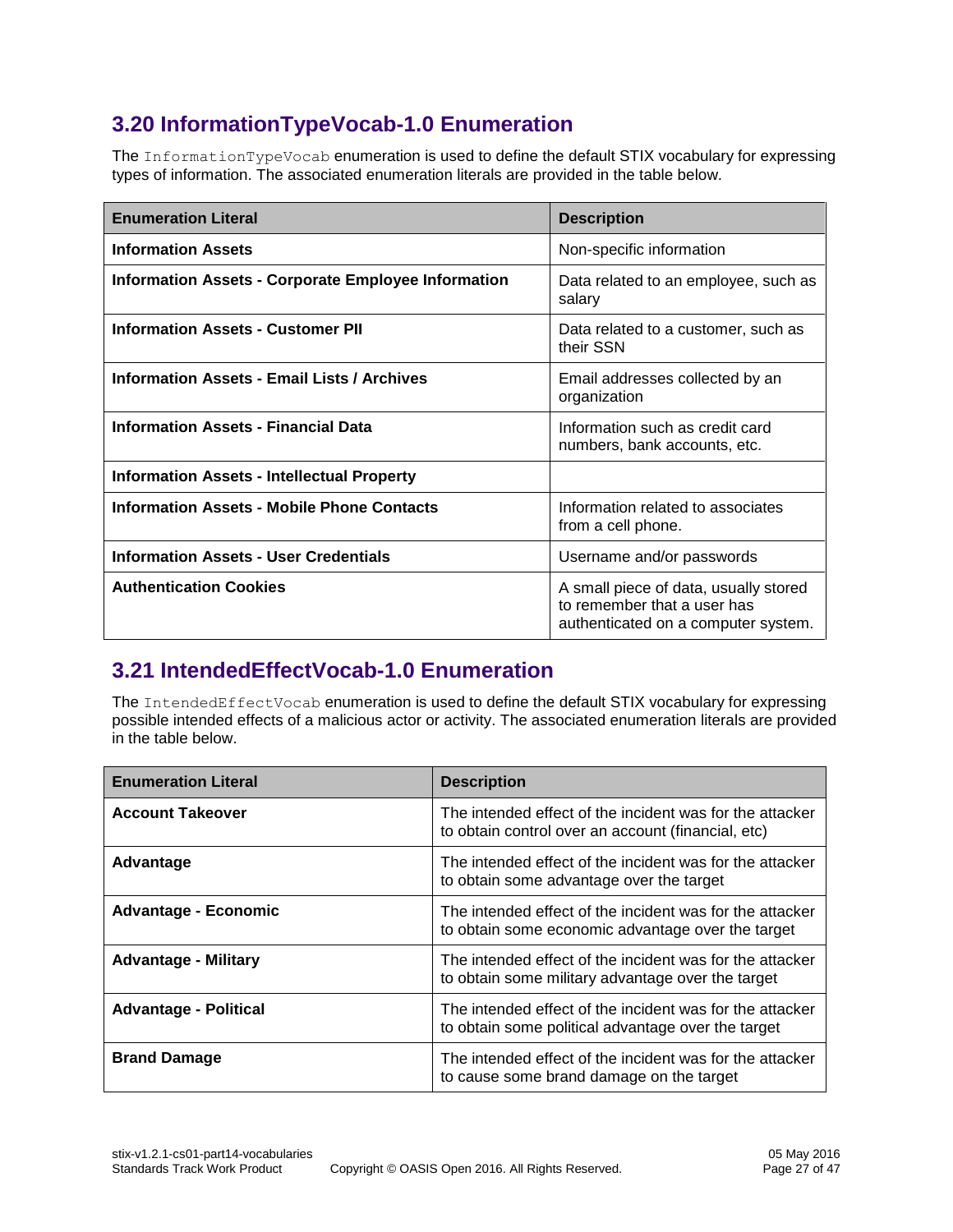| <b>Competitive Advantage</b>             | The intended effect of the incident was for the attacker<br>to obtain some non-specific competitive advantage<br>over the target |
|------------------------------------------|----------------------------------------------------------------------------------------------------------------------------------|
| <b>Degradation of Service</b>            | The intended effect of the incident was reducing the<br>level of services provided by the target                                 |
| <b>Denial and Deception</b>              |                                                                                                                                  |
| <b>Destruction</b>                       | The intended effect of the incident was to cause the<br>destruction of a software or hardware system.                            |
| <b>Disruption</b>                        |                                                                                                                                  |
| <b>Embarrassment</b>                     | The intended effect of the incident was to expose a<br>socially unacceptable action by the target                                |
| <b>Exposure</b>                          |                                                                                                                                  |
| <b>Extortion</b>                         | The intended effect of the incident was force the<br>payment of some sort to prevent the attacker from<br>taking some action.    |
| Fraud                                    |                                                                                                                                  |
| <b>Harassment</b>                        | The intended effect of the incident was to pressure or<br>intimidate the target                                                  |
| <b>ICS Control</b>                       |                                                                                                                                  |
| <b>Theft</b>                             | The intended effect of the incident was to perpetrate a<br>non-specific theft                                                    |
| <b>Theft - Credential Theft</b>          | The intended effect of the incident was to perpetrate a<br>theft of credentials                                                  |
| <b>Theft - Identity Theft</b>            | The intended effect of the incident was to perpetrate a<br>theft of the target's identity                                        |
| <b>Theft - Intellectual Property</b>     | The intended effect of the incident was to perpetrate a<br>theft of intellectual property                                        |
| Theft - Theft of Proprietary Information | The intended effect of the incident was to perpetrate a<br>theft of proprietary information                                      |
| <b>Traffic Diversion</b>                 |                                                                                                                                  |
| <b>Unauthorized Access</b>               |                                                                                                                                  |

#### <span id="page-27-0"></span>**3.22 LocationClassVocab-1.0 Enumeration**

The LocationClassVocab enumeration is used to define the default STIX vocabulary for expressing the subjective location of an asset.

| <b>Enumeration Literal</b> | <b>Description</b>               |
|----------------------------|----------------------------------|
| <b>Internally-Located</b>  | The asset is located internally. |
| <b>Externally-Located</b>  | The asset is located externally. |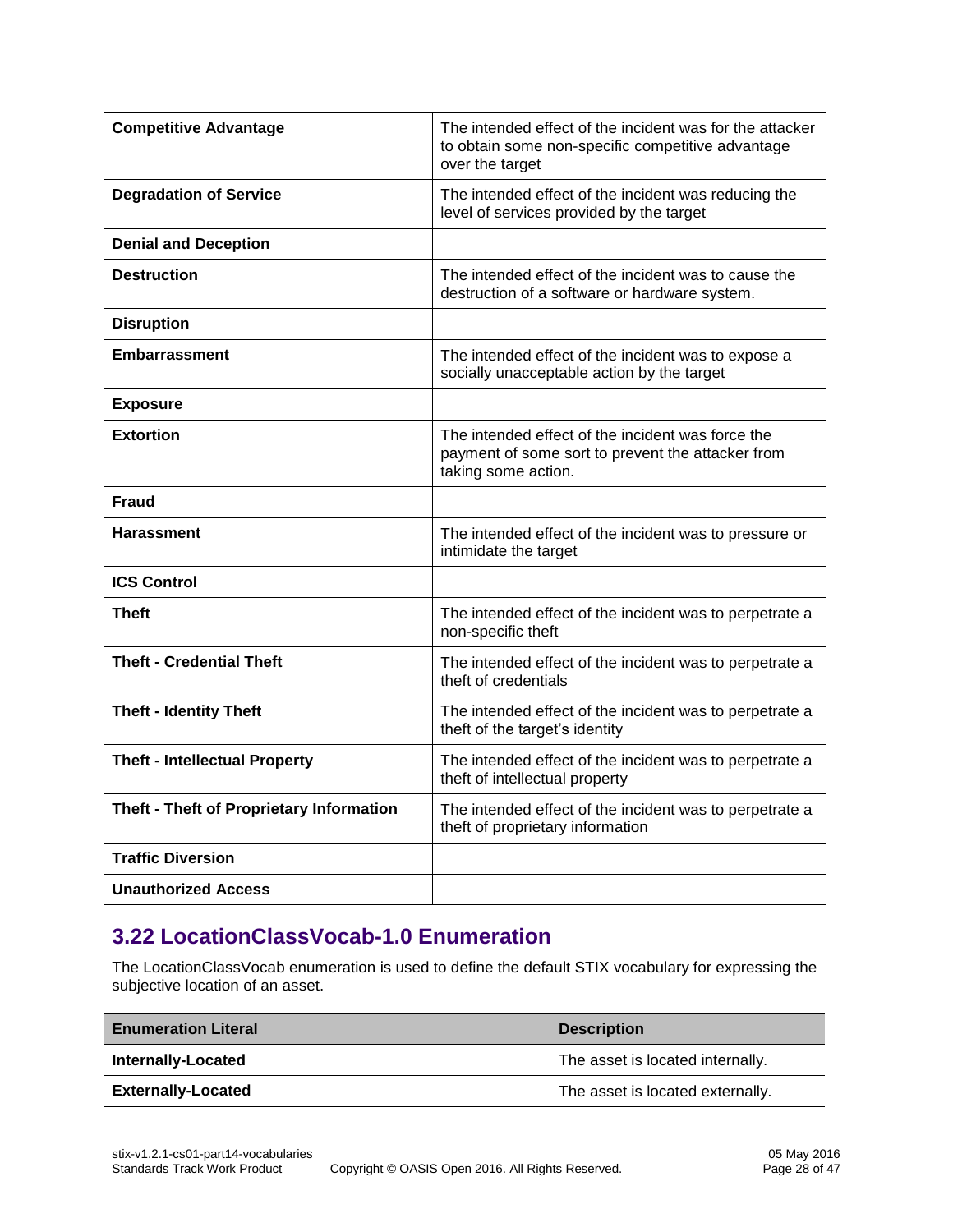| Co-Located    | The asset is co-located.       |
|---------------|--------------------------------|
| <b>Mobile</b> | The asset is mobile.           |
| Unknown       | The asset location is unknown. |

### <span id="page-28-0"></span>**3.23 LossDurationVocab-1.0 Enumeration**

The LossDurationVocab enumeration is used to define the default STIX vocabulary for expressing the approximate length of time of a loss as part of an incident. The associated enumeration literals are provided in the table below.

| <b>Enumeration Literal</b> | <b>Description</b>              |
|----------------------------|---------------------------------|
| <b>Permanent</b>           | The loss is permanent.          |
| <b>Weeks</b>               | The loss lasted for weeks.      |
| <b>Days</b>                | The loss lasted for days.       |
| <b>Hours</b>               | The loss lasted for hours.      |
| <b>Minutes</b>             | The loss lasted for minutes.    |
| <b>Seconds</b>             | The loss lasted for seconds.    |
| <b>Unknown</b>             | The loss duration is not known. |

#### <span id="page-28-1"></span>**3.24 LossPropertyVocab-1.0 Enumeration**

The LossPropertyVocab enumeration is used to define the default STIX vocabulary for expressing the possible security properties affected as part of a loss in an incident.

| <b>Enumeration Literal</b> | <b>Description</b>                                         |
|----------------------------|------------------------------------------------------------|
| <b>Accountability</b>      |                                                            |
| <b>Availability</b>        | The availability of a computer system has been compromised |
| Confidentiality            | Data can be obtained by an unauthorized user               |
| <b>Integrity</b>           | Data produced by a computer system is unreliable           |
| <b>Non-Repudiation</b>     |                                                            |

### <span id="page-28-2"></span>**3.25 MalwareTypeVocab-1.0 Enumeration**

The MalwareTypeVocab enumeration is used to define the default STIX vocabulary for expressing types of malware. The associated enumeration literals are provided in the table below.

| <b>Enumeration Literal</b>        | <b>Description</b>                                                                                              |
|-----------------------------------|-----------------------------------------------------------------------------------------------------------------|
| <b>Automated Transfer Scripts</b> |                                                                                                                 |
| <b>Adware</b>                     | Any software that is funded by advertising. Adware may also<br>gather sensitive user information from a system. |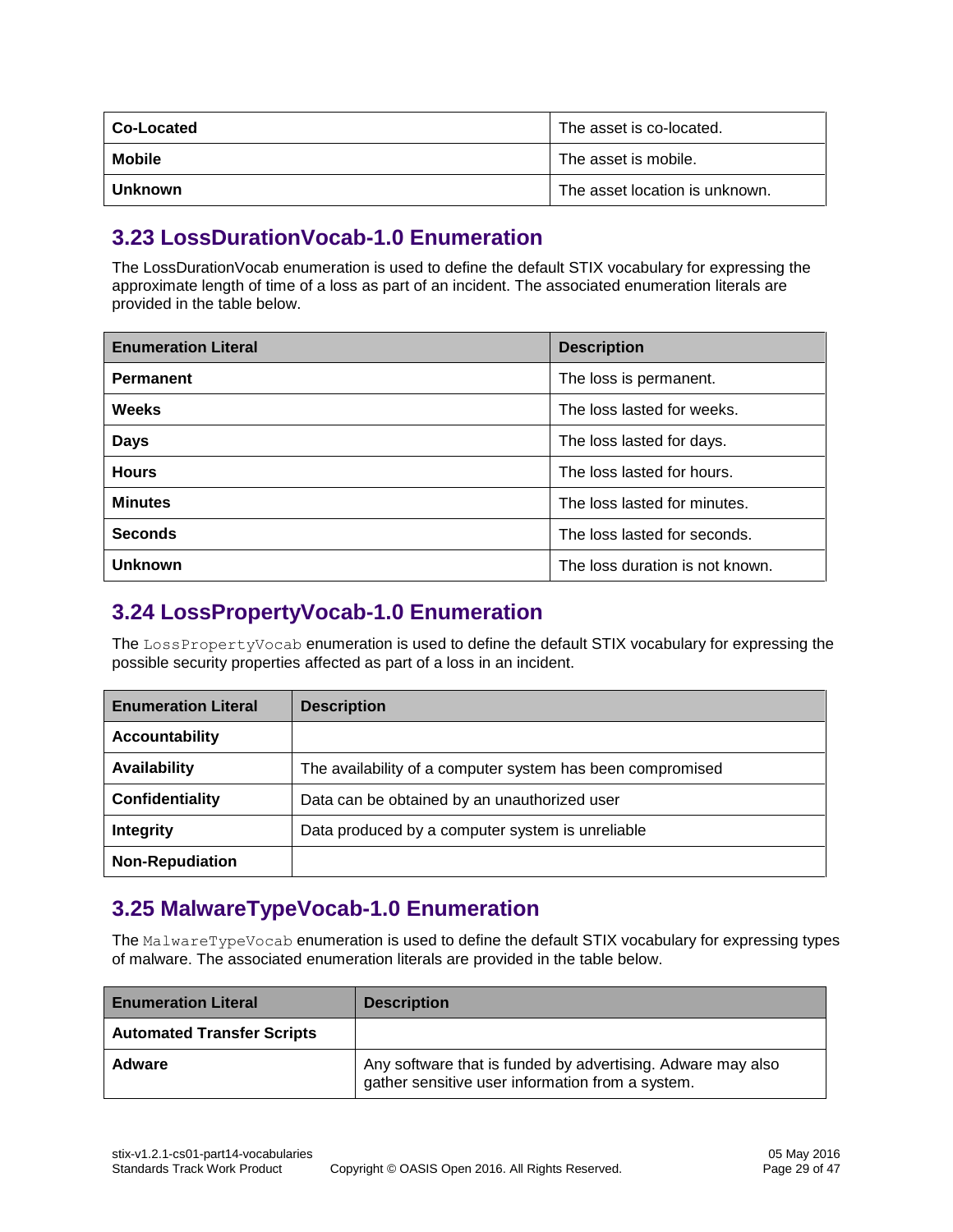| <b>Dialer</b>                  | A program to automatically dial a telephone                                                                                                                                                                                                                                                                                                                                                                                                                                                                                                                                                                                                  |
|--------------------------------|----------------------------------------------------------------------------------------------------------------------------------------------------------------------------------------------------------------------------------------------------------------------------------------------------------------------------------------------------------------------------------------------------------------------------------------------------------------------------------------------------------------------------------------------------------------------------------------------------------------------------------------------|
| Bot                            | A program that resides on an infected system, communicating<br>with and forming part of a botnet. The bot may be implanted by a<br>worm or trojan, which opens a backdoor. The bot then monitors<br>the backdoor for further instructions.                                                                                                                                                                                                                                                                                                                                                                                                   |
| <b>Bot - Credential Theft</b>  | A bot for the specific purpose to steal credentials                                                                                                                                                                                                                                                                                                                                                                                                                                                                                                                                                                                          |
| <b>Bot - DDoS</b>              | A bot for the specific purpose to                                                                                                                                                                                                                                                                                                                                                                                                                                                                                                                                                                                                            |
| <b>Bot - Loader</b>            |                                                                                                                                                                                                                                                                                                                                                                                                                                                                                                                                                                                                                                              |
| <b>Bot - Spam</b>              | A bot for the specific purpose to send out spam email                                                                                                                                                                                                                                                                                                                                                                                                                                                                                                                                                                                        |
| DoS / DDoS                     |                                                                                                                                                                                                                                                                                                                                                                                                                                                                                                                                                                                                                                              |
| DoS / DDoS - Participatory     |                                                                                                                                                                                                                                                                                                                                                                                                                                                                                                                                                                                                                                              |
| DoS / DDoS - Script            |                                                                                                                                                                                                                                                                                                                                                                                                                                                                                                                                                                                                                                              |
| DoS / DDoS - Stress Test Tools |                                                                                                                                                                                                                                                                                                                                                                                                                                                                                                                                                                                                                                              |
| <b>Exploit Kits</b>            | A software toolkit to target common vulnerabilties                                                                                                                                                                                                                                                                                                                                                                                                                                                                                                                                                                                           |
| <b>POS / ATM Malware</b>       | Malware that exclusively targets point of sale (POS) systems or<br>automatic teller machines (ATMs)                                                                                                                                                                                                                                                                                                                                                                                                                                                                                                                                          |
| Ransomware                     | A type of malware that encrypts files on a victim's system,<br>demanding payment of ransom in return for the access codes<br>required to unlock files.                                                                                                                                                                                                                                                                                                                                                                                                                                                                                       |
| <b>Remote Access Trojan</b>    | A remote access trojan program or RAT, is a trojan horse capable<br>of controlling a machine through commands issue by a remote<br>attacker.                                                                                                                                                                                                                                                                                                                                                                                                                                                                                                 |
| <b>Rogue Antivirus</b>         | A fake security product that demands money to clean phony<br>infections.                                                                                                                                                                                                                                                                                                                                                                                                                                                                                                                                                                     |
| <b>Rootkit</b>                 | A method of hiding files or processes from normal methods of<br>monitoring, and is often used by malware to conceal its presence<br>and activities. Rootkits can operate at a number of levels, from<br>the application level - simply replacing or adjusting the settings of<br>system software to prevent the display of certain information -<br>through hooking certain functions or inserting modules or drivers<br>into the operating system kernel, to the deeper level of firmware<br>or virtualization rook kits, which are activated before the operating<br>system and thus even harder to detect while the system is<br>running. |

#### <span id="page-29-0"></span>**3.26 ManagementClassVocab-1.0 Enumeration**

The ManagementClassVocab enumeration is used to define the default STIX vocabulary for expressing the subjective type of management of an asset. The associated enumeration literals are provided in the table below.

| <b>Enumeration Literal</b> | <b>Description</b> |
|----------------------------|--------------------|
|----------------------------|--------------------|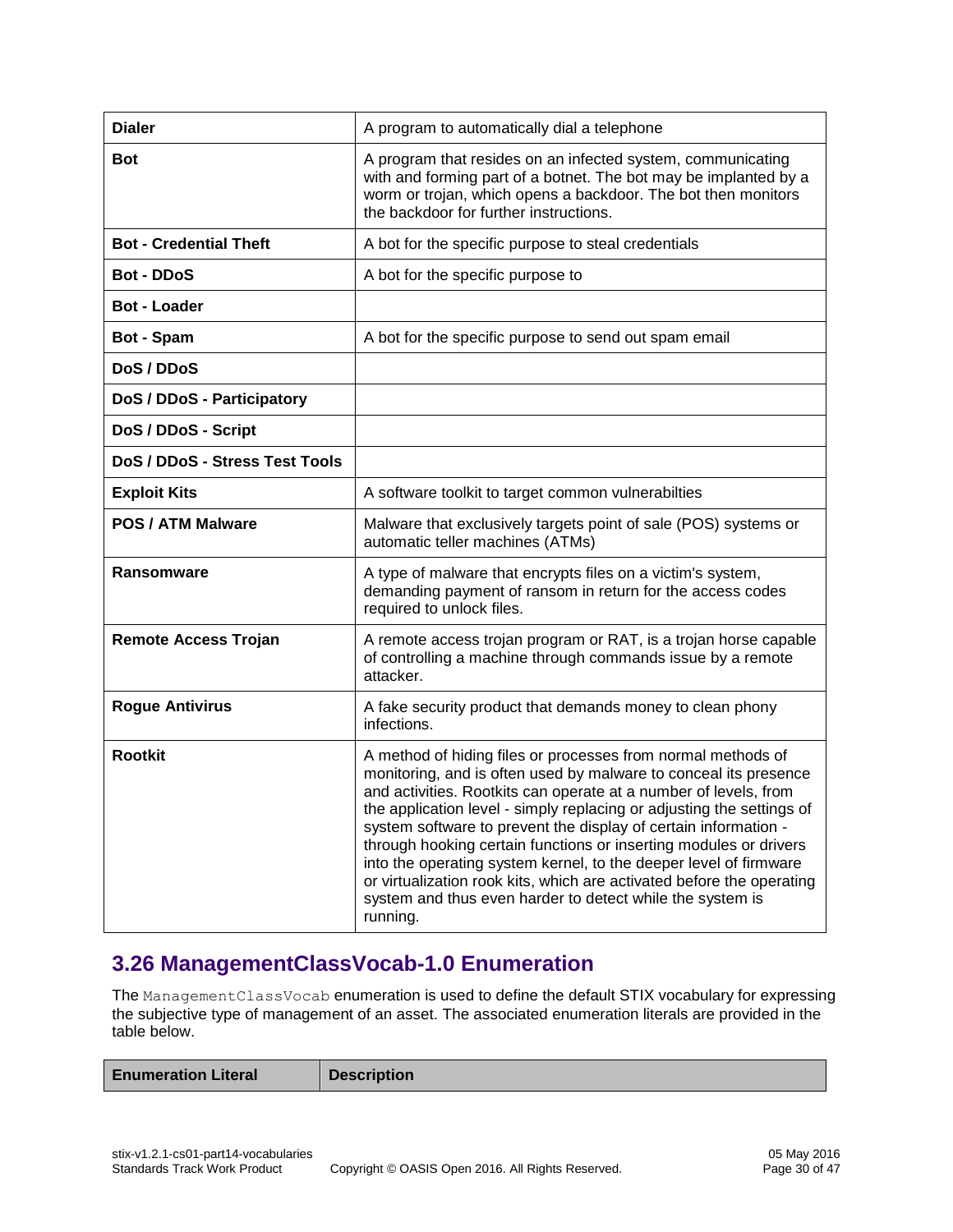| <b>Internally-Managed</b>    | The asset is managed internally.       |  |
|------------------------------|----------------------------------------|--|
| <b>Externally-Management</b> | The asset is managed externally.       |  |
| <b>Co-Management</b>         | The asset is co-managed.               |  |
| <b>Unknown</b>               | The asset management class is unknown. |  |

### <span id="page-30-0"></span>**3.27 MotivationVocab-1.1 Enumeration**

The MotivationVocab enumeration is used to define the default STIX vocabulary for expressing the motivation of a threat actor. The associated enumeration literals are provided in the table below.

| <b>Enumeration Literal</b>                | <b>Description</b>                                                                                                                     |
|-------------------------------------------|----------------------------------------------------------------------------------------------------------------------------------------|
| Ideological                               | The threat actor is motivated by non-specific ideological<br>reasons.                                                                  |
| <b>Ideological - Anti-Corruption</b>      | The threat actor is motivated to attack targets engaging in<br>corruption.                                                             |
| Ideological - Anti-Establishment          | The threat actor is motivated to attack established authority                                                                          |
| <b>Ideological - Environmental</b>        | The threat actor is motivated to attack targets engaging in<br>actions determental to the environment.                                 |
| <b>Ideological - Ethnic / Nationalist</b> | The threat actor is motivated to attack targets engaging in<br>actions either against or in favor of a nation state or ethnic<br>group |
| <b>Ideological - Information Freedom</b>  | The threat actor is motivated by the belief in the freedom of<br>information.                                                          |
| <b>Ideological - Religious</b>            | The threat actor is motivated to attack targets associated<br>with a religion.                                                         |
| <b>Ideological - Security Awareness</b>   |                                                                                                                                        |
| <b>Ideological - Human Rights</b>         | The threat actor is motivated to attack targets engaging in<br>actions either in favor or against human rights.                        |
| Ego                                       | The threat actor is motivated by enhancing their own self<br>worth.                                                                    |
| <b>Financial or Economic</b>              | The threat actor is motivated by financial gain.                                                                                       |
| <b>Military</b>                           | The threat actor is motivated by the desire to exercise some<br>military advantage.                                                    |
| Opportunistic                             | The threat actor is motivated by the relative vulnerability of<br>the target                                                           |
| <b>Political</b>                          | The threat actor is motivated by the desire to exercise some<br>political advantage.                                                   |

### <span id="page-30-1"></span>**3.28 MotivationVocab-1.0.1 Enumeration**

The MotivationVocab enumeration is used to define the default STIX vocabulary for expressing the motivation of a threat actor. The associated enumeration literals are provided in the table below. NOTE: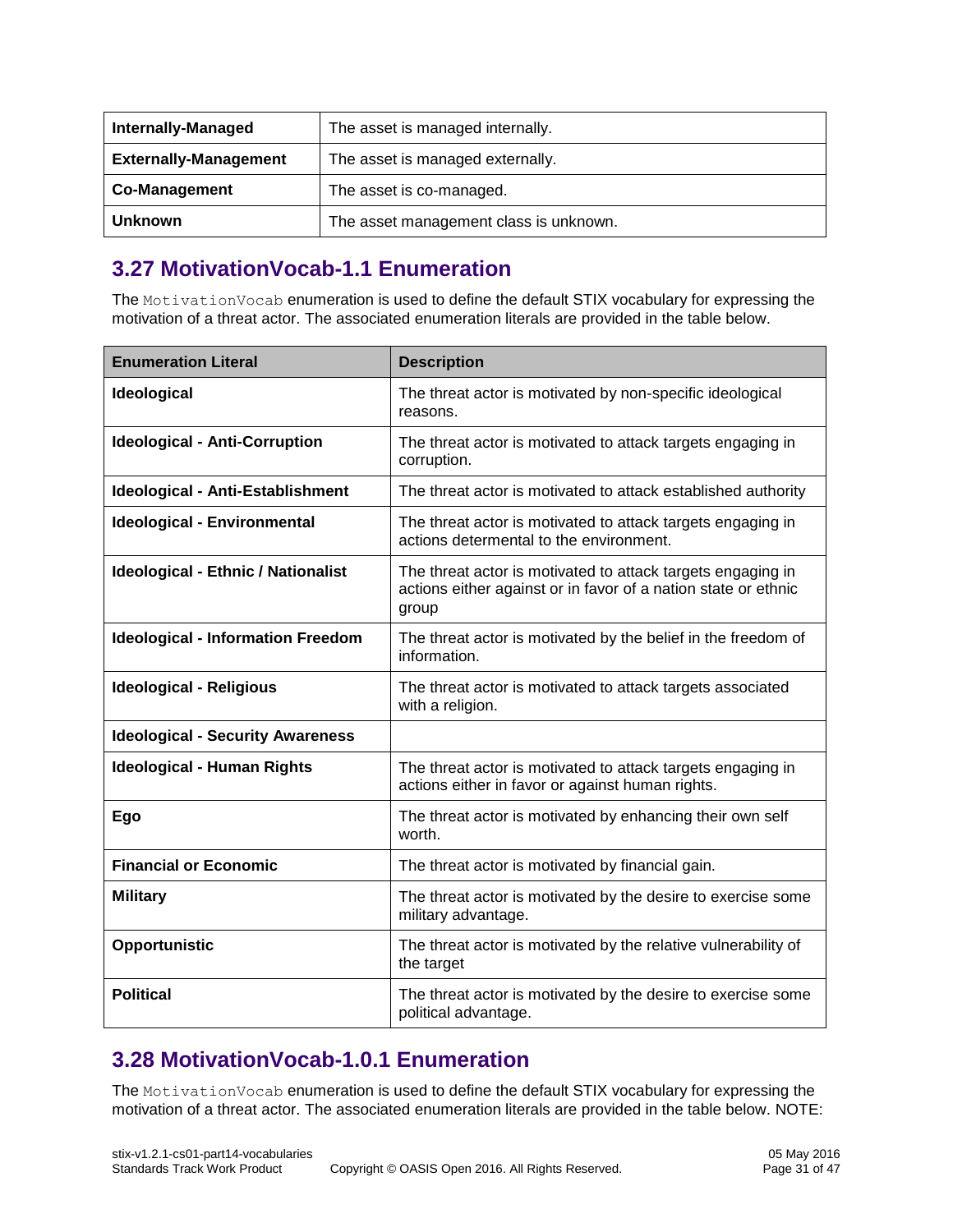As of STIX Version 1.1, MotivationVocab-1.0.1 is deprecated. Please use version 1.1 instead (see Section **[3.27](#page-30-0)**).

| <b>Enumeration Literal</b>                | <b>Description</b>                                                                                                                     |
|-------------------------------------------|----------------------------------------------------------------------------------------------------------------------------------------|
| Ideological                               | The threat actor is motivated by non-specific ideological<br>reasons.                                                                  |
| <b>Ideological - Anti-Corruption</b>      | The threat actor is motivated to attack targets engaging in<br>corruption.                                                             |
| Ideological - Anti-Establishment          | The threat actor is motivated to attack established authority                                                                          |
| <b>Ideological - Environmental</b>        | The threat actor is motivated to attack targets engaging in<br>actions determental to the environment.                                 |
| <b>Ideological - Ethnic / Nationalist</b> | The threat actor is motivated to attack targets engaging in<br>actions either against or in favor of a nation state or ethnic<br>group |
| <b>Ideological - Information Freedom</b>  | The threat actor is motivated by the belief in the freedom of<br>information.                                                          |
| <b>Ideological - Religious</b>            | The threat actor is motivated to attack targets associated<br>with a religion.                                                         |
| <b>Ideological - Security Awareness</b>   |                                                                                                                                        |
| <b>Ideological - Human Rights</b>         | The threat actor is motivated to attack targets engaging in<br>actions either in favor or against human rights.                        |
| Ego                                       | The threat actor is motivated by enhancing their own self<br>worth.                                                                    |
| <b>Financial or Economic</b>              | The threat actor is motivated by financial gain.                                                                                       |
| <b>Military</b>                           | The threat actor is motivated by the desire to exercise some<br>military advantage.                                                    |
| Opportunistic                             | The threat actor is motivated by the relative vulnerability of<br>the target                                                           |
| Policital <sup>3</sup>                    | The threat actor is motivated by the desire to exercise some<br>political advantage.                                                   |

### <span id="page-31-0"></span>**3.29 MotivationVocab-1.0 Enumeration**

The MotivationVocab enumeration is used to define the default STIX vocabulary for expressing the motivation of a threat actor. NOTE: As of STIX Version 1.0.1, MotivationVocab-1.0 is deprecated. Please use version 1.1 instead (see Section **[3.27](#page-30-0)**).

| <b>Enumeration Literal</b>           | <b>Description</b>                                                    |
|--------------------------------------|-----------------------------------------------------------------------|
| <b>Ideological</b>                   | The threat actor is motivated by non-specific ideological<br>reasons. |
| <b>Ideological - Anti-Corruption</b> | The threat actor is motivated to attack targets engaging in           |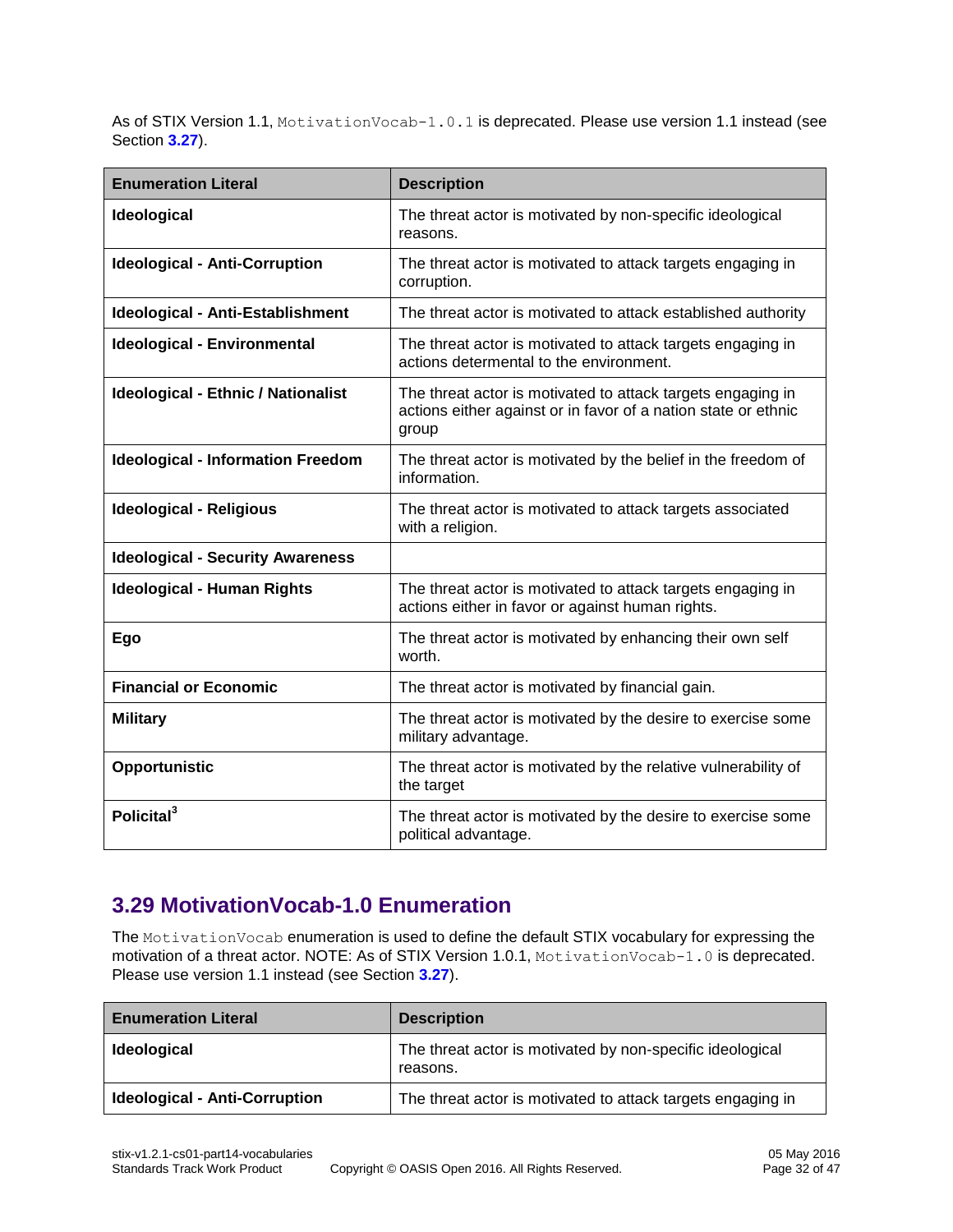|                                              | corruption.                                                                                                                            |
|----------------------------------------------|----------------------------------------------------------------------------------------------------------------------------------------|
| Ideological - Anti-Establisment <sup>4</sup> | The threat actor is motivated to attack established authority                                                                          |
| <b>Ideological - Environmental</b>           | The threat actor is motivated to attack targets engaging in<br>actions determental to the environment.                                 |
| <b>Ideological - Ethnic / Nationalist</b>    | The threat actor is motivated to attack targets engaging in<br>actions either against or in favor of a nation state or ethnic<br>group |
| <b>Ideological - Information Freedom</b>     | The threat actor is motivated by the belief in the freedom of<br>information.                                                          |
| Ideological - Religious                      | The threat actor is motivated to attack targets associated<br>with a religion.                                                         |
| <b>Ideological - Security Awareness</b>      |                                                                                                                                        |
| <b>Ideological - Human Rights</b>            | The threat actor is motivated to attack targets engaging in<br>actions either in favor or against human rights.                        |
| Ego                                          | The threat actor is motivated by enhancing their own self<br>worth.                                                                    |
| <b>Financial or Economic</b>                 | The threat actor is motivated by financial gain.                                                                                       |
| <b>Military</b>                              | The threat actor is motivated by the desire to exercise some<br>military advantage.                                                    |
| Opportunistic                                | The threat actor is motivated by the relative vulnerability of<br>the target                                                           |
| Policital <sup>5</sup>                       | The threat actor is motivated by the desire to exercise some<br>political advantage.                                                   |

#### <span id="page-32-0"></span>**3.30 OwnershipClassVocab-1.0 Enumeration**

The OwnershipClassVocab enumeration is used to define the default STIX vocabulary for expressing the subjective type of ownership of an asset. The associated enumeration literals are provided in the table below.

| <b>Enumeration Literal</b> | <b>Description</b>                    |
|----------------------------|---------------------------------------|
| <b>Internally-Owned</b>    | The asset is owned internally.        |
| <b>Employee-Owned</b>      | The asset is owned by an employee.    |
| <b>Partner-Owned</b>       | The asset is owned by a partner.      |
| <b>Customer-Owned</b>      | The asset is owned by a customer.     |
| <b>Unknown</b>             | The asset ownership class is unknown. |

### <span id="page-32-1"></span>**3.31 PackageIntentVocab-1.0 Enumeration**

The PackageIntentVocab enumeration is used to define the default STIX vocabulary for the grouping intent of a set of STIX content. The associated enumeration literals are provided in the table below.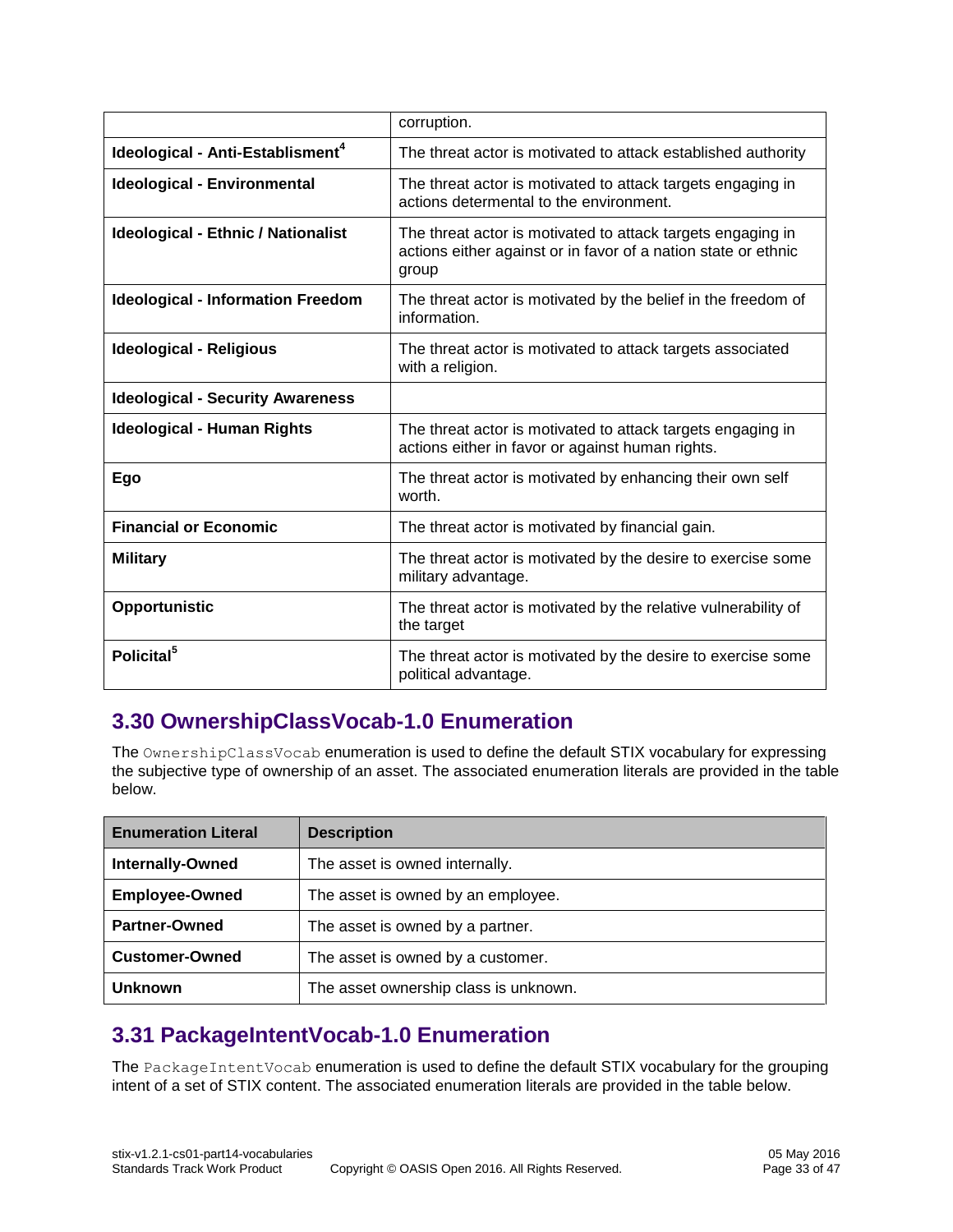| <b>Enumeration Literal</b>                   | <b>Description</b>                                                                                                                                             |
|----------------------------------------------|----------------------------------------------------------------------------------------------------------------------------------------------------------------|
| <b>Collective Threat Intelligence</b>        | The package is intended to convey a broad<br>characterization of a threat across multiple facets.                                                              |
| <b>Threat Report</b>                         | The package is intended to convey a broad<br>characterization of a threat across multiple facets<br>expressed as a cohesive report.                            |
| <b>Indicators</b>                            | The package is intended to convey mainly indicators.                                                                                                           |
| <b>Indicators - Phishing</b>                 | The package is intended to convey mainly phishing<br>indicators.                                                                                               |
| <b>Indicators - Watchlist</b>                | The package is intended to convey mainly network<br>watchlist indicators.                                                                                      |
| <b>Indicators - Malware Artifacts</b>        | The package is intended to convey mainly malware<br>artifact indicators.                                                                                       |
| <b>Indicators - Network Activity</b>         | The package is intended to convey mainly network<br>activity indicators.                                                                                       |
| <b>Indicators - Endpoint Characteristics</b> | The package is intended to convey mainly endpoint<br>characteristics (hashes, registry values, installed<br>software, known vulnerabilities, etc.) indicators. |
| <b>Campaign Characterization</b>             | The package is intended to convey mainly a<br>characterization of one or more campaigns.                                                                       |
| <b>Threat Actor Characterization</b>         | The package is intended to convey mainly a<br>characterization of one or more threat actors.                                                                   |
| <b>Exploit Characterization</b>              | The package is intended to convey mainly a<br>characterization of one or more exploits.                                                                        |
| <b>Attack Pattern Characterization</b>       | The package is intended to convey mainly a<br>characterization of one or more attack patterns.                                                                 |
| <b>Malware Characterization</b>              | The package is intended to convey mainly a<br>characterization of one or more malware instances.                                                               |
| <b>TTP - Infrastructure</b>                  | The package is intended to convey mainly a<br>characterization of attacker infrastructure.                                                                     |
| <b>TTP - Tools</b>                           | The package is intended to convey mainly a<br>characterization of attacker tools.                                                                              |
| <b>Courses of Action</b>                     | The package is intended to convey mainly a set of<br>courses of action.                                                                                        |
| <b>Incident</b>                              | The package is intended to convey mainly information<br>about one or more incidents.                                                                           |
| <b>Observations</b>                          | The package is intended to convey mainly information<br>about instantial observations (cyber observables).                                                     |
| <b>Observations - Email</b>                  | The package is intended to convey mainly information<br>about instantial email observations (email cyber                                                       |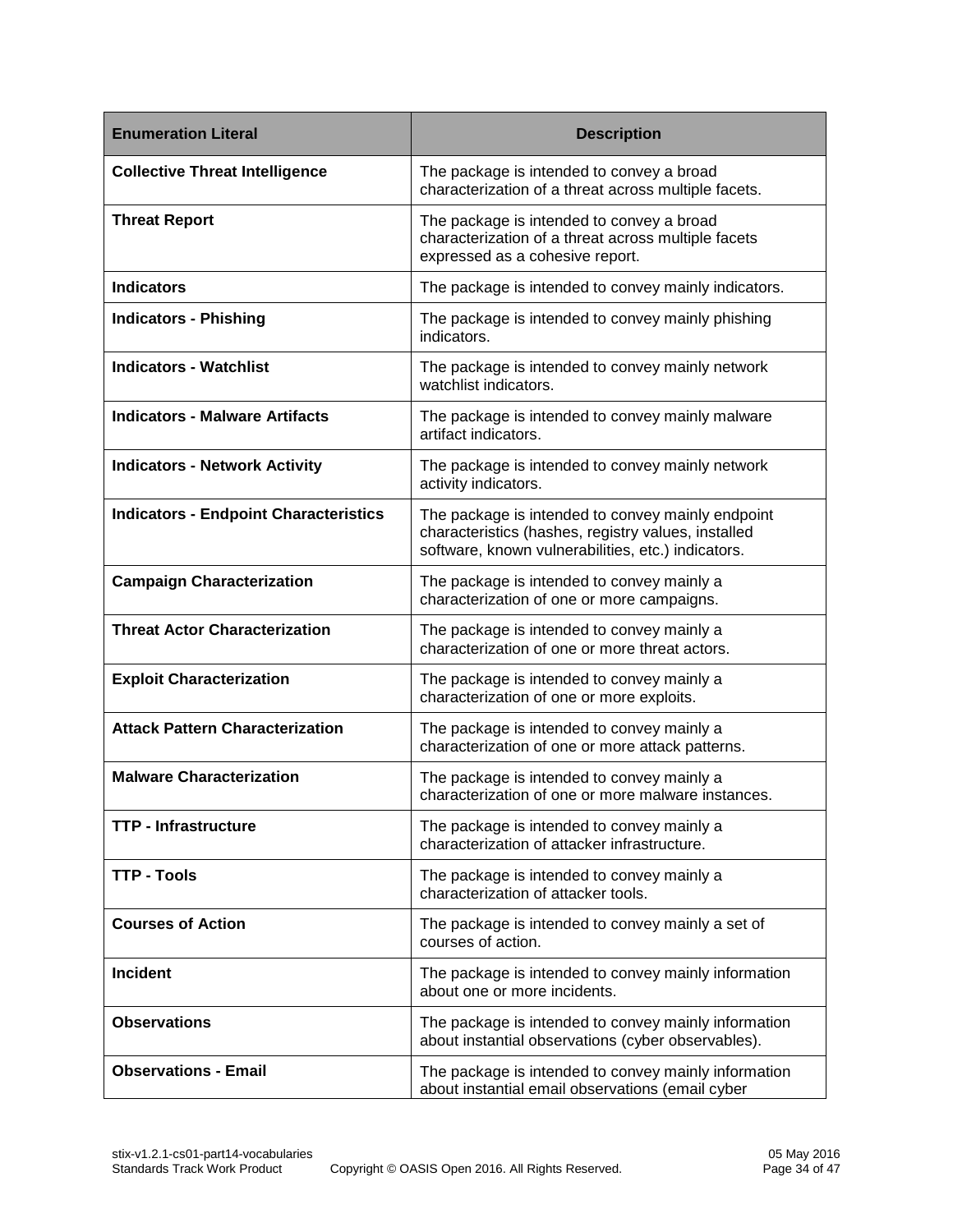|                        | observables).                                                  |
|------------------------|----------------------------------------------------------------|
| <b>Malware Samples</b> | The package is intended to convey a set of malware<br>samples. |

### <span id="page-34-0"></span>**3.32 PlanningAndOperationalSupportVocab-1.0.1 Enumeration**

The PlanningAndOperationalSupportVocab enumeration is used to define the default STIX vocabulary for expressing the planning and operational support functions available to a threat actor. The associated enumeration literals are provided in the table below.

| <b>Enumeration Literal</b>                                                         | <b>Description</b> |
|------------------------------------------------------------------------------------|--------------------|
| <b>Data Exploitation</b>                                                           |                    |
| <b>Data Exploitation - Analytic Support</b>                                        |                    |
| <b>Data Exploitation - Translation Support</b>                                     |                    |
| <b>Financial Resources</b>                                                         |                    |
| <b>Financial Resources - Academic</b>                                              |                    |
| <b>Financial Resources - Commercial</b>                                            |                    |
| <b>Financial Resources - Government</b>                                            |                    |
| <b>Financial Resources - Hacktivist or Grassroot</b>                               |                    |
| <b>Financial Resources - Non-Attributable Finance</b>                              |                    |
| <b>Planning</b>                                                                    |                    |
| Planning - Open-Source Intelligence (OSINT) Gathering                              |                    |
| <b>Planning - Operational Cover Plan</b>                                           |                    |
| <b>Planning - Pre-Operational Surveillance and Reconnaissance</b>                  |                    |
| <b>Planning - Target Selection</b>                                                 |                    |
| <b>Skill Development / Recruitment</b>                                             |                    |
| Skill Development / Recruitment - Contracting and Hiring                           |                    |
| <b>Skill Development / Recruitment - Document Exploitation</b><br>(DOCEX) Training |                    |
| <b>Skill Development / Recruitment - Internal Training</b>                         |                    |
| <b>Skill Development / Recruitment - Military Programs</b>                         |                    |
| Skill Development / Recruitment - Security / Hacker<br><b>Conferences</b>          |                    |
| <b>Skill Development / Recruitment - Underground Forums</b>                        |                    |
| <b>Skill Development / Recruitment - University Programs</b>                       |                    |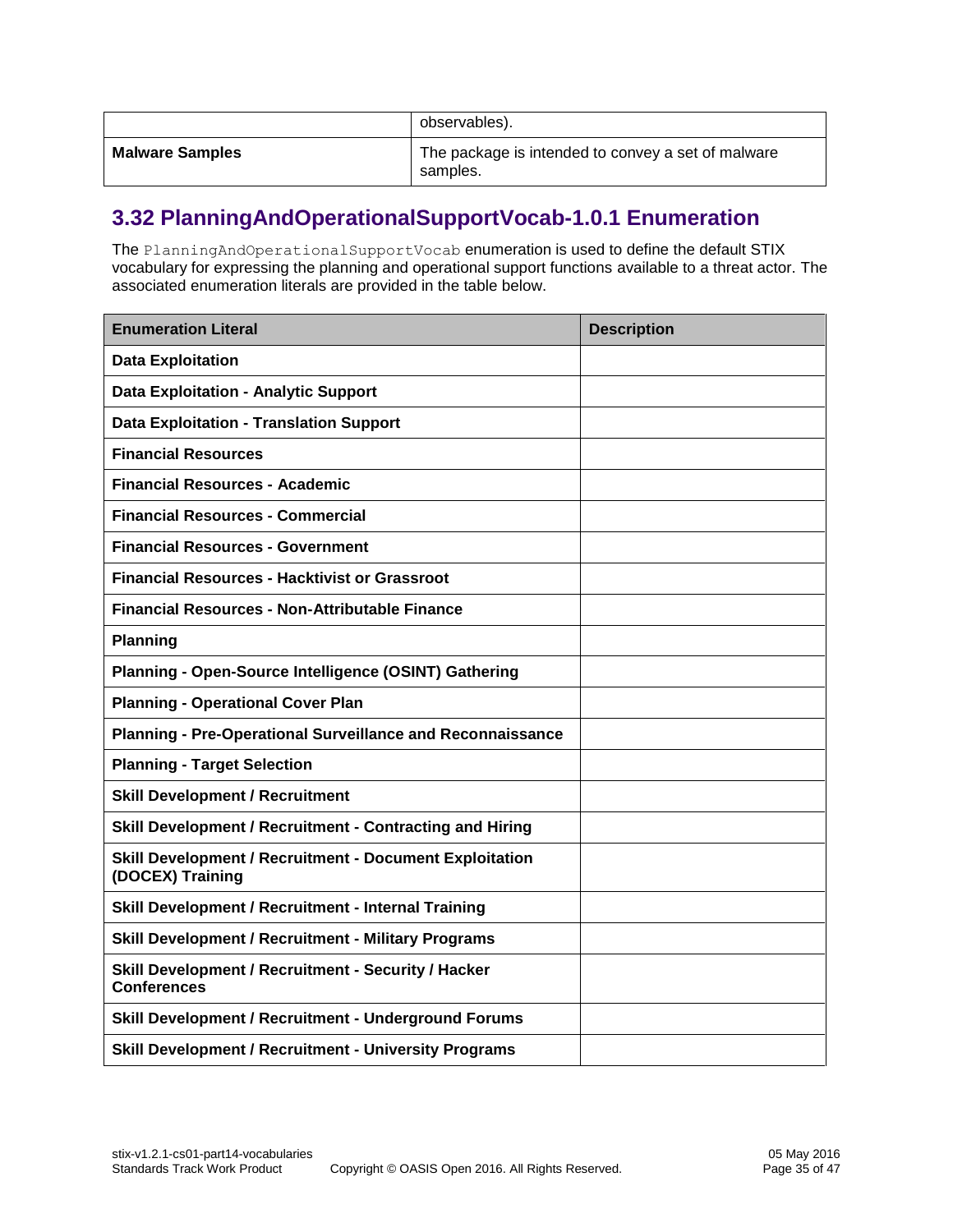### <span id="page-35-0"></span>**3.33 PlanningAndOperationalSupportVocab-1.0 Enumeration**

The PlanningAndOperationalSupportVocab enumeration is used to define the default STIX vocabulary for expressing the planning and operational support functions available to a threat actor. The associated enumeration literals are provided in the table below.NOTE: As of STIX Version 1.0.1, PlanningAndOperationalSupportVocab-1.0 is deprecated. Please use version 1.0.1 instead (see Section **[3.32](#page-34-0)**).

| <b>Enumeration Literal</b>                                         | <b>Description</b> |
|--------------------------------------------------------------------|--------------------|
| <b>Data Exploitation</b>                                           |                    |
| <b>Data Exploitation - Analytic Support</b>                        |                    |
| <b>Data Exploitation - Translation Support</b>                     |                    |
| <b>Financial Resources</b>                                         |                    |
| <b>Financial Resources - Academic</b>                              |                    |
| <b>Financial Resources - Commercial</b>                            |                    |
| <b>Financial Resources - Government</b>                            |                    |
| <b>Financial Resources - Hacktivist or Grassroot</b>               |                    |
| <b>Financial Resources - Non-Attributable Finance</b>              |                    |
| <b>Planning</b>                                                    |                    |
| Planning - Open-Source Intelligence (OSINT) Gethering <sup>6</sup> |                    |
| <b>Planning - Operational Cover Plan</b>                           |                    |
| <b>Planning - Pre-Operational Surveillance and Reconnaissance</b>  |                    |
| <b>Planning - Target Selection</b>                                 |                    |
| <b>Skill Development / Recruitment</b>                             |                    |
| Skill Development / Recruitment - Contracting and Hiring           |                    |
| <b>Skill Development / Recruitment -</b>                           |                    |
| <b>Document Exploitation (DOCEX) Training</b>                      |                    |
| <b>Skill Development / Recruitment - Internal Training</b>         |                    |
| <b>Skill Development / Recruitment - Military Programs</b>         |                    |
| Skill Development / Recruitment - Security / Hacker Conferences    |                    |
| <b>Skill Development / Recruitment - Underground Forums</b>        |                    |
| <b>Skill Development / Recruitment - University Programs</b>       |                    |

#### <span id="page-35-1"></span>**3.34 ReportIntentVocab-1.0 Enumeration**

The ReportIntentVocab enumeration is used to define the default STIX vocabulary for the grouping intent of a STIX Report content. The associated enumeration literals are provided in the table below.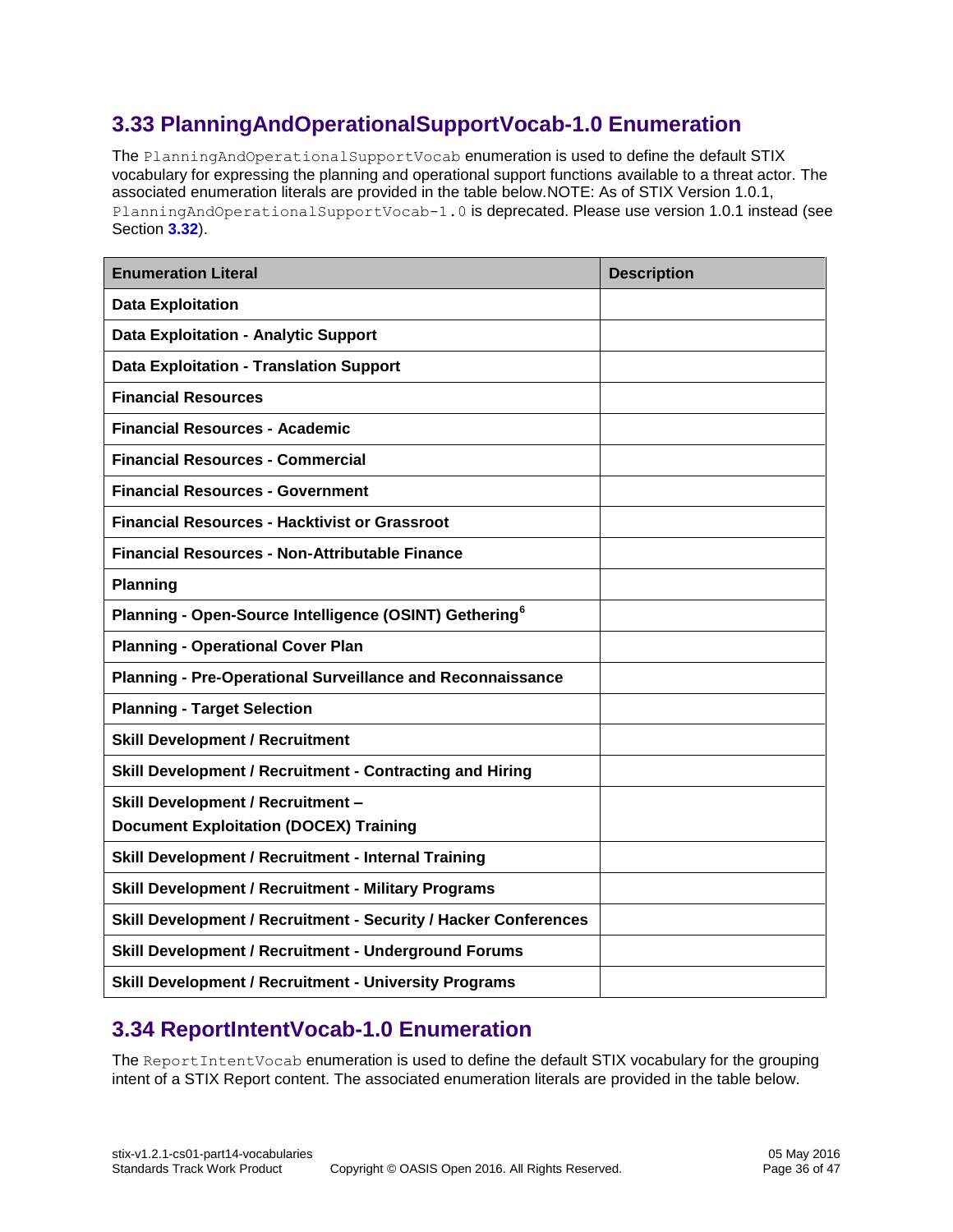| <b>Enumeration Literal</b>                   | <b>Description</b>                                                                                                                                            |
|----------------------------------------------|---------------------------------------------------------------------------------------------------------------------------------------------------------------|
| <b>Collective Threat Intelligence</b>        | The report is intended to convey a broad characterization<br>of a threat across multiple facets.                                                              |
| <b>Threat Report</b>                         | The report is intended to convey a broad characterization<br>of a threat across multiple facets expressed as a<br>cohesive report.                            |
| <b>Indicators</b>                            | The report is intended to convey mainly indicators.                                                                                                           |
| <b>Indicators - Phishing</b>                 | The report is intended to convey mainly phishing<br>indicators.                                                                                               |
| <b>Indicators - Watchlist</b>                | The report is intended to convey mainly network watchlist<br>indicators.                                                                                      |
| <b>Indicators - Malware Artifacts</b>        | The report is intended to convey mainly malware artifact<br>indicators.                                                                                       |
| <b>Indicators - Network Activity</b>         | The report is intended to convey mainly network activity<br>indicators.                                                                                       |
| <b>Indicators - Endpoint Characteristics</b> | The report is intended to convey mainly endpoint<br>characteristics (hashes, registry values, installed<br>software, known vulnerabilities, etc.) indicators. |
| <b>Campaign Characterization</b>             | The report is intended to convey mainly a<br>characterization of one or more campaigns.                                                                       |
| <b>Threat Actor Characterization</b>         | The report is intended to convey mainly a<br>characterization of one or more threat actors.                                                                   |
| <b>Exploit Characterization</b>              | The report is intended to convey mainly a<br>characterization of one or more exploits.                                                                        |
| <b>Attack Pattern Characterization</b>       | The report is intended to convey mainly a<br>characterization of one or more attack patterns.                                                                 |
| <b>Malware Characterization</b>              | The report is intended to convey mainly a<br>characterization of one or more malware instances.                                                               |
| <b>TTP - Infrastructure</b>                  | The report is intended to convey mainly a<br>characterization of attacker infrastructure.                                                                     |
| <b>TTP - Tools</b>                           | The report is intended to convey mainly a<br>characterization of attacker tools.                                                                              |
| <b>Courses of Action</b>                     | The report is intended to convey mainly a set of courses<br>of action.                                                                                        |
| <b>Incident</b>                              | The report is intended to convey mainly information about<br>one or more incidents.                                                                           |
| <b>Observations</b>                          | The report is intended to convey mainly information about<br>instantial observations (cyber observables).                                                     |
| <b>Observations - Email</b>                  | The report is intended to convey mainly information about<br>instantial email observations (email cyber observables).                                         |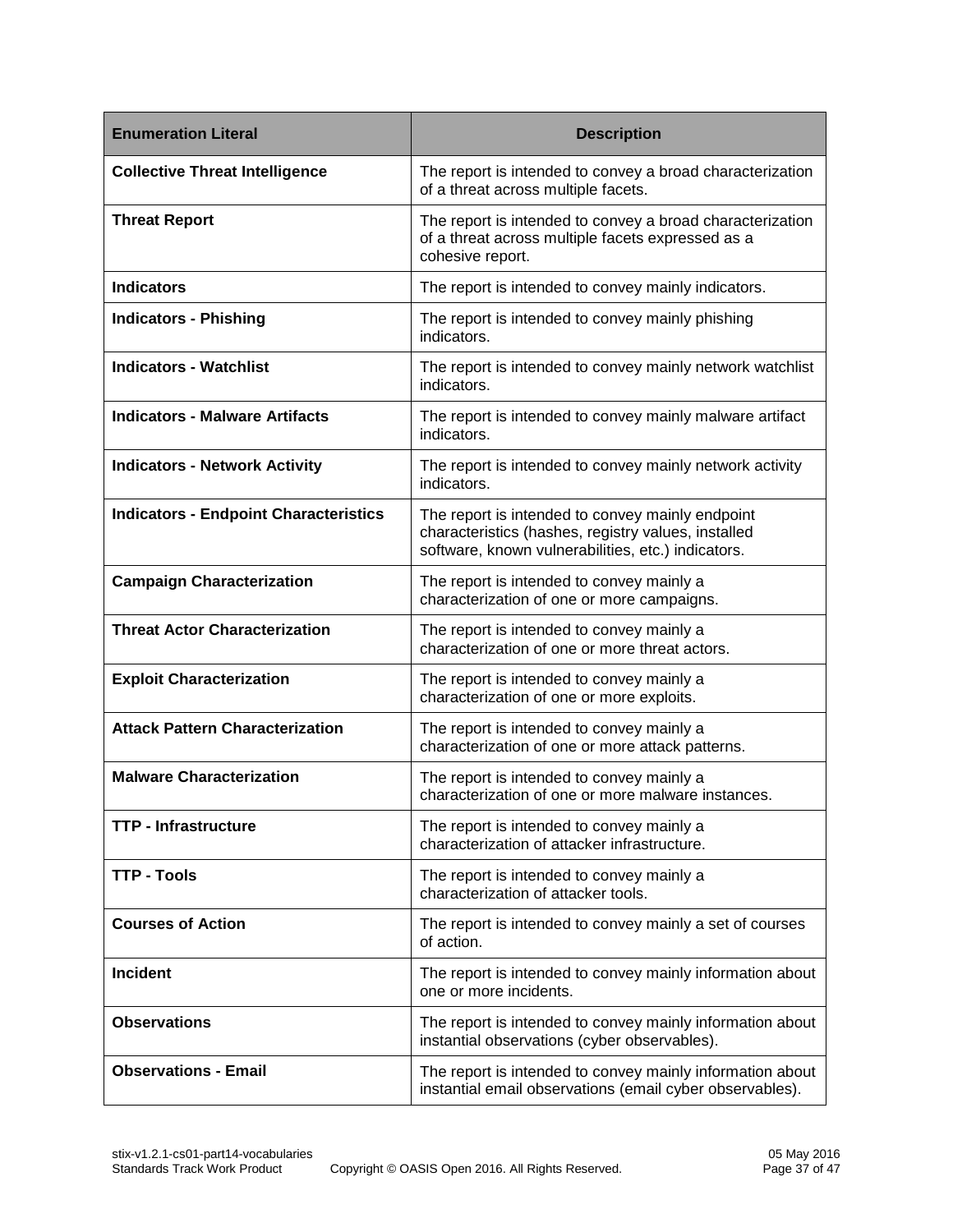| <b>Malware Samples</b> | The report is intended to convey a set of malware |
|------------------------|---------------------------------------------------|
|                        | samples.                                          |

#### <span id="page-37-0"></span>**3.35 SecurityCompromiseVocab-1.0 Enumeration**

The SecurityCompromiseVocab enumeration is used to define the default STIX vocabulary for expressing whether or not an incident resulted in a security compromise. The associated enumeration literals are provided in the table below.

| <b>Enumeration Literal</b> | <b>Description</b>                                                                   |
|----------------------------|--------------------------------------------------------------------------------------|
| Yes                        | It has been confirmed that this incident resulted in a security compromise.          |
| <b>Suspected</b>           | It is suspected that this incident resulted in a security compromise.                |
| No                         | It has been confirmed that this incident did not result in a security<br>compromise. |
| <b>Unknown</b>             | It is not known whether this incident resulted in a security compromise.             |

### <span id="page-37-1"></span>**3.36 SystemTypeVocab-1.0 Enumeration**

The SystemTypeVocab enumeration is used to define the default STIX vocabulary for expressing the type of a system. The associated enumeration literals are provided in the table below.

| <b>Enumeration Literal</b>                                | <b>Description</b> |
|-----------------------------------------------------------|--------------------|
| <b>Enterprise Systems</b>                                 |                    |
| <b>Enterprise Systems - Application Layer</b>             |                    |
| <b>Enterprise Systems - Database Layer</b>                |                    |
| <b>Enterprise Systems -</b>                               |                    |
| <b>Enterprise Technologies and Support Infrastructure</b> |                    |
| <b>Enterprise Systems - Network Systems</b>               |                    |
| <b>Enterprise Systems - Networking Devices</b>            |                    |
| <b>Enterprise Systems - Web Layer</b>                     |                    |
| <b>Enterprise Systems - VoIP</b>                          |                    |
| <b>Industrial Control Systems</b>                         |                    |
| <b>Industrial Control Systems -</b>                       |                    |
| <b>Equipment Under Control</b>                            |                    |
| <b>Industrial Control Systems -</b>                       |                    |
| <b>Operations Management</b>                              |                    |
| <b>Industrial Control Systems -</b>                       |                    |
| <b>Safety, Protection and Local Control</b>               |                    |
| <b>Industrial Control Systems - Supervisory Control</b>   |                    |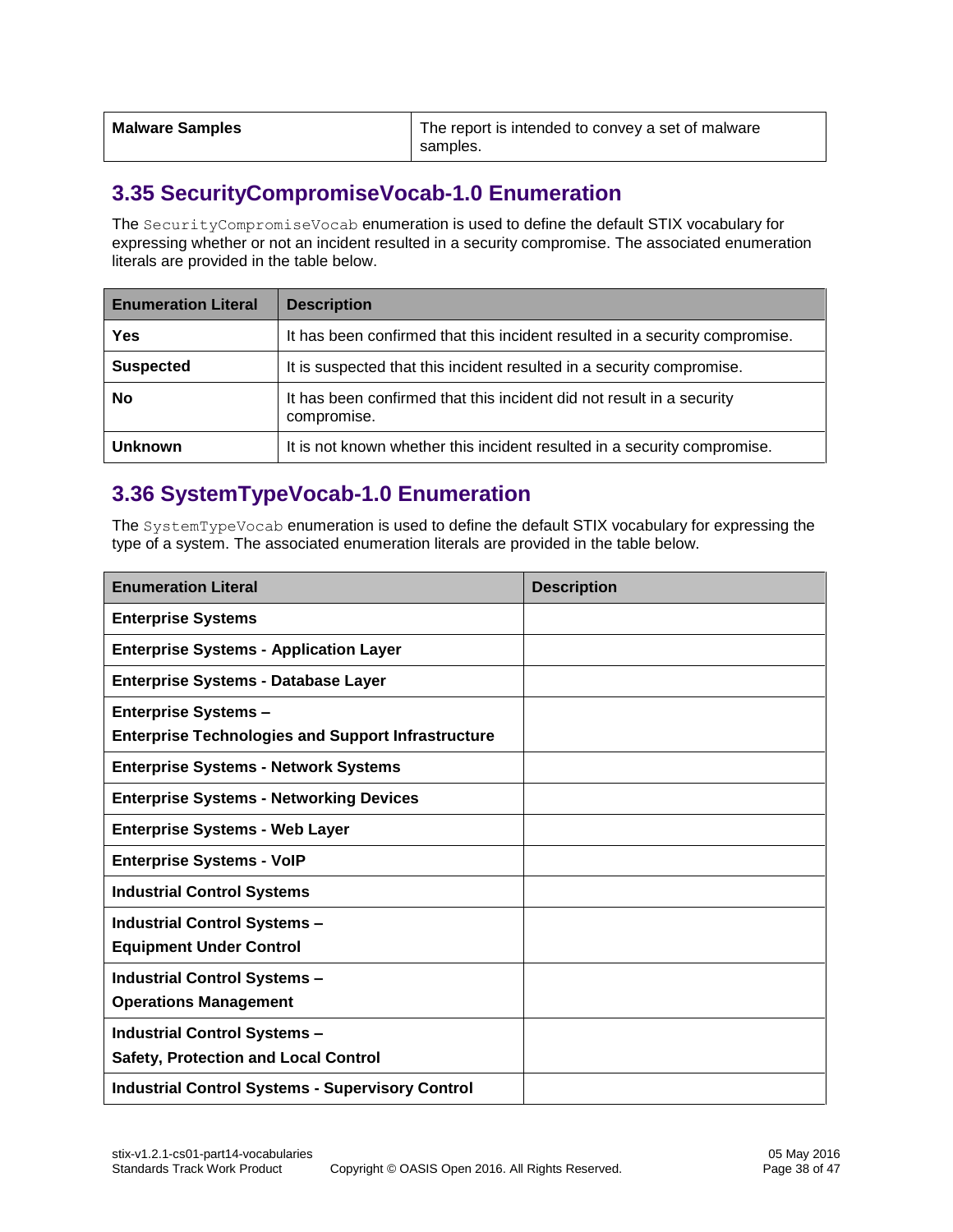| <b>Mobile Systems</b>                             |  |
|---------------------------------------------------|--|
| <b>Mobile Systems - Mobile Operating Systems</b>  |  |
| <b>Mobile Systems - Near Field Communications</b> |  |
| <b>Mobile Systems - Mobile Devices</b>            |  |
| <b>Third-Party Services</b>                       |  |
| <b>Third-Party Services - Application Stores</b>  |  |
| <b>Third-Party Services - Cloud Services</b>      |  |
| <b>Third-Party Services - Security Vendors</b>    |  |
| <b>Third-Party Services - Social Media</b>        |  |
| <b>Third-Party Services - Software Update</b>     |  |
| <b>Users</b>                                      |  |
| <b>Users - Application And Software</b>           |  |
| <b>Users - Workstation</b>                        |  |
| Users - Removable Media                           |  |

### <span id="page-38-0"></span>**3.37 ThreatActorSophisticationVocab-1.0 Enumeration**

The ThreatActorSophisticationVocab enumeration is used to define the default STIX vocabulary for expressing the subjective level of sophistication of a threat actor. The associated enumeration literals are provided in the table below.

| <b>Enumeration Literal</b> | <b>Description</b>                                                                                                                                                                                                                                                                                                                                                                                                                                                                                                                   |
|----------------------------|--------------------------------------------------------------------------------------------------------------------------------------------------------------------------------------------------------------------------------------------------------------------------------------------------------------------------------------------------------------------------------------------------------------------------------------------------------------------------------------------------------------------------------------|
| Innovator                  | Demonstrates sophisticated capability. An innovator has the ability to create<br>and script unique programs and codes targeting virtually any form of<br>technology. At this level, this actor has a deep knowledge of networks,<br>operating systems, programming languages, firmware, and infrastructure<br>topologies and will demonstrate operational security when conducting his<br>activities. Innovators are largely responsible for the discovery of 0-day<br>vulnerabilities and the development of new attack techniques. |
| <b>Expert</b>              | Demonstrates advanced capability. An actor possessing expert capability has<br>the ability to modify existing programs or codes but does not have the<br>capability to script sophisticated programs from scratch. The expert has a<br>working knowledge of networks, operating systems, and possibly even<br>defensive techniques and will typically exhibit some operational security.                                                                                                                                             |
| <b>Practitioner</b>        | Has a demonstrated, albeit low, capability. A practitioner possesses low<br>sophistication capability. He does not have the ability to identify or exploit<br>known vulnerabilities without the use of automated tools. He is proficient in<br>the basic uses of publicly available hacking tools, but is unable to write or<br>alter such programs on his own.                                                                                                                                                                      |
| <b>Novice</b>              | Demonstrates a nascent capability. A novice has basic computer skills and<br>likely requires the assistance of a Practitioner or higher to engage in hacking<br>activity. He uses existing and frequently well known and easy-to-find                                                                                                                                                                                                                                                                                                |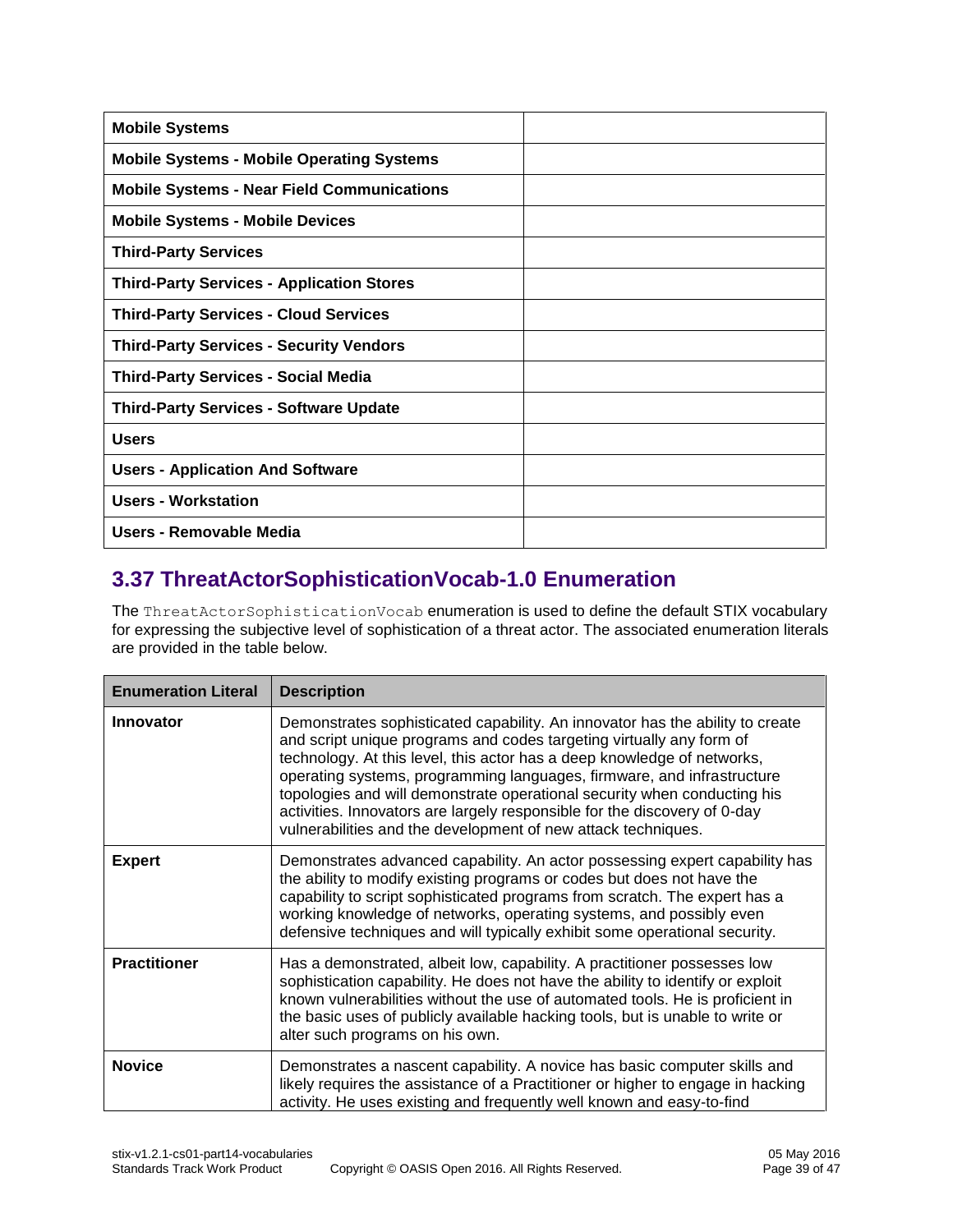| techniques and programs or scripts to search for and exploit weaknesses in |
|----------------------------------------------------------------------------|
| other computers on the Internet and lacks the ability to conduct his own   |
| reconnaissance and targeting research.                                     |

#### <span id="page-39-0"></span>**3.38 ThreatActorTypeVocab-1.0 Enumeration**

The ThreatActorTypeVocab enumeration is used to define the default STIX vocabulary for expressing the subjective type of a threat actor. The associated enumeration literals are provided in the table below.

| <b>Enumeration Literal</b>                      | <b>Description</b> |
|-------------------------------------------------|--------------------|
| <b>Cyber Espionage Operations</b>               |                    |
| <b>Hacker</b>                                   |                    |
| <b>Hacker - White hat</b>                       |                    |
| Hacker - Gray hat                               |                    |
| <b>Hacker - Black hat</b>                       |                    |
| <b>Hacktivist</b>                               |                    |
| <b>State Actor / Agency</b>                     |                    |
| eCrime Actor - Credential Theft Botnet Operator |                    |
| eCrime Actor - Credential Theft Botnet Service  |                    |
| eCrime Actor - Malware Developer                |                    |
| eCrime Actor - Money Laundering Network         |                    |
| eCrime Actor - Organized Crime Actor            |                    |
| eCrime Actor - Spam Service                     |                    |
| eCrime Actor - Traffic Service                  |                    |
| eCrime Actor - Underground Call Service         |                    |
| <b>Insider Threat</b>                           |                    |
| <b>Disgruntled Customer / User</b>              |                    |

### <span id="page-39-1"></span>**3.39 VersioningVocab-1.0 Enumeration**

The VersioningVocab enumeration is used to define the default STIX vocabulary for specifying the relationship between versions of STIX content. The associated enumeration literals are provided in the table below.

| <b>Enumeration Literal</b> | <b>Description</b>                                                                                                                                        |
|----------------------------|-----------------------------------------------------------------------------------------------------------------------------------------------------------|
| <b>Updates - Revises</b>   | The new content represents a modified or expanded form of the previous<br>content with existing information refined for improved quality or confidence.   |
| <b>Updates - Corrects</b>  | The new content represents a modified form of the previous content with<br>corrections to errors in the existing information. The previous content should |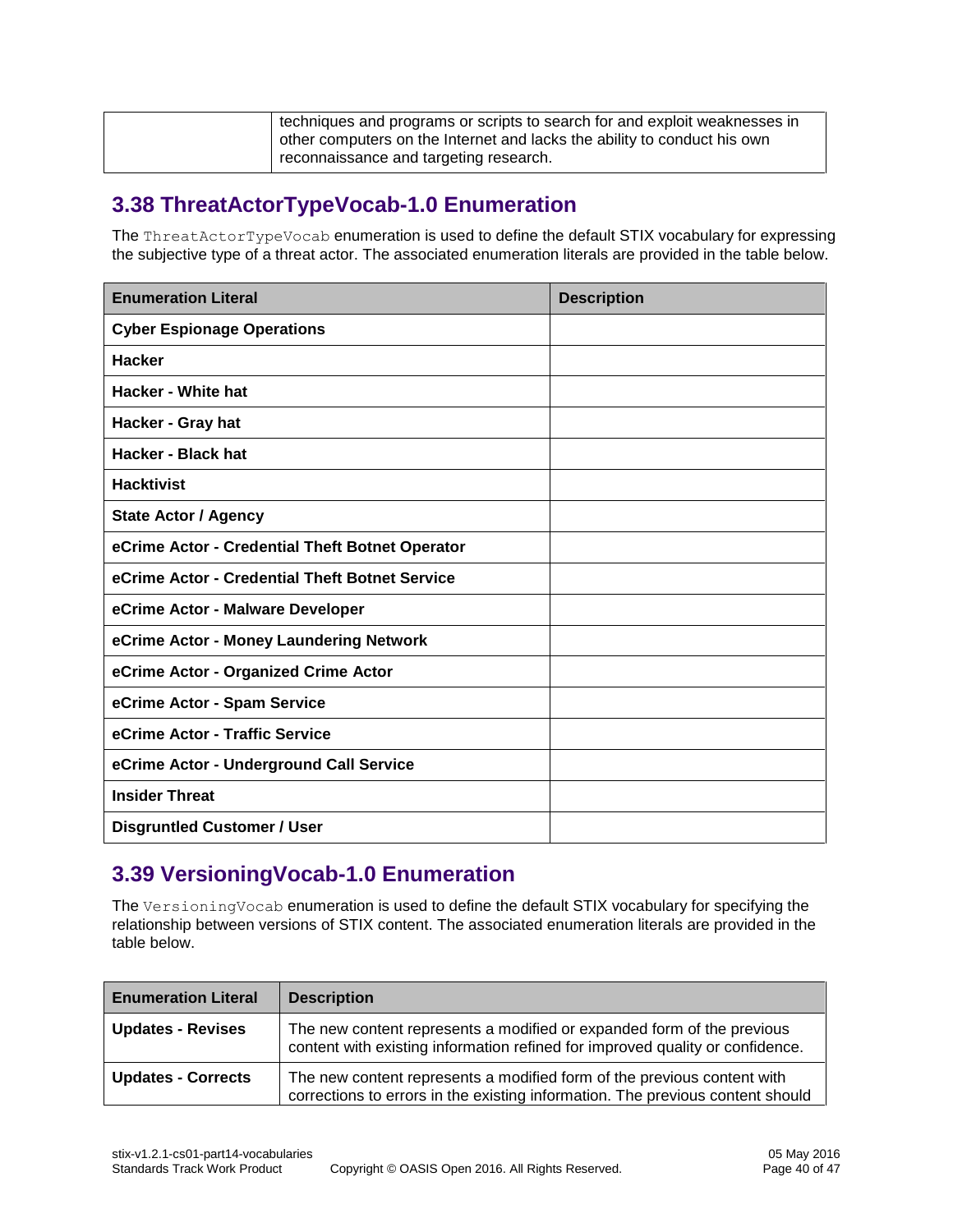|         | be considered invalid and the new content should be used in its place.                                   |
|---------|----------------------------------------------------------------------------------------------------------|
| Revokes | The previous content is asserted to be invalid and should not be considered<br>for operational purposes. |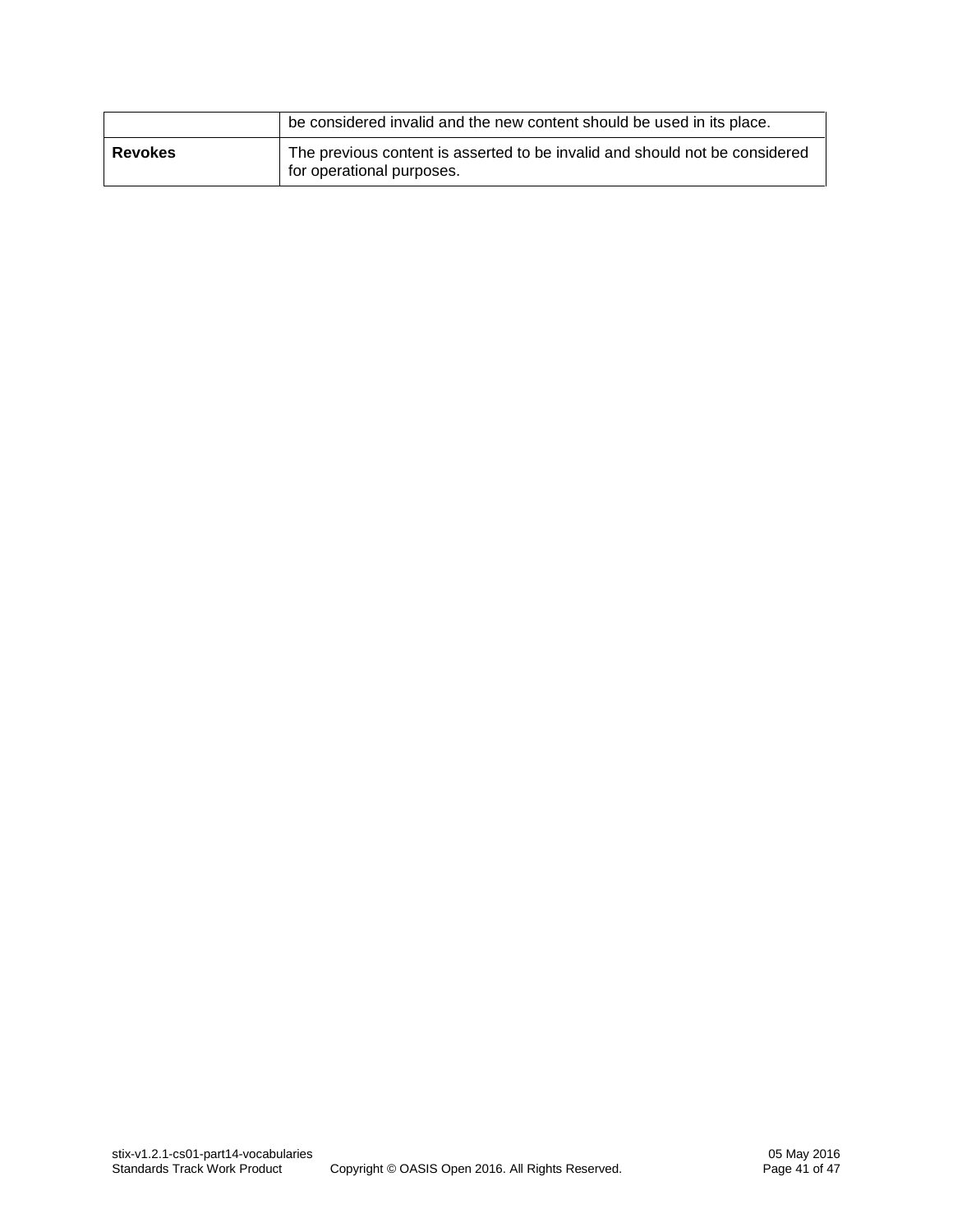# <span id="page-41-0"></span>**4 Conformance**

Implementations have discretion over which parts (components, properties, extensions, controlled vocabularies, etc.) of STIX they implement (e.g., Indicator/Suggested\_COAs).

[1] Conformant implementations must conform to all normative structural specifications of the UML model or additional normative statements within this document that apply to the portions of STIX they implement (e.g., Implementers of the entire TTP component must conform to all normative structural specifications of the UML model or additional normative statements within this document regarding the TTP component).

[2] Conformant implementations are free to ignore normative structural specifications of the UML model or additional normative statements within this document that do not apply to the portions of STIX they implement (e.g., Non-implementers of any particular properties of the TTP component are free to ignore all normative structural specifications of the UML model or additional normative statements within this document regarding those properties of the TTP component).

The conformance section of this document is intentionally broad and attempts to reiterate what already exists in this document. The STIX 1.2 Specifications, which this specification is based on, did not have a conformance section. Instead, the STIX 1.2 Specifications relied on normative statements and the nonmandatory implementation of STIX profiles. STIX 1.2.1 represents a minimal change from STIX 1.2, and in that spirit no requirements have been added, modified, or removed by this section.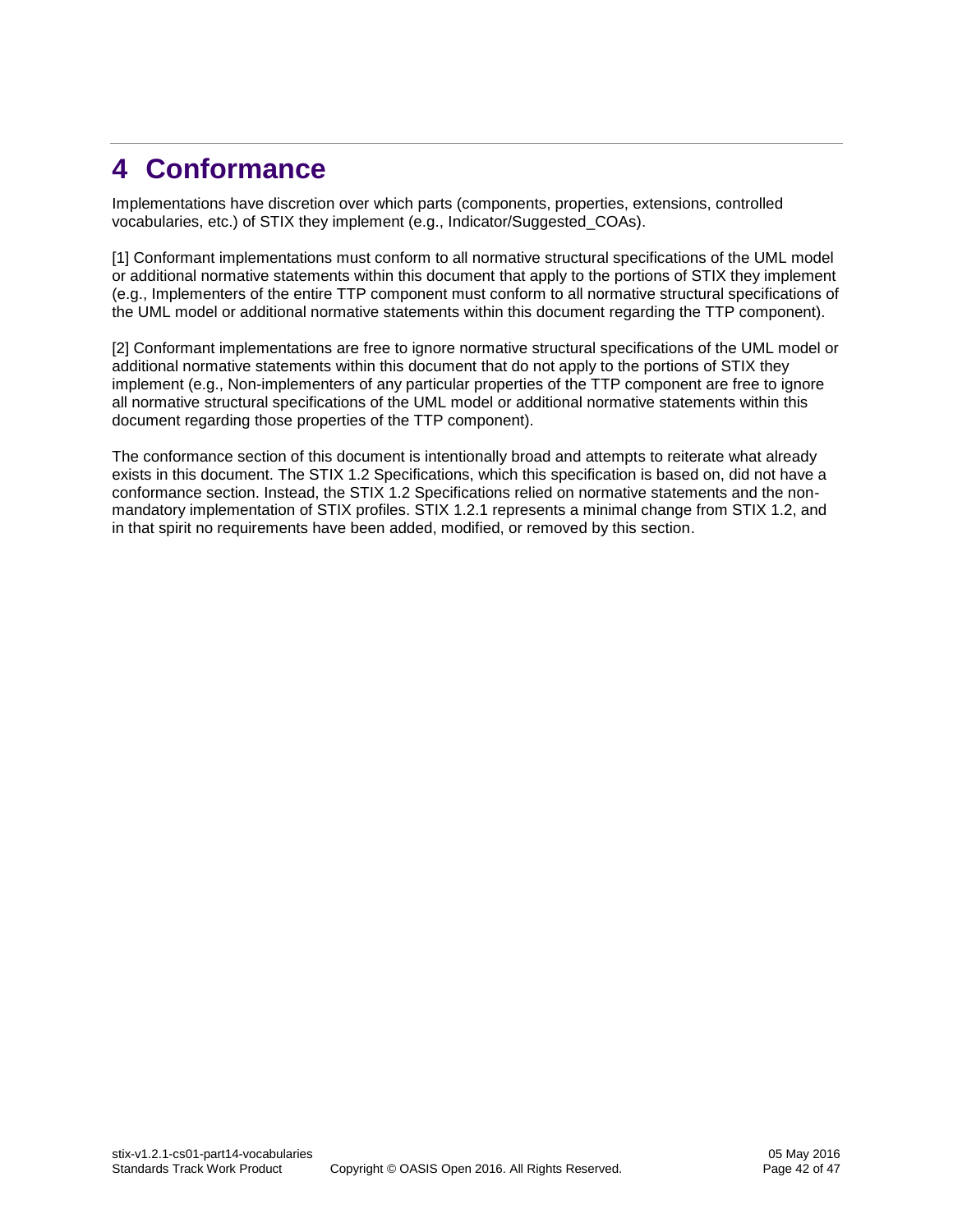# **Appendix A. Suggested Default Vocabularies**

This appendix shows the correspondence between properties in the STIX data model and the suggested default vocabularies which are described in the previous section. As discussed in Section **[2](#page-11-1)**, there are many different options when using vocabulary terms in STIX. Default vocabularies should be used whenever possible to ensure the greatest level of compatibility between STIX users.

<span id="page-42-0"></span>

| <b>Enumeration</b>                   | Package<br><b>Prefix</b> | <b>Class</b>            | <b>Properties</b>                                                          |
|--------------------------------------|--------------------------|-------------------------|----------------------------------------------------------------------------|
| AssetTypeVocab-1.0                   | incident.                | AffectedAssetType       | Type                                                                       |
| AttackerInfrastructureTypeVocab-1.0  | ttp                      | InfrastructureType      | Type                                                                       |
| AttackerToolTypeVocab-1.0            | stixCommon               | ToolInformationType     | Type                                                                       |
| AvailabilityLossTypeVocab-1.1.1(1.0) | incident                 | PropertyAffectedType    | Type Of Availability Loss                                                  |
| CampaignStatusVocab-1.0              | campaign                 | CampaignType            | Status                                                                     |
| COAStageVocab-1.0                    | $\cos$                   | CourseOfActionType      | Stage                                                                      |
| CourseOfActionTypeVocab-1.0          | coa                      | CourseOfActionType      | Type                                                                       |
| DiscoveryMethodVocab-2.0 (1.0)       | incident                 | IncidentType            | incident: Discovery Method                                                 |
| HighMediumLowVocab-1.0               | stixCommon               | StatementType           | Value                                                                      |
| ImpactQualificationVocab-1.0         | incident.                | ImpactAssessmentType    | Impact Qualification                                                       |
| ImpactRatingVocab-1.0                | incident                 | DirectImpactSummaryType | Asset Losses<br>Business-Mission Disruption<br>Response_And_Recovery_Costs |
| IncidentCategoryVocab-1.0            | incident                 | CatgoriesType           | Category                                                                   |
| IncidentEffectVocab-1.0              | incident                 | IncidentType            | Effect                                                                     |
| IncidentStatusVocab-1.0              | incident                 | IncidentType            | Status                                                                     |
| IndicatorTypeVocab-1.1 (1.0)         | indicator                | IndicatorType           | Type                                                                       |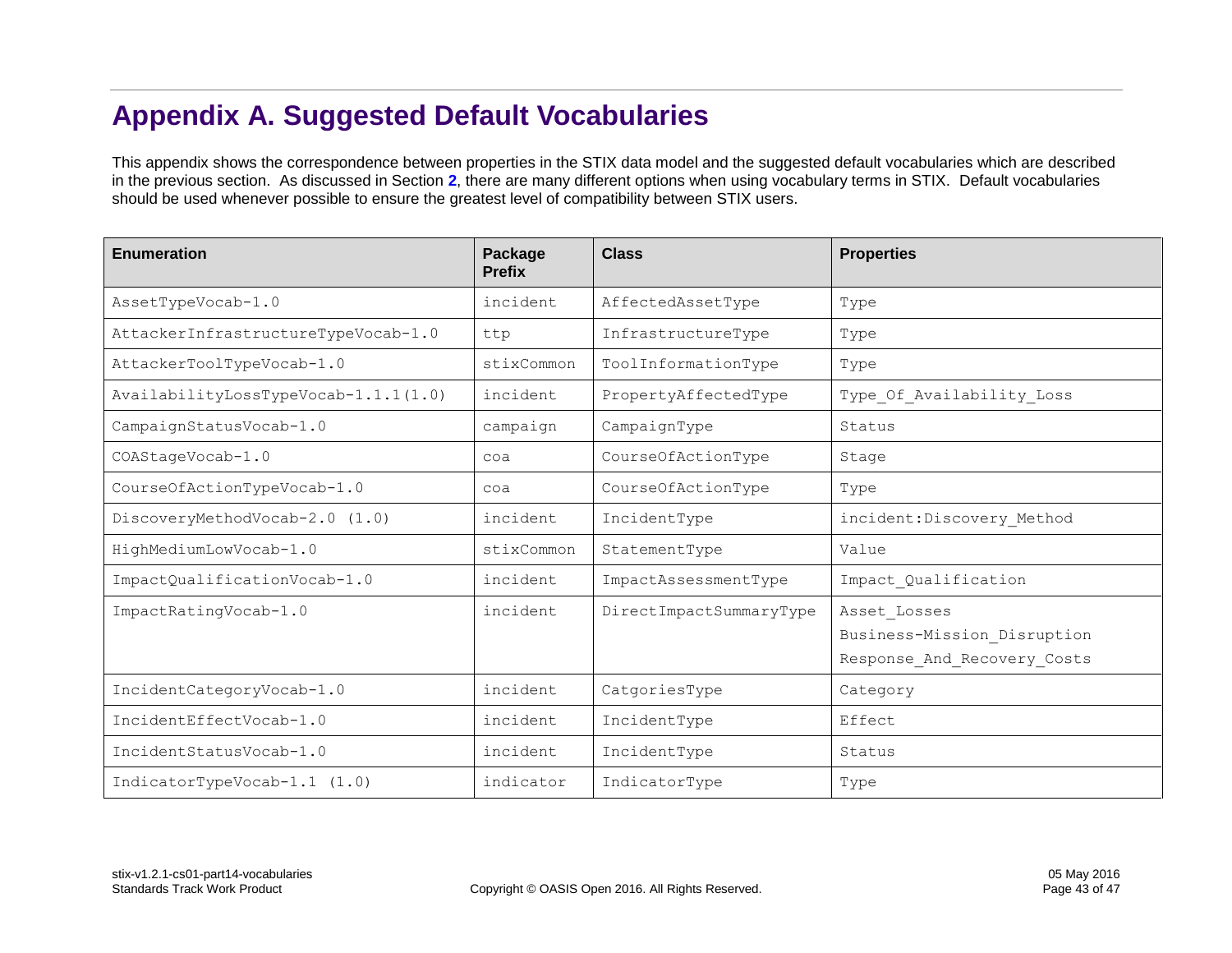| InformationSourceRoleVocab-1.0                    | stixCommon | InformationSourceType                | Role                                                                                                                                       |
|---------------------------------------------------|------------|--------------------------------------|--------------------------------------------------------------------------------------------------------------------------------------------|
| InformationTypeVocab-1.0                          | ttp        | VictimTargetingType                  | Targeted_Information                                                                                                                       |
| IntendedEffectVocab-1.0                           | incident   | IncidentType                         | Intended_Effect/stixCommon:Value                                                                                                           |
| LocationClassVocab-1.0                            | incident   | AffectedAssetType                    | Location Class                                                                                                                             |
| LossDurationVocab-1.0                             | incident   | PropertyAffectedType                 | Duration Of Availability Loss                                                                                                              |
| LossPropertyVocab-1.0                             | incident   | PropertyAffectedType                 | Property                                                                                                                                   |
| MalwareTypeVocab-1.0                              | ttp        | MalwareInstanceType                  | Type                                                                                                                                       |
| ManagementClassVocab-1.0                          | incident   | AffectedAssetType                    | Management Class                                                                                                                           |
| MotivationVocab-1.1. (1.0.1, 1.0)                 | ta         | ThreatActorType                      | Motivation/stixCommon:Value                                                                                                                |
| OwnershipClassVocab-1.0                           | incident   | AffectedAssetType                    | Ownership Class                                                                                                                            |
| PackageIntentVocab-1.0                            | stix       | STIXHeaderType                       | Package Intent                                                                                                                             |
| PlanningAndOperationalSupportVocab-<br>1.0.1(1.0) | ta         | ThreatActorType                      | Planning And Operational Support/<br>stixCommon: Value                                                                                     |
| ReportIntentVocab-1.0                             | report     | ReportHeaderType                     | Intent                                                                                                                                     |
| SecurityCompromiseVocab-1.0                       | incident   | ImpactAssessmentType<br>IncidentType | Loss Of Competitive Advantage<br>Brand And Market Damage<br>Increased Operating Costs<br>Legal And Regulatory Costs<br>Security Compromise |
| SystemTypeVocab-1.0                               | ttp        | VictimTargetingType                  | Targeted Systems                                                                                                                           |
| ThreatActorSophisticationVocab-1.0                | ta         | ThreatActorType                      | Sophistication/stixCommon:Value                                                                                                            |
| ThreatActorTypeVocab-1.0                          | ta         | ThreatActorType                      | Type/stixCommon:Value                                                                                                                      |
| VersioningVocab-1.0                               | stixCommon | GenericRelationshipType              | Relationship                                                                                                                               |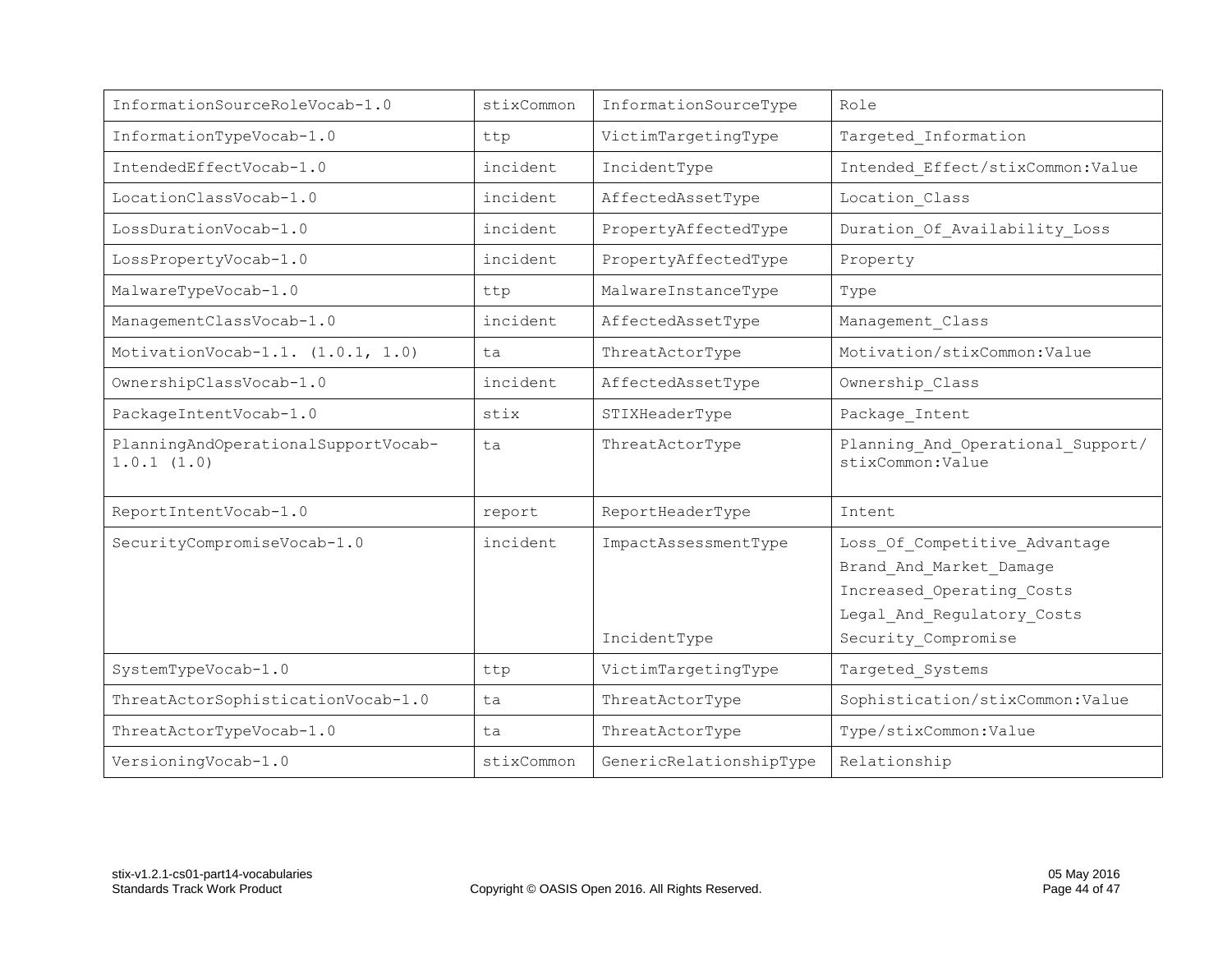# <span id="page-44-0"></span>**Appendix B. Acknowledgments**

The following individuals have participated in the creation of this specification and are gratefully acknowledged:

#### **Participants:**

Dean Thompson, Australia and New Zealand Banking Group (ANZ Bank) Bret Jordan, Blue Coat Systems, Inc. Adnan Baykal, Center for Internet Security (CIS) Jyoti Verma, Cisco Systems Liron Schiff, Comilion (mobile) Ltd. Jane Ginn, Cyber Threat Intelligence Network, Inc. (CTIN) Richard Struse, DHS Office of Cybersecurity and Communications (CS&C) Marlon Taylor, DHS Office of Cybersecurity and Communications (CS&C) David Eilken, Financial Services Information Sharing and Analysis Center (FS-ISAC) Sarah Brown, Fox-IT Ryusuke Masuoka, Fujitsu Limited Eric Burger, Georgetown University Jason Keirstead, IBM Paul Martini, iboss, Inc. Jerome Athias, Individual Terry MacDonald, Individual Alex Pinto, Individual Patrick Maroney, Integrated Networking Technologies, Inc. Wouter Bolsterlee, Intelworks BV Joep Gommers, Intelworks BV Sergey Polzunov, Intelworks BV Rutger Prins, Intelworks BV Andrei Sîrghi, Intelworks BV Raymon van der Velde, Intelworks BV Jonathan Baker, MITRE Corporation Sean Barnum, MITRE Corporation Desiree Beck, MITRE Corporation Mark Davidson, MITRE Corporation Ivan Kirillov, MITRE Corporation Jon Salwen, MITRE Corporation John Wunder, MITRE Corporation Mike Boyle, National Security Agency Jessica Fitzgerald-McKay, National Security Agency Takahiro Kakumaru, NEC Corporation John-Mark Gurney, New Context Services, Inc. Christian Hunt, New Context Services, Inc. Daniel Riedel, New Context Services, Inc. Andrew Storms, New Context Services, Inc. John Tolbert, Queralt, Inc. Igor Baikalov, Securonix Bernd Grobauer, Siemens AG Jonathan Bush, Soltra Aharon Chernin, Soltra Trey Darley, Soltra Paul Dion, Soltra Ali Khan, Soltra Natalie Suarez, Soltra Cedric LeRoux, Splunk Inc. Brian Luger, Splunk Inc.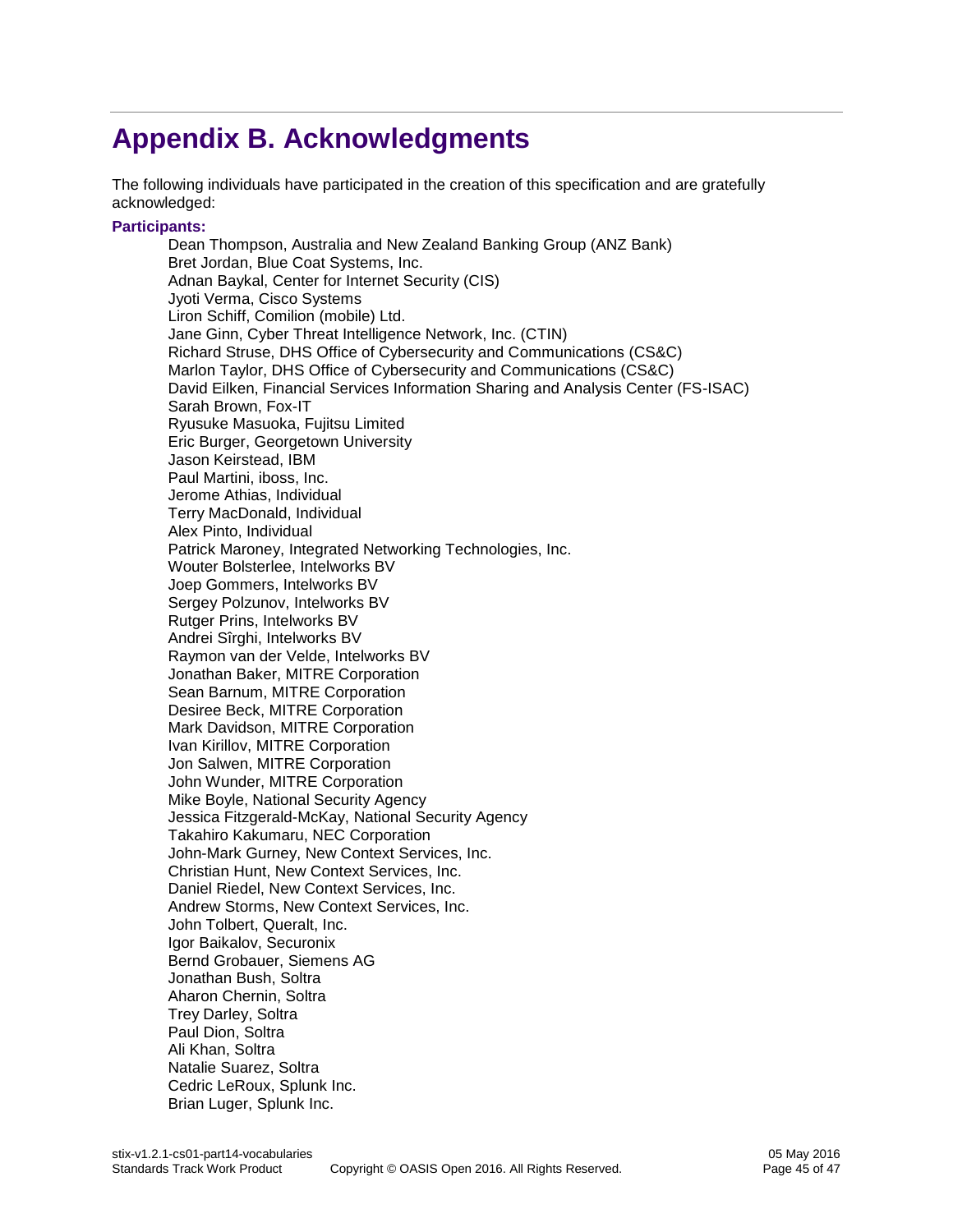Crystal Hayes, The Boeing Company Brad Butts, U.S. Bank Mona Magathan, U.S. Bank Adam Cooper, United Kingdom Cabinet Office Mike McLellan, United Kingdom Cabinet Office Chris O'Brien, United Kingdom Cabinet Office Julian White, United Kingdom Cabinet Office Anthony Rutkowski, Yaana Technologies, LLC

The authors would also like to thank the larger STIX Community for its input and help in reviewing this document.